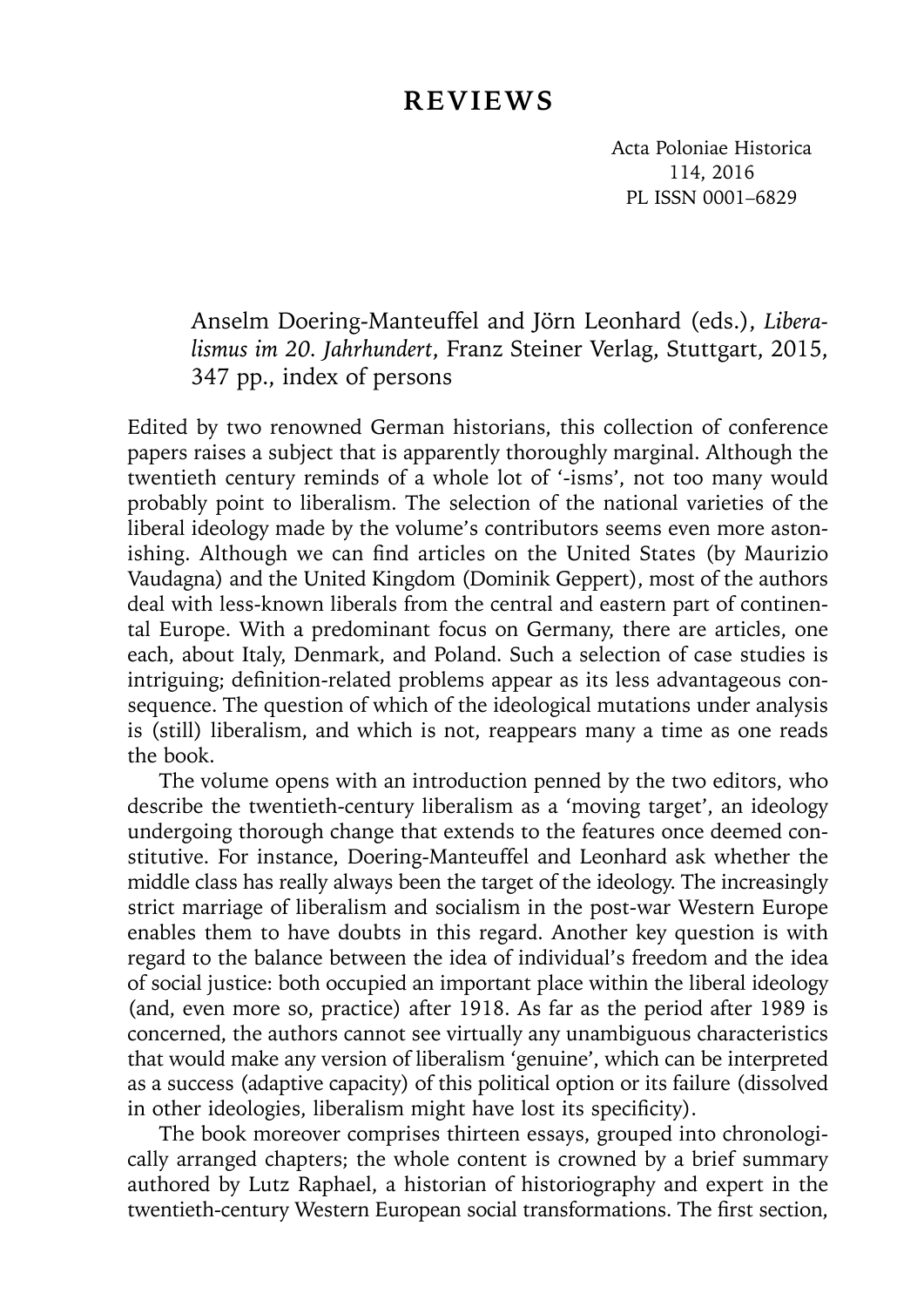composed of three articles, opens with an essay by Andreas Wirsching, focusing on a current he calls 'sceptical liberalism'. What is meant by it is a continental, primarily German, tradition of ordoliberalism, whose roots reach back to the former half of the nineteenth century and which still proves to be vital. As opposed to 'classical' Anglo-Saxon liberals, ordoliberals have never believed in an inherent and natural harmony between market and morality. They believed, instead, that the degenerations of market primarily needed to be rectified and the conservative values protected  $-$  family, in its traditional concept, first and foremost. Facing the social change taking place after the Second World War, ordoliberals lost their hope that it would be the middle class to do the necessary task of rectifying the market. Consequently, they began casting 'the State' for the role – in specific, 'democratic state under the rule of law'. As Wirsching shows, even the Mont Pèlerin association, rightly considered a nursery of radically market-driven neo-liberalism, fell in the 1950s under influence of ordoliberals such as Wilhelm Röpke, Alexander Rüstow, or Walter Eucken. The idea of state intervening in the market is part of the heritage of liberalism as well as of libertarian currents, Wirsching remarks. The subsequent essay, by Michael Freeden, deals with similar issues, this time depicted in a broader light. Starting with a description of leftist liberals in the United Kingdom in the first half of the twentieth century, the author outlines an extensive panorama of Western varieties of the ideology. Interestingly, it becomes clear through such a comparative approach how relative political epithets tend at times to be. In his search for a parallel for the British liberal Left, Freeden points to Scandinavian social democrats, for instance. In Germany and France, economic liberalism tended to associate with left-oriented views on economy (to quote, "an ideology with its wallets on the right and its heart or, more specifically, its civic conscience on the left"; p. 65). The third essay in the section is by Jörn Leonhard, the co-editor. In contrast to the other two authors, he confines himself to the very short period of the First World War and analyses the factors responsible for the universal crisis of liberalism in the following two decades – that is, militarisation, reorganisation of the economy, the triumphs of imperialism, collectivist trends in culture and, finally, the socialist revolution. As Leonhard notices, Europe entered the interwar period in an ambience that fostered novel and before unknown models of politics based upon charismatic leadership and open to dangerous utopias. This did not yield a good climate for liberals, indeed.

The second chapter includes four articles encompassing the period of the crisis whose beginnings have been outlined by Leonhard. The authors argue that in spite of the adverse trends occurring in the high politics (or, perhaps, thanks to an extent to the political downturn), liberals developed at that time the very interesting propositions, most of which were ultimately social democratic. One of the most interesting among them is discussed by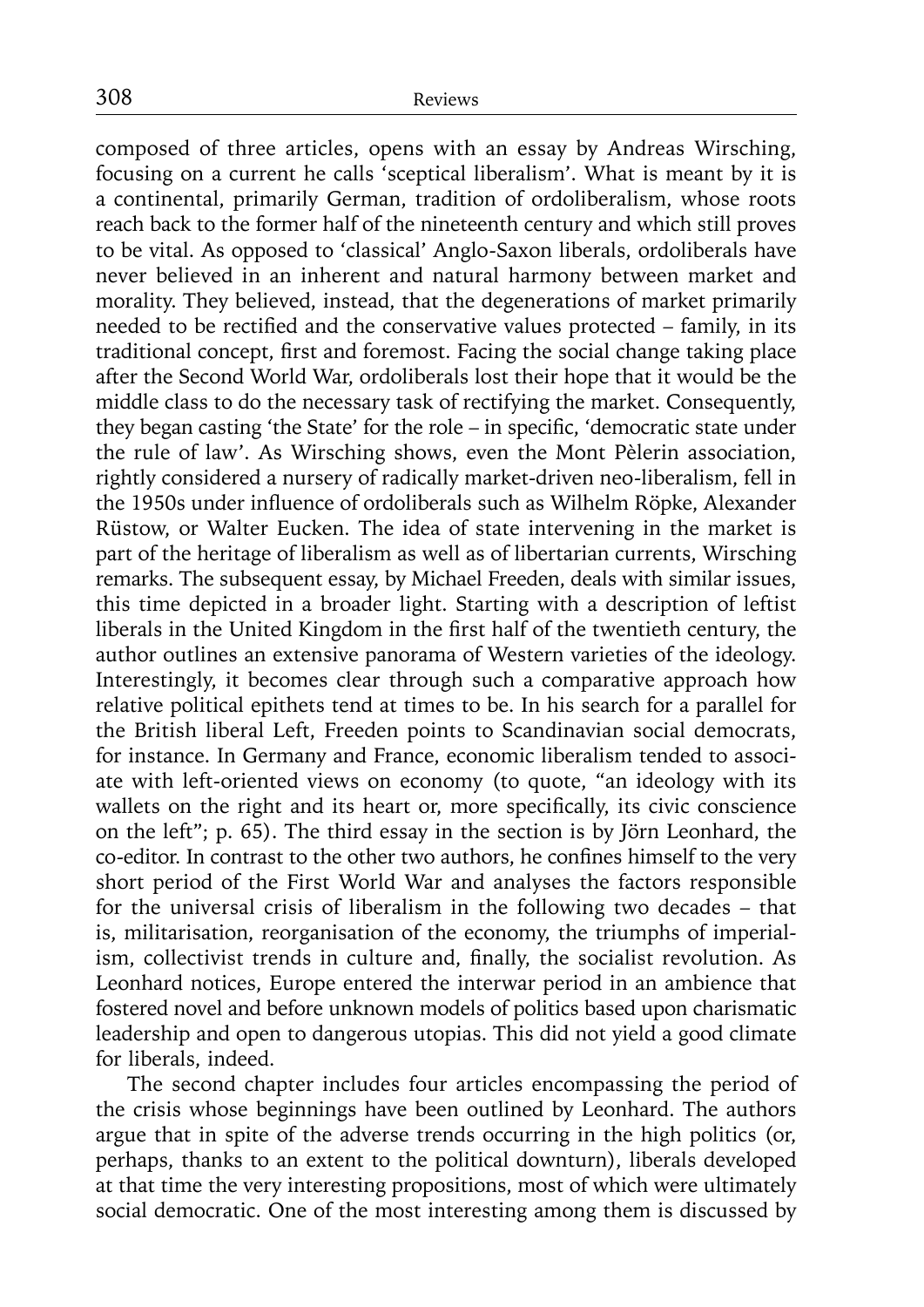Philipp Müller in his article on the interwar neo-liberalism in France and Germany. In spite of what is generally considered 'neo-liberalism' today, in the period concerned, the naming ('neo-') did not refer to market-related orthodoxy: on the contrary, it had to do with consent for the state's intrusion in economy and belief in the efficiency of permanent negotiation between employers and employees. Interestingly, exponents of French and German industry were of the opinion that the model of consensual market economy they proposed was an efficient panacea for the crisis that severely affected the parliamentary democracy at the time. The subsequent essay, by Tim B. Müller, portrays a milieu that was complementary to the managers of great industry analysed by Philipp Müller. High-level officials in the Weimar Republic, Julius Hirsch and Robert Schmidt among them, worked on merging the two objectives that were often perceived as not reconcilable: economic growth and full employment policy. In the parliamentary realities of interwar Germany, they were usually identified with social democracy but their views on economy were based on their attachment to market economy. A number of actions taken by them were targeted at finding a liberal response to the challenges cast by the socialist and fascist (still limited to Italy then) economic policies. In the summary, Tim Müller resolutely proposes the view that an ideological mixture of this very sort has contributed to the twentieth-century notion of liberalism. The theoretical aspect of this same phenomenon is discussed by Marcus Llanque: his essay analyses the attempt to embed a leftist liberal party in the political landscape of the Weimar Republic. Whilst the Deutsche Demokratische Partei was never successful with its voters, it has had outstanding activists (the author focuses on the best-known among them, Theodor Heuss, Hugo Preuß, and Friedrich Meinecke) and some valuable intellectual achievements to its credit. Similarly as Tim Müller, Llanque deals quite at length with the combat for symbols that was fought by the liberals against the Nazis. These two camps rivalled for primacy in the use of terms based on the word *Volk*, such as *Volksstaat* or *Volksgemeinschaft*. In the concept advocated by the liberals, they were imbued with a democratic tint, contributing to the development of a republican patriotism. Finally, once appropriated by the Third Reich, they became symbols of exclusion, rather than anything else. The last article in this section complements the model of left-oriented liberalism by its American variant. Maurizio Vaudagna describes the controversies around the New Deal, with two different ways of interpreting the notion of liberalism clearly standing out. The idea of social security became the axis of the dispute. In President Roosevelt's idea, it was meant to become yet another American freedom. In the longer run, however, his opponents took over, with their attachment to a completely different vision of economy and politics where the welfare umbrella (unemployment benefits, etc.) were mostly associated with a restriction on the individual's freedom, rather than extension of it.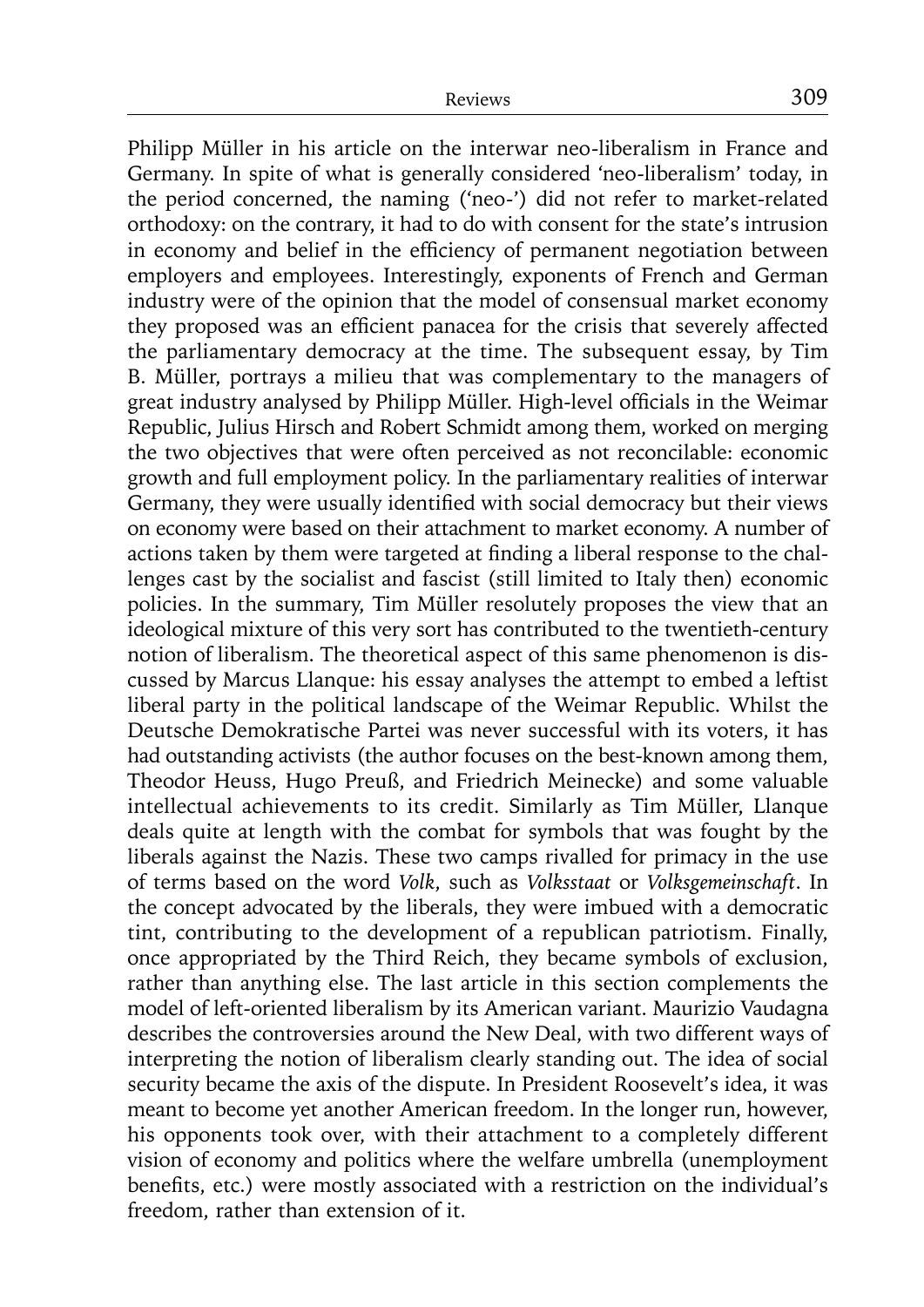The left-oriented or social liberalism, whose ideological foundations got formed in the interwar period, had its great time in Western Europe shortly after the Second World War. This period is the focus for Anselm Doering-Manteuffel, Jens Hacke, Jeppe Nevers, and Niklas Olsen, the contributors of the book's third part. Doering-Manteuffel describes the ideological evolution of the antifascist immigrants in the United States. His special focus is the contributors of the post-war mutation of *Partisan Review*. Initially mostly Marxist-affiliated, they began revising their views, impressed by the New Deal policy and, in an astonishingly considerable number of cases, resulting from their collaboration with the U.S. intelligence services (the periodical was unofficially financed by the CIA), and switched into supporting a Keynesian liberalism. They associated it with an anti-totalitarian ideology targeted against Nazi Germany, on the one hand, and the Stalinist Soviet Union, on the other. The essay by Jens Hacke argues that the marriage of the Weimar democracy model with the American liberalism turned out an astonishingly efficient instrument in constructing the post-war political order in West Germany. Albeit the political forces defining themselves as liberal were rather weak, it was the ideology in question that became the major element of the identity of the parties named 'bourgeois' in that country. These included the Christian Democratic CDU, the Social Democratic SPD and, quite clearly, the FDP. All of them adhered to and advocated one of the versions of the liberal ideology, complemented with active social policy: ordoliberalism, liberal conservatism, or social liberalism. Such a wide consensus around the liberal values would have not been the case without the Hitlerite dictatorship experience. The fear of a 'democratic' tyranny was excellently expressed by the political scientist Dolf Sternberger, quoted by Hacke: "No freedom for the enemies of freedom! No compromise with the enemies of compromise! No equal right for the enemies of equal right!" (p. 233). The last article in the unit covers a special case: Denmark's internal policy was dominated by liberal parties virtually throughout the twentieth century. Jeppe Nevers and Niklas Olsen focus their attention on the peasant party called Venstre, which fought a long-lasting's battle against radicals and social democrats for monopolising the ideological current in question. The extremely long time perspective with no violent breakthroughs occurring (the Second World War and the German occupation basically did not alter the country's array of political parties) enables one to trace the fascinating evolution of the partybound ideologues. Typically for post-war Western Europe, Venstre initially represented social liberalism. But in as early as the 1950s the party found itself in a crisis which, according to the authors, resulted from negligence of the cultural 'superstructure' and intellectual impairment of the milieu. Venstre's passiveness in this respect contributed to the election victories of social democrats who in fact monopolised the country's political arena for several dozens of years. It was only in the eighties' decade that the party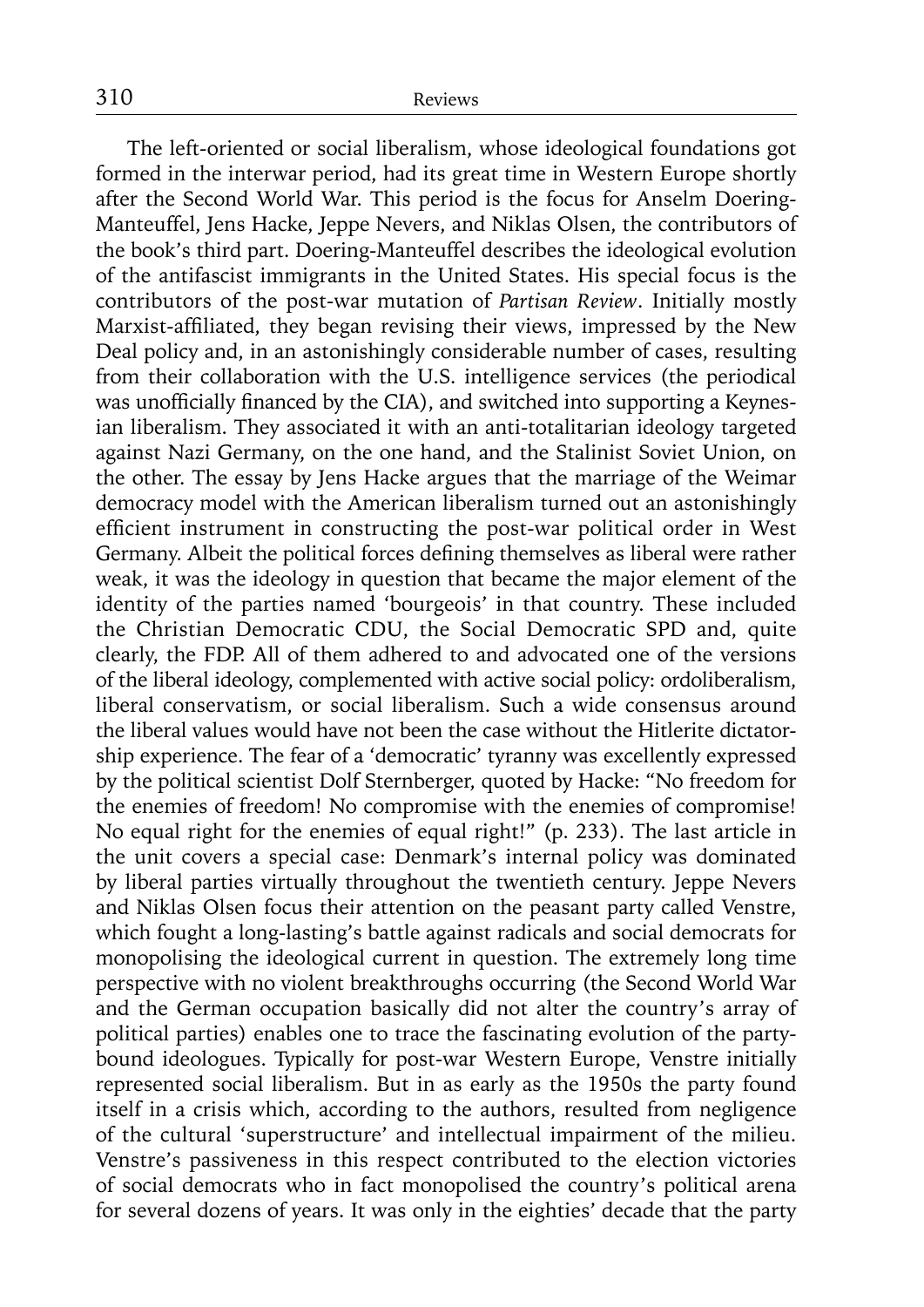took over the initiative and began building its identity upon neo-liberalism whilst also postulating a radical expurgation of the welfare state system in Denmark.

The last chapter shows the most recent turn, of a parallel sort, in the history of liberal ideology with use of the strongly contrasting examples of the neoliberal centre: the United Kingdom run by Margaret Thatcher and the presidency of Ronald Reagan in the United States, alongside the peripheries: Italy and Poland. Dominik Geppert places a question mark above the radicalism of the 1980s conservative turn in the U.S. as well as in the UK. In the case of Reagan as well as Thatcher, the practical politics notoriously diverged from the ideological declarations. The slogans of reduction of the state were accompanied by increasing numbers of officials; the references to the traditional Victorian values went hand in hand with propagation of a predatory speculative capitalism. These observations made the author shift the caesura that opened the dominance of neoliberalism from the eighties to the subsequent decade. The last two studies fit this interpretation very well. Giovanni Orsina describes the populist technique applied by Berlusconi in Italy, which was based on rhetorical contraposition of a spoiled state versus the allegedly efficiently functioning society. Paradoxical to this situation, Orsina argues, is the fact that in spite of Berlusconi's slogans, disillusion with the state does not imply that the Italians should have welcomed the idea of 'lean state' and unrestricted freedom of the market. The neoliberal slogans have turned out, in this particular case, merely a convenient tool in the populist tactics – never aiming at changing the Italian political culture.

The last article in this section is dissimilar to the others. Like Orsina, Maciej Janowski begins with a concrete case: the Polish liberalism since the 1980s, but he uses the topic to pose some general questions and to outline a model of the ideology's development in retarded countries. Such a wide perspective makes his essay a sort of summary, to no lesser extent than the conclusion and summary proper, penned by Lutz Raphael. The short historical background of the recent history of Polish liberalism proposed by Janowski pictures a specific transformation whose different variants have been shown in the preceding essays. A 'classical' liberalism focused on economic issues has descended from the political scene, giving way to a cultural liberalism that defended the rights and freedoms of individuals against dictatorial rule and tyranny of majority. Janowski perceives this sequence of events as a repeatable pattern, known to historians of nineteenth-century East Central Europe (and identifiable, to an extent, with some other European countries). In the author's concept, the pattern has four aspects. The first is a deficit of groupings that would define themselves as liberal parties; as a result, elements of liberal policy tend to be pursued by adherents of other political traditions. Next, the ideology is characterised by a variety of options, with its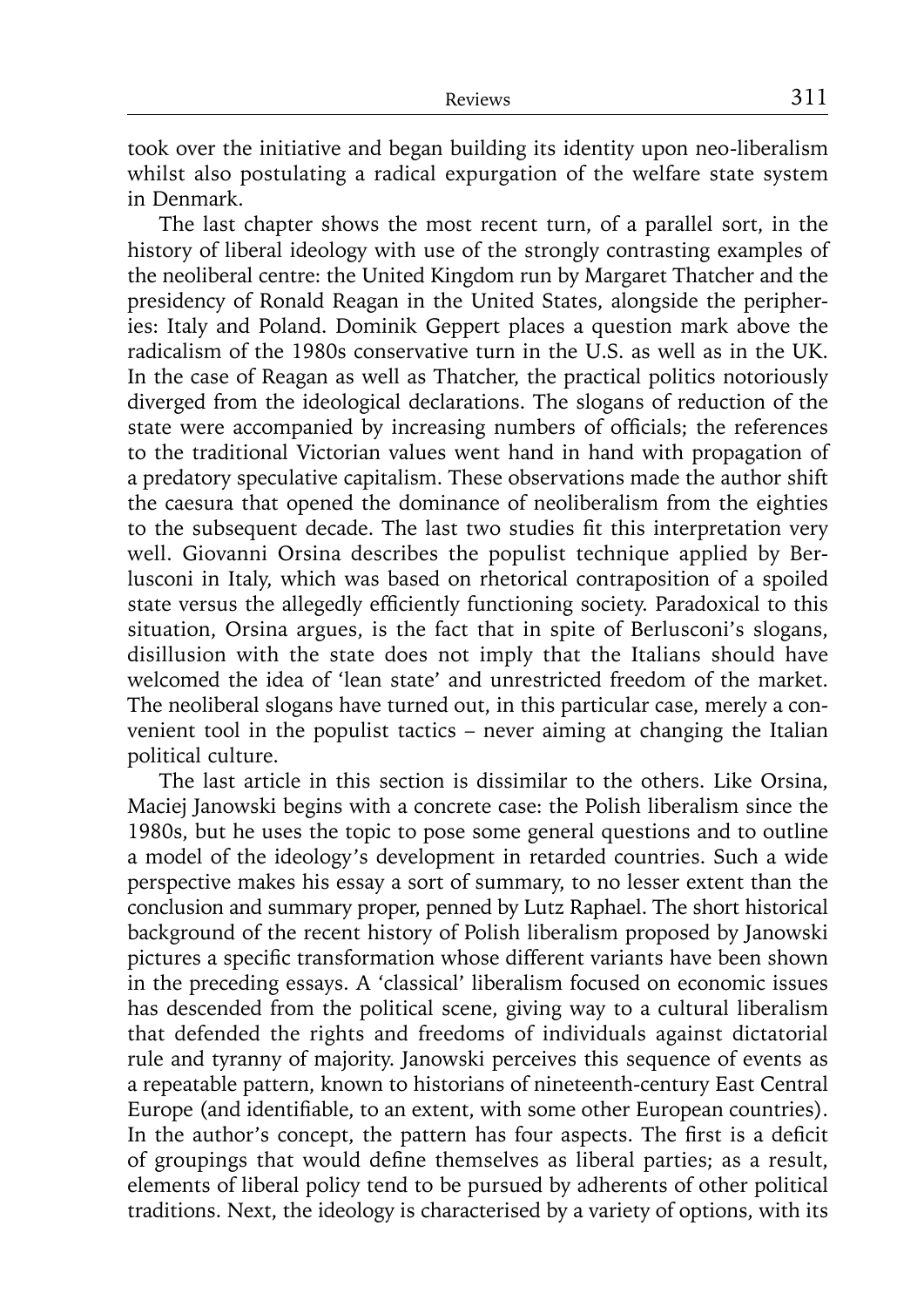alternating 'British' and 'continental' version(s), with differing identification of the opponent (bloated state, in the 'classical' version; bygones of the feudal system and other manifestations of social inequality, in the continental variant). The 'classical' liberalism obviously enjoys a particularly fertile soil when the tyranny it seeks to eradicate is alien – as with the anti-monarchic oppositionists in the nineteenth-century Poland or Hungary. The 'Jacobinical' liberalism is, in turn, founded upon the agencies of the state as it stands – be it real or dreamed of by revolutionaries. Thirdly, and mostly characteristically to the eastern part of Europe, one deals with a constructivist element of liberalism: regardless of the currently dominant variant of the ideology, the local conditions doomed its followers to accept, in the first place, a farreaching top-down intervention. To rephrase, the conditions for freedom had to be created, first of all; only thereafter, once a 'properly' operating market was established, any invisible force could be allowed to enter and act. The fourth aspect identified by Janowski is reflected across the book. He namely points out to the rapidity of in- and outflows of popularity of liberal principles, trying to spot the reason why the slogans being so catchy a dozen years before suddenly surrender, for instance, to a nationalistic rhetoric, as is the case in many places nowadays. Lutz Raphael adds his important observation concerning the position of liberalism in the political life of the twentieth-century Europe. Although in a longer perspective, it seems clear that liberalism has gradually been departing from nationalism and getting increasingly strictly attached to democratic values, the mutual relationship of these three notions remains ambiguous.

Well, ambiguity of the key notions or concepts is the major tender spot of this otherwise interesting and original publication. A volume on social democracy, Christian democracy, republicanism, or even populism could equally well comprise many of the milieus or characters described in the book under review. It is true, though, that no ideology ever appears in a 'pure' state; definitions of political currents are subject to continual negotiation, owing to the specific logic of a parliamentary system, for that matter. As the authors have shown in a number of cases, liberal politics/policies can be pursued without this being admitted in public (otherwise, one may call themselves a liberal without being one at all). However, to what extent such ambiguous cases ought to be approached in terms of a tradition in political thinking – a relatively continuous and ideologically coherent one – remains an open question. The proposed selection of case studies, which are mostly focused on the history of Germany, is insufficient to dissipate this doubt. A broader, and more systematic, analysis of European liberalisms could probably do the job. *Liberalismus im 20. Jahrhundert* should be awarded a prominent position in the bibliography of such a hypothetical book.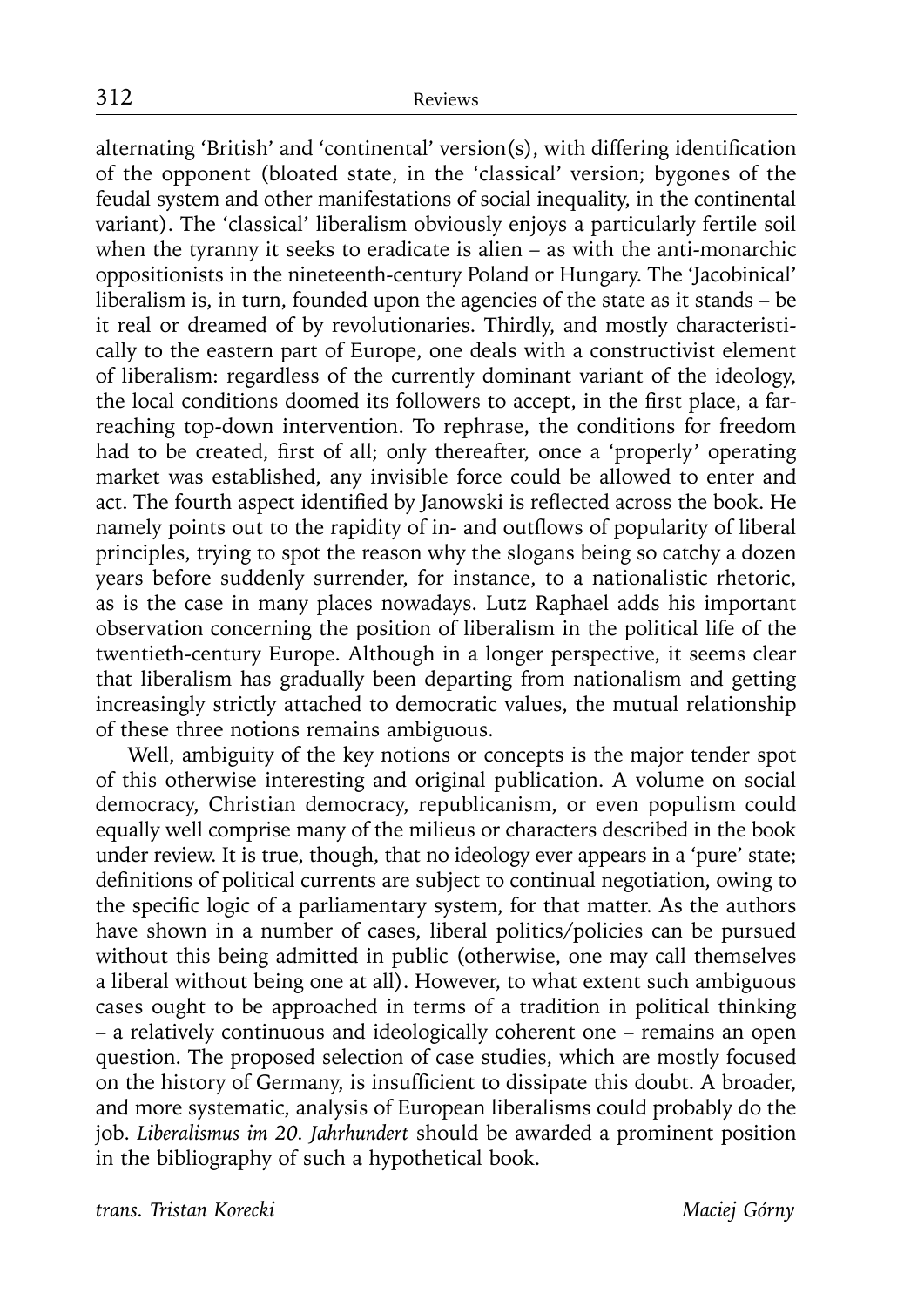Theodore R. Weeks, *Vilnius Between Nations, 1795–2000*, Northern Illinois University Press, DeKalb, 2015, 308 pp., ills., bibliography, index

Wilno/Vilnius/Vilna is a symbolic space for at least three ethnic and cultural communities. For the Lithuanians, the city acted as a dreamed-of capital of their country-to-be, at least from the beginning of their national revival, although the Lithuanian presence within its walls was not quite significant for a long time. The Poles saw in Wilno a centre of culture and science, with the second oldest Polish university, and a stronghold of Polishness when it was threatened by the other nations and rulers. Finally, the Jews, who formed a significant share of Vilna's dwellers since the Middle Ages, until the Second World War, referred to the city as the 'Jerusalem of the North'. Such a richness of meanings assigned to a town should seemingly establish it as an ethnic melting pot, or at least a multicultural metropolis where the different cultures preserve their singularities but all the same make up a new shared space. Theodore Weeks, the illustrious American expert in the nineteenth- and twentieth-century history of Eastern Europe, is consistently hard-headedly sceptical toward such a bucolical vision. As he shows us, Wilno's multiculturality before 1939 remained within the confines of elementary tolerance that was practised by the communities which mostly cared about preventing themselves from crossing one another's borders. In conclusion, the author compares their mutual relationships to a caste system that practically prevents unrestrained shifting from one group to another. As he remarks, contrary to the historical myths cherished by all the parties to the conflict for Wilno/Vilnius/Vilna, the altering ruling states did not change much in this respect.

Since the multiculturality of the inhabitants could not have been central to a book on the city, Weeks has decided to refocus on the city itself, approached as a concrete space and a social and (laid-out) urban organism that has functioned better or worse. This is visible all the more clearly as the narrative approaches the present time. The sections on the latter half of the twentieth century say much about the policies pursued by the municipal authorities, the construction of new residential areas with the predominant prefab (concrete-slab) blocks-of-flats and the traffic routes connecting those areas to the historical centre. We are told a story about the symbolic investment projects and works of socialist architecture. Unobvious characters, among them Algirdas Vileikis, chairman of the executive committee of the municipal communist party organisation (which in practice meant the city's mayor) in 1974–90, play an important part in the setting.

A question that is of primary importance in terms of the city's ethnic mix appears, as it were, as a side note of the thus depicted history: as Weeks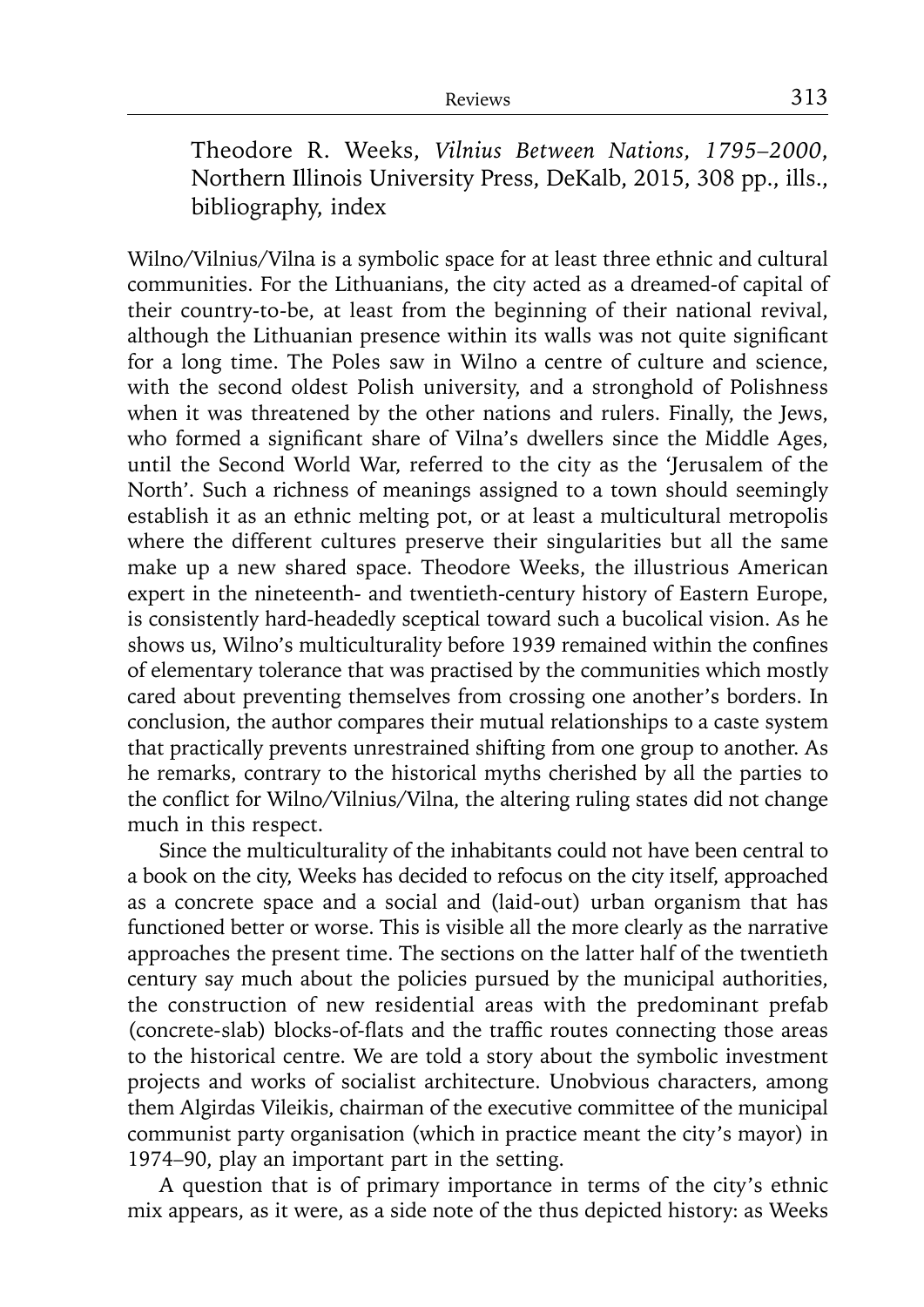remarks, it was the Sovietisation of Vilnius that made the long-lasting daydream of Lithuanian national activists come true as Lithuanisation of the city was brought about. A similar tendency to focus on the history of the city as such, rather than its political or symbolical role, is apparent also in the preceding sections of the book. Construction of bridges, important community facilities, residential quarters or residences, are approached as particularly significant occurrences in the city's history. Helpful in the development of such a dense story, imbued with topographic detail, are municipal documents, statistics, and old maps, all of which Weeks seems to willingly use.

Urban history, particularly in East Central Europe, the region whose history was extremely turbulent, cannot be detached from political events, in any case. They are important for the construction of the book, although the caesurae proposed by Weeks sometimes miss the intuition of the reader who is more or less aware of the region's history. As Weeks emphasises, the time intervals must in this particular case be based upon the specific historical experiences of the place, which were often divergent from the great breakthroughs in the histories of nations and states.

The study opens with a brief introduction and a no less short chapter on the mediaeval and modern history of the city. The narrative proper begins with the Third Partition of Polish-Lithuanian Commonwealth, 1795. Chapter 2, describing Wilno/Vilna as a centre of Polish and Jewish culture, leads the reader all the way to the January Insurrection of 1863. Although the city was ruled by St. Petersburg since the late eighteenth century, Russification comes to the fore only in Chapter 3, and the author's approach toward it is quite original (as will be specified below). The fourth chapter discusses the First World War period, extended in this case till 1922 – the date the city was formally annexed, together with the entire territory of the ephemeral Central Lithuania, to Poland. The interwar period is analysed in the subsequent chapter. In Weeks's concept, it was then that the myth of Wilno became the most divergent from the reality. The city underwent intensive Polonisation, mainly in the symbolic sphere (encompassing the names of streets/ squares and a consistent refusal to establish Lithuanian and Jewish chairs or departments in the local University). Most of the existing memoirs, often idealising intercultural relationships, refer to this particular period. Weeks rather ruthlessly verifies such images as he shows the regretful effects of the economic stagnation of the hub that was situated near the Polish-Lithuanian frontier (which was closed most of the time) and the anti-Semitic trends disseminating there particularly in the 1930s.

Chapter 6 describes the ethnic homogenisation – a process that was central to the city's history – set within the broad temporal framework of 1939 and 1955. The annihilation of the Jews and the subsequent displacement of a number of Polish dwellers implied a complete change of the ethnic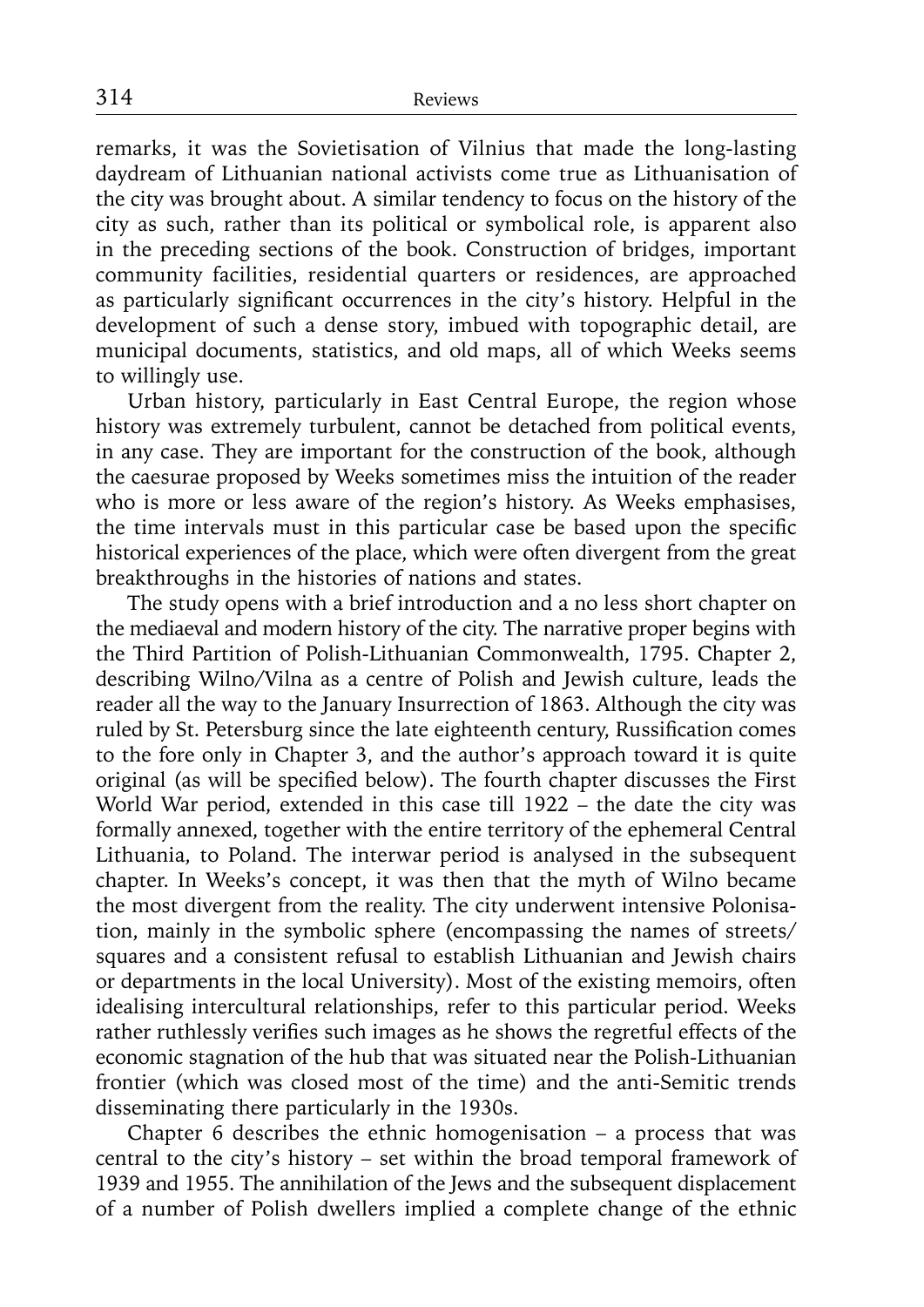structure of the city's population. The Sovietisation of Vilnius and a general collapse of the city in terms of civilisation seems more essential from the author's standpoint. The subsequent two chapters focus on the city's development after 1955 (the caesura being marked by Mikhail Gorbachev's coming to power in 1985). The book ends with a brief conclusion.

Viewed through the prism of the city's tissue, rather than its symbolic role in the culture – be it Polish, Lithuanian, or Jewish – the history of Wilno/ Vilnius provokes a series of surprising observations. The perspective assumed by Weeks establishes a commonsensical balance between culture, economy, and the development of the city. The periods perceived as dominated by national oppression from either a Polish or Lithuanian perspective thus gain new colours. The first such moment is the Russification of Wilno after 1863, which Weeks assesses as a mostly unfulfilled project  $-$  in spite of the repressions targeted against the centres of Polish cultural life. These trends were accompanied by a not-too-fast but steady economic and town-planning development. Paradoxically, instead of becoming a Russian town, on the eve of the First World War Wilno was getting transfigured into a modern city with a dynamically developing Polish and  $-$  then for the first time on a large scale – Lithuanian civil society. The emerging 'krajowcy' movement, propelled by political and cultural activists identifying themselves primarily with the region and, secondarily, with one of the local ethnicities, was perhaps the only, never fulfilled, opportunity for some Wilno-based alternative solution to the dominant nationalisms that combated one another. In spite of the political domination of the Russian state, the Russians played no significant part in the period's disputes over the city.

The post-war period was marked, again, by the city's cultural and symbolic role not coinciding with its economic situation. As has been mentioned, the nationalistic Lithuanian historiography perceived the Sovietisation of Vilnius as another denationalisation attempt, this time set against the Lithuanians. Yet, Weeks argues that the case was the reverse: it was the Soviet Union's policy that has made Vilnius a lastingly Lithuanian city. Weeks would also definitely avoid unreflective criticism of the investment project and urban-planning achievements of the 'real socialism'. Seeing them from the standpoint of the city, he appreciates their practical values, leaving aside the ideological issues related to the construction projects of the 'socialist' era.

Restoring the appropriate proportions is no less relevant, in the author's argument, with the positive myths surrounding Wilno/Vilnius. One of these myths relates, as mentioned, to the interwar period. Contrary to what the many, and often prominent, graduates of the local university tend to recollect, the city suffered not only from the effects of the world war and the coerced migrations but also due to the 'great politics' of the post-war years. The city's situation not far from the state border did not translate into development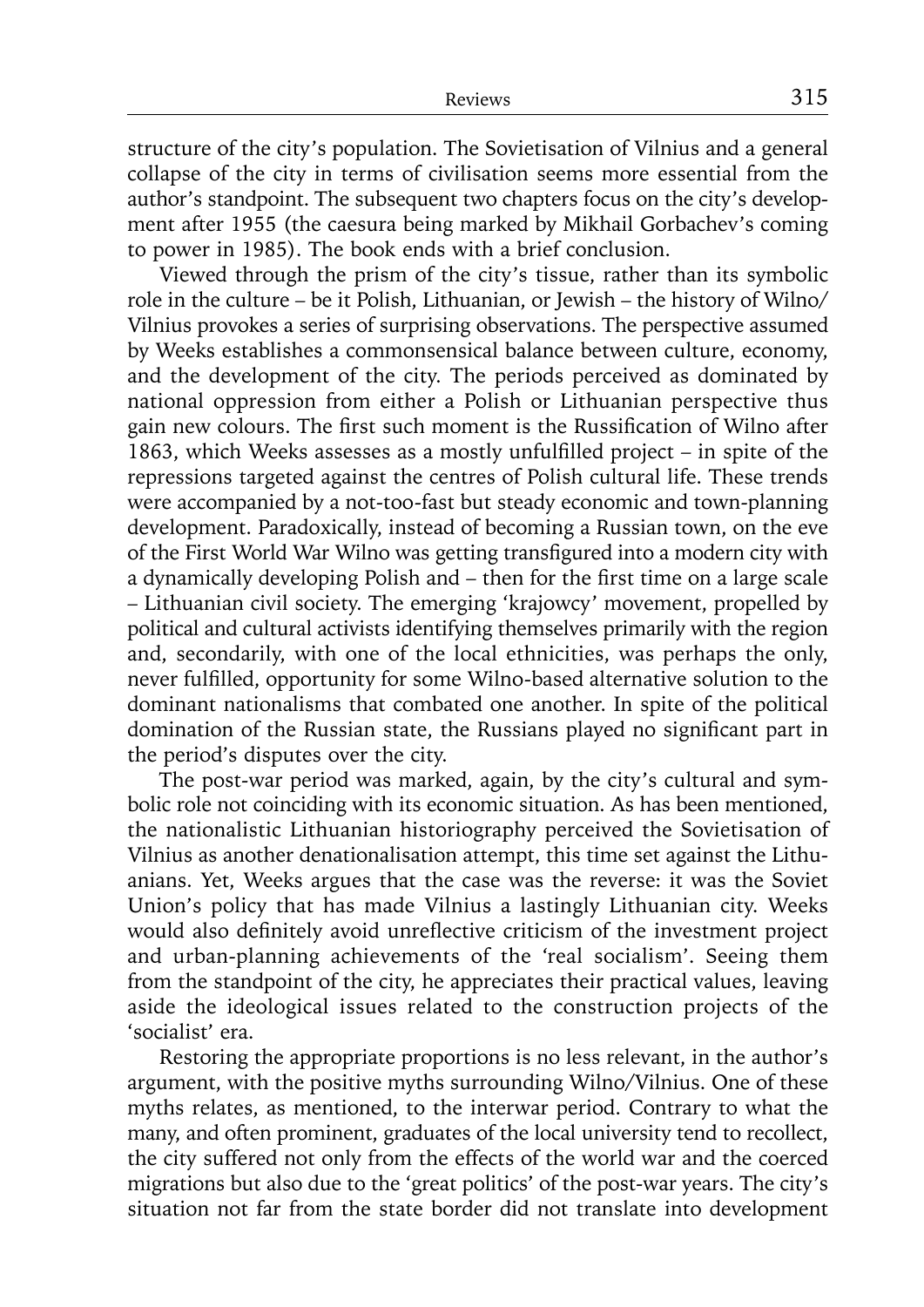of trade or industry. The book's descriptions of the poverty and miseries experienced by the lowest Jewish and Polish classes come as a telling illustration of Wilno's everyday realities of the time.

The author's endearing inclination to call into question the Polish, Lithuanian (as well as Russian) myths surrounding Wilno/Vilnius (or, Vilna) makes the reading not only instructive but pleasant too. With its light and clear style, *Vilnius Between Nations* arouses respect for the knowledge and openness of a historian who consistently strives for reconstructing a comprehensive picture of the past. The task is not easy, especially that the literature on Wilno/Vilnius/Vilna tends to be biased depending on the author's background: Polish studies are interested in 'things Polish' related to the city; the Lithuanians seek its Lithuanianness; and, Jewish authors focus on its Jewishness. In the nineteenth century, this dialogue of the deaf was joined by Russian historiography and local history, which obviously sought to evidence the alleged Russianness of the city. In spite of such fragmentary sources and studies, Weeks usually successfully manages to complete the missing pieces in the picture: beginning with one of the groups of the city's locals, we are shown what was happening with, or to, the other groups. Of enormous help is his admirable linguistic capacity, enabling him not only to discuss with the national historiographers but also to enter direct contact with the sources. Spelling errors are pretty incidental in the book. Weeks makes use of the recent publications, not avoiding to face controversial issues – such as the Lithuanians' contribution to the slaughtering of their Jewish neighbours in the summer of 1941, and later. Whilst staying distant, or even critical, towards the more or less parochial arguments offered by local historiographies, this author does respect their valuable achievements.

Urban history rarely hits turgid notes; in the case in question, the style and personality of the author reinforce his clearheaded opinions. The general conclusions he offers are kept in a similar vein. Weeks proposes two such conclusions: first, he finds that the several hundred years of the city's history is evidence that coexistence of alien or even mutually averse cultural, national and religious communities is possible – as long as the people do not kill one another. For diverse cultures to blossom within a space, they do not have to value each other high. Second, the author identifies contradiction between cultural diversity, which still tends to be appreciated, also officially, and the standardising trends appearing in the modern states. There can be only one winner in this clash, Weeks believes; consequently, the readiness of nation-states to preserve the cultural heritage of the no-more-existent neighbours ought to be welcomed with satisfaction and gratitude. Tolerance for the others, once they (co-)exist, and resisting from damaging the material heritage of the past, with which we keep no direct ties: not very ambitious a programme, seemingly, but one that has passed the test at several occasions. As Lenka Řezníková has recently shown, such has been the case with the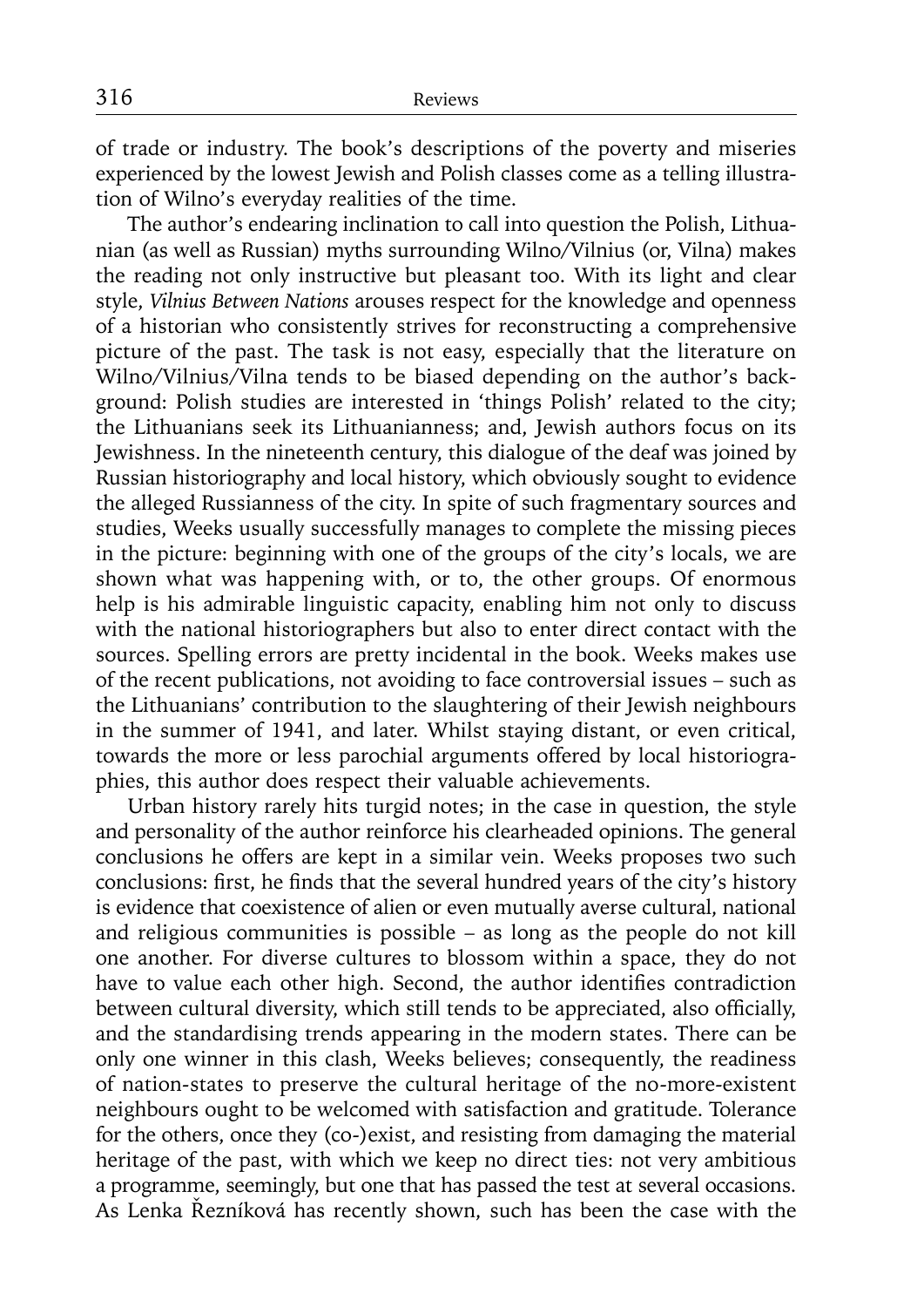Czech-German-Jewish Prague.1 Vilnius seems to belong to the same category of towns: hubs of multiple cultures that spare no efforts to have the least in common with the neighbours of a different religion, language, tradition or customs. The book under review shows that even such a barren soil may give rise to a phenomenon so fascinating as that of 'Vilnius'.

*trans. Tristan Korecki Maciej Górny*

Aleksander Łupienko, *Kamienice czynszowe Warszawy 1864–1914* [Warsaw Tenement Houses, 1864–1914], Instytut Historii PAN, Warszawa, 2015, 549 + [28] pp., 122 + [34] ills., index

Aleksander Łupienko has proved himself as the author of a study on the public space in the city of Warsaw in the former half of the nineteenth century (*Przestrzeń publiczna Warszawy w pierwszej połowie XIX wieku*, 2013) – a book small in volume but much of relevance for research into Warsaw and other Polish towns. An architect and historian by profession, he has developed a skill of interdisciplinary and innovative reading and insight of the nineteenth-century city, its developments and built-up areas, and its residents. Hence, his studies offer viewpoints or perspectives that vary from those typical of the history-of-art classics and prove different from standard historiographic studies where architecture and space often play no essential part. Łupienko's new book, focusing on the history of Warsaw's tenement houses in the second half of the nineteenth century takes into account numerous social and political contexts and thus may offer an interesting interpretation of the residential architecture of what was the capital city of the Kingdom of Poland. The book certainly paves new paths in Polish research of urban areas, whilst also offering foreign researchers some unique material regarding a metropolis situated at the contact point between the East and the West. We can see the European processes typical of urban transformations in the period concerned encounter and blend with phenomena that make one perceive the metropolis as a capital town of an 'inner Russian colony' that is subjected, owing to its status, to legal and political restrictions. The latter have been perspicuously reflected in the housing developments.

The study in question focuses on the buildings and other developments that ultimately perished during the Second World War. Hence, the author can take a closer look on a very limited pool of existing objects; moreover,

<sup>&</sup>lt;sup>1</sup> Lenka Řezníková, 'Suche nach Differenzen als Interferenzprozess. Praktiken der nationalen Abgrenzung in Prag um 1900', in Ute Raßloff (ed.), *Wellenschläge. Kulturelle Interferenzen im östlichen Mitteleuropa des langen 20. Jahrhunderts* (Stuttgart, 2013), 94–142.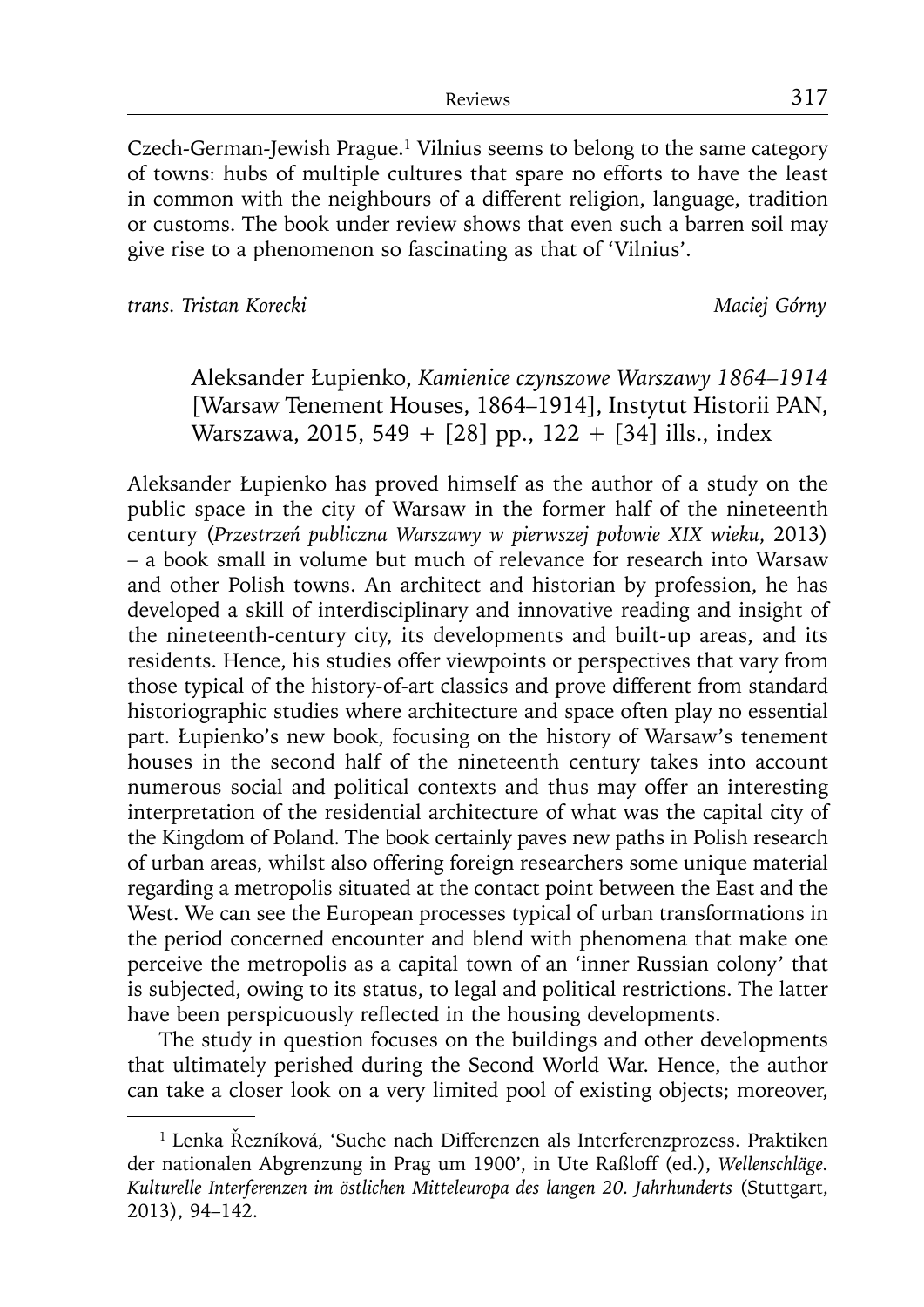most of the surviving buildings have been severely redeveloped after 1945, which makes historical(-and-artistic) analysis even tougher. Records of the building inspection form the basic research source for architectural historians. Regretfully, they vanished during the Warsaw Uprising of 1944. So, the author had to use the sources of a different type, which seemingly set the book's narrative. The study is based on original sources that are rarely used by architectural researchers. These include essays drawn from carefully surveyed periodicals, along with some very interesting memoirs and diaries: some of them published, others preserved in the manuscript. The enormous quantity of these accounts and the wealth of information they carry is striking.

The book comes as the first study of Warsaw's residential construction industry that uses sources of the said sort to analyse the residential situation and developments in a pretty comprehensive way. A wealth of quotations cited turns at some points the narrative into an essay, encrusted with 'curiosities' (such as a description of the type of doorbells applied with tenement houses). This makes the reading engrossing, whereas the scientific narrative gets somewhat confused at times. There is an interesting choice of illustrations: engravings from period periodicals and plans of the buildings (drawn by the author). However, in absence of construction dossiers for Warsaw, the book is depleted of views of the facades (and other such important elements), though a foretaste is offered by the front and the back of the cover. There are not too many archival photos; those available on the portal www.warszawa1939.pl, for instance, would doubtlessly have essentially enriched this otherwise riveting story of Warsaw tenement houses.

The study is extremely voluminous; the author follows the good principle of discussing the selected problems in a general-to-specific fashion. Its arrangement recalls that of the pioneering book on tenement houses (in Wrocław) by Agnieszka Tomaszewicz, entitled *Wrocławski dom czynszowy 1808–1918* (Wrocław, 2003). While the latter author could take advantage of a rich construction design resource available at the local Construction Archive, compared to a pretty exiguous memoiristic material, the Łupienko study attests to the opposite.

Printed on over five hundred pages, the content is logically divided into two, roughly even, parts, one dealing with buildings and the other with dwellings. The introductory section (approx. 60 pp.), in part one, concisely covers the history of tenant housing industry, with a focus on its development in the Polish lands. To better illustrate the subject-matter, Łupienko discusses the spatial development of Warsaw; the next chapter, 'The tenement house as a public space', briefly reports on how the city's quarters developed and expanded. However, their spatial layout is not analysed deeper, and hence the reader feels rather poorly informed in this respect, trying their best to figure out the town-planning tissue in which the tenement houses looked-at were entwined. After all, each district of the town had its own specificity expressed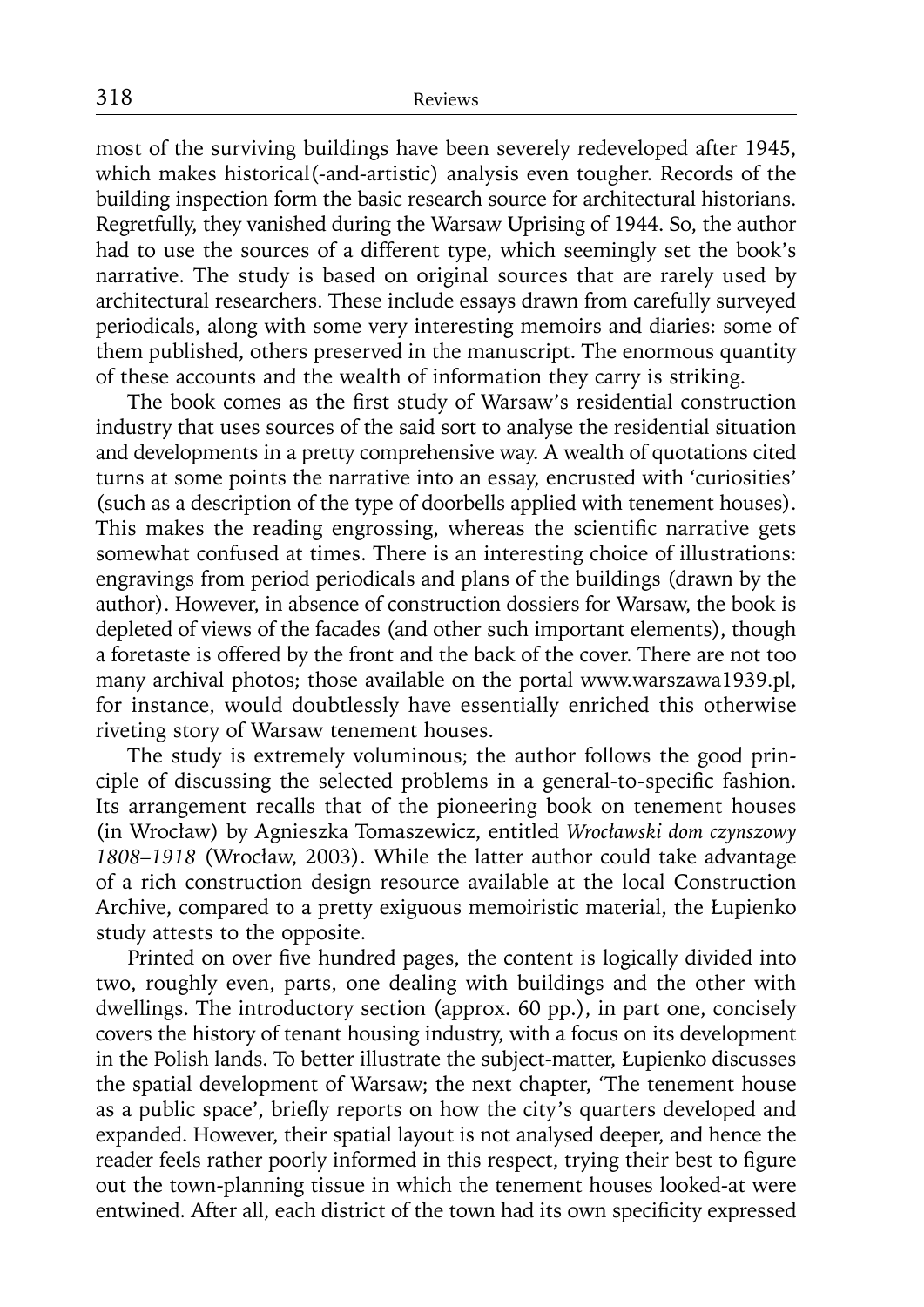in the layout and size of the streets and greenery, the number of squares or public utility edifices, and architectural dominants. A subchapter on where medical doctors resided is interesting as it introduces us into the specificity of the 'good' and 'bad' city, which is otherwise excellently illustrated by a list of real estates and apartments from 1919. The author regretfully makes no use of the list, nor does he resort to the relevant statistics.

The other subchapters, many of them just a few pages long, deal with setting out of new streets, partitioning of parcels, the legal environment with respect to construction of tenement houses and availability of capital funds. The regulations conditioning the construction process and the shape of the houses are discussed rather sketchily, which is a pity. Various, often mutually contradicting, laws were in force at the time, which paved the way for different legal interpretations, or even embezzlements – and, consequently, to corruption and bribery, so commonplace as it was in the Kingdom of Poland. Thus, a plot would be developed or a tenement house shaped in line with the imprecise or contradictory construction regulations and non-artistic factors. A section on construction movement and profiteering abounds with information. Owing to the specific political situation related to the Russian partition authorities ruling the metropolis on the Vistula River, the city's housing developments were subjected to various forms of political and economic pressure. Thence, Warsaw developed differently than Central European cities that functioned within national state systems and within a legal arrangement which was based, for instance, on the activity of electable municipal authorities. Warsaw was namely managed by town-hall officials, with the top offices taken by the Russians, none of whom were subjected to the control of a town council; the latter were strictly banned in the Kingdom's towns until the Russian rule came to its end in 1915. Such functioning of the municipal authorities gave birth to a number of pathologies that directly informed the form and shape of the developments, the type of land subdivision into allotments, and even the architecture of the tenement houses.

Chapter 3 introduces the notion 'semi-public space' – in reference to the backyard spaces, most of which were open, especially in trade-oriented districts and areas dominated by Jewish residents. These are described in their various aspects, such as the architectural solutions applied and, above all, the functioning of such areas at the intersection of the street and the house. The press and memoirs, these excellent sources, have enabled the author to evoke the ambience of yards, children playing, doorkeeper's activities, or concerts of backyard bands – so characteristic as they were of Warsaw. Thus, the city's specific audiosphere is analysed. The pretty suggestive and vivid picture of local backyards enables us to represent to ourselves the lost world of the Warsaw street and the (mostly neglected) courtyards of poor tenement houses.

In his discussion of the tenement backyards, the author regrettably does not refer to the functioning of these backyards as sacred spaces. 'Sacred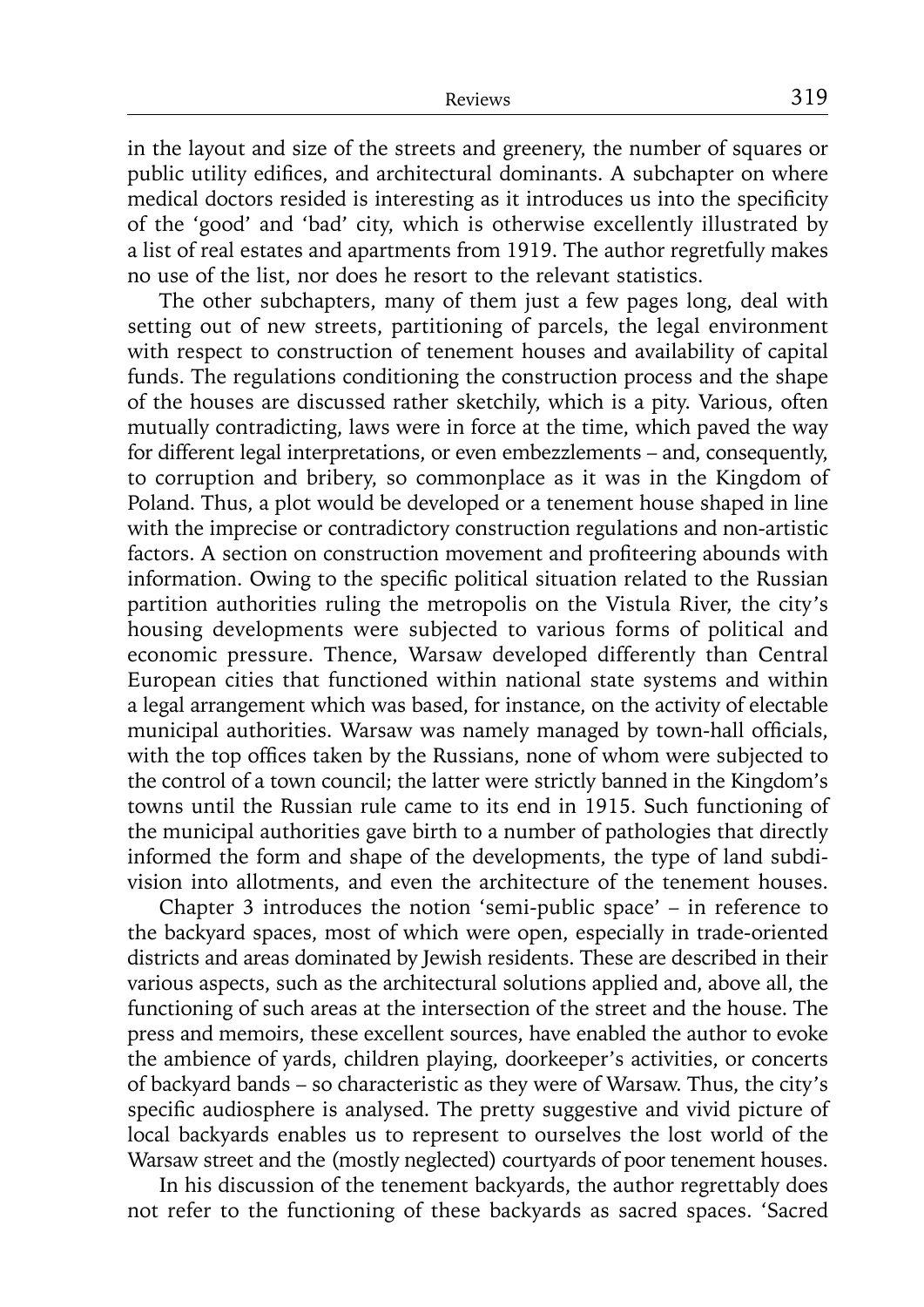statues', mostly representing Our Lady, adorn quite a number of Warsaw yards still today. This is striking for stranger visitors, since backyard functioning as a sacred sphere is a phenomenon unknown to the other Polish towns. When, and why, were these statues erected inside those spaces? How many Warsaw backyards had the like statues installed before 1914? What sort of ceremonies, or common prayers, were held around these statues (Marian May devotions, perhaps)? Were the religious rituals celebrated there of a 'national' character: were they a specifically Polish phenomenon  $-$  a Roman Catholic manifestation against the Russian rule? And, how did the sacrum zone in question relate to the diverse composition of tenement dwellers (Roman Catholics versus Jews, Orthodox Christians; possibly, Evangelical Protestants)? The author does mention Jewish tents deployed in the backyard area at the Succoth, or Feast of Tabernacles, which suggests that the backyard space was subjected to confessionalisation. Multi-religious and multiethnic, partly private and partly public, tenement house backyard was a pretty unique structure, possibly across the whole of Central Europe.

The chapter under discussion shows a drawback that reappears in the subsequent sections. Albeit the introductory section has described each of the city's quarters, the characteristics of each become blurred as the discussion gets more detailed. The yards in the Jewish merchant district of Muranów differed pretty much from those in the elegant metropolitan areas where the vards were enclosed, embellished with sculptures and fountains, inaccessible to street musicians or buskers. These semi-public spaces clearly differed in character, depending on the quarter.

Chapter 4 discusses the interiors of tenement house, starting from what the author calls 'semi-private space', that is, areas such as stairwells or doorkeepers' dwellings. The author introduces the new notions of 'semi-public space' and 'semi-private space' to support his analysis of allotment development and compositions of tenement projections relative to their specified functions. Such a research concept seems interesting and worth of testing for usefulness when it comes to analysing other towns.

The second part of the book deals with tenement house interior and various types of dwellings, flats and apartments. Of the seven chapters, the most detailed concern the interiors' disposition, functioning, and equipment. These fragments are pretty interesting, as they show the stratification of storeys into 'higher-class' and 'lower-class' ones, thus evidencing that the social stratigraphy of Warsaw tenement houses reflected that characteristic of its West European counterpart.

Chapter 3, on 'Dwelling units: Disposition and functioning of their interiors', discusses the front house and annexes, and, in detail, the storeys in both. In his attempt at a comprehensive analysis of housing issues with respect to the local tenements, Łupienko avoids differentiation into houses located in elegant vendor streets and squares, as well as backstreets or lanes.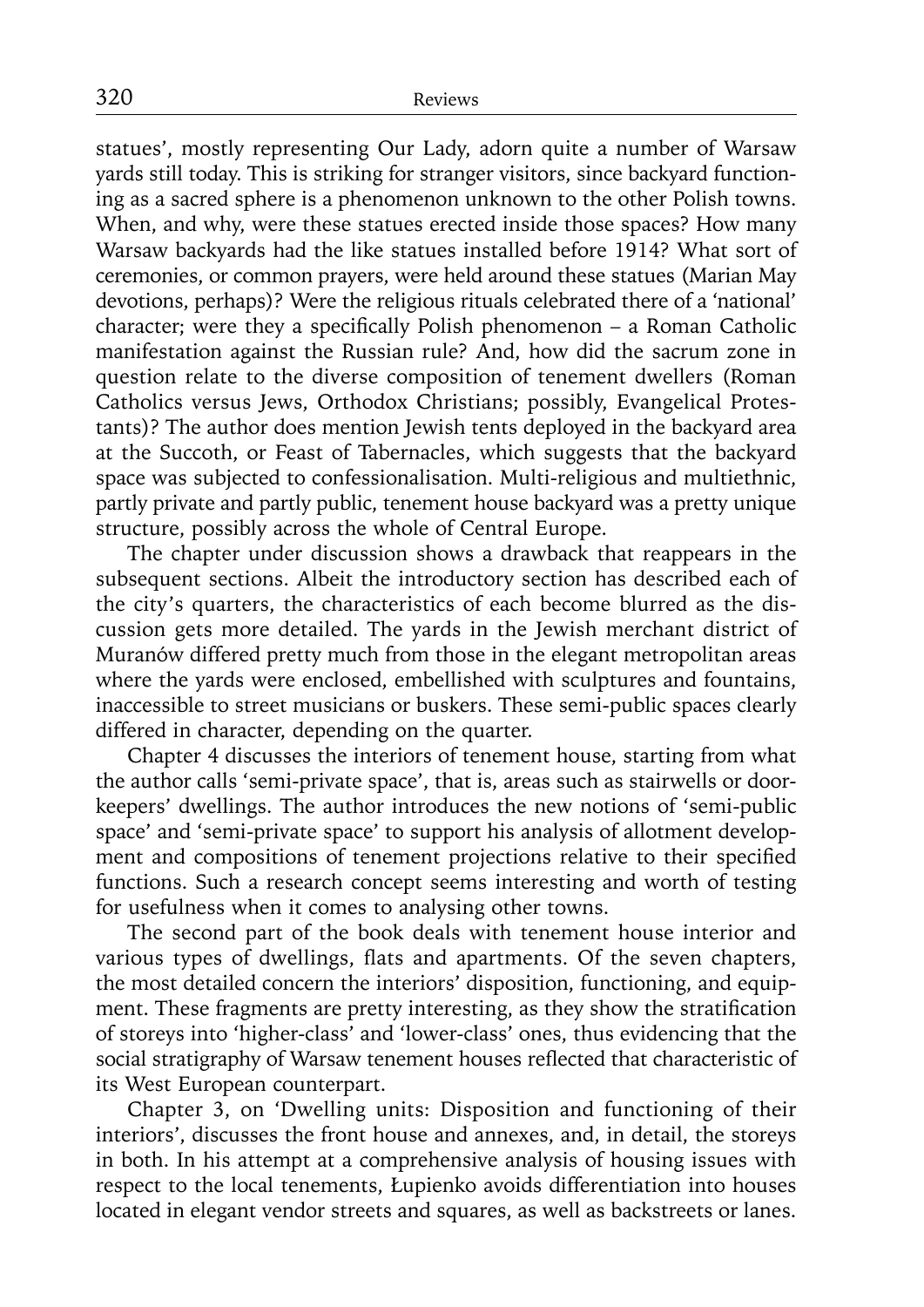In this context, he neglects the uniqueness of the so-called *Cyrkuł* [~ Circuit] of Bielany (after 1916, *Bezirk* [~ District of] Muranów),<sup>1</sup> or Marszałkowska Street. Shopping ground-floors were pretty distinct in these areas. So, what were the shops like, how did they function as part of the tenement house? Did they extend to higher storeys as well? Quite characteristic of the metropolises was a combined-function building, called *Wohn- und Geschäftshaus* (residential-and-services house), existing within the downtown business areas. Now, did it ever appear in Warsaw – where and since when, if so? In what ways did it function in the public space? The services section imprinted a clear stigma on the projection's composition (segments such as drivehallway; access from the hallway to the counter) and on the façades (display windows, outlet entrances). Definitely, these aspects are covered to a very small extent. The proposed problem-centred discussion lacks differentiation into tenement palaces, which were also present in Warsaw (particularly in its southern district), and houses populated thoroughly by workers. The character of the houses was primarily reflected in the composition and styles applied to the façades – another issue not satisfactorily dealt with, in spite of the book's attractive foretasting cover. Based on reminiscences and literary fiction pieces, Łupienko suggestively describes the life of the dwellers and their relationships – within the families and, importantly, with the of 'aliens'. The latter group is covered at length in Chapter 4, which discusses the life and housing conditions of residents, subtenants, nursemaids, tutors, and household servants.

The other chapters in the book's second part are well illustrated, with use of projections of various types of solutions to individual storeys (the functional zones within the dwelling units being marked in colour), drafted by the author.

Chapter 5 – 'Residential space: interior equipment' – is pretty interesting, and important in the context of the previous Polish research in the nineteenth-century housing industry. Starting with the upkeep of accommodation unit, the author passes on to discussing the other zones and lodgings, their furnishings and equipment, and how they functioned in the different seasons of the year, with a focus on multi-functionality of certain types of room. The hygiene movement is also dealt with: in the overpopulated towns of the time, physicians and hygienists became the main initiators of the housing reform. The reform was not confined to criticising the residential conditions shared by the most indigent strata: its adherents proposed a far-reaching change with respect to new architectural concepts for entire tenement houses and development quarters – particularly, the backyard spaces.

<sup>1</sup> I refer herein to Peter J. Martyn, *Przedwojenny układ zabudowy Śródmieścia Warszawy w świetle rezultatów spisu nieruchomości i mieszkań z 1919 roku* (Warszawa, 1999). Regrettably, the book under review does not take this important work into account.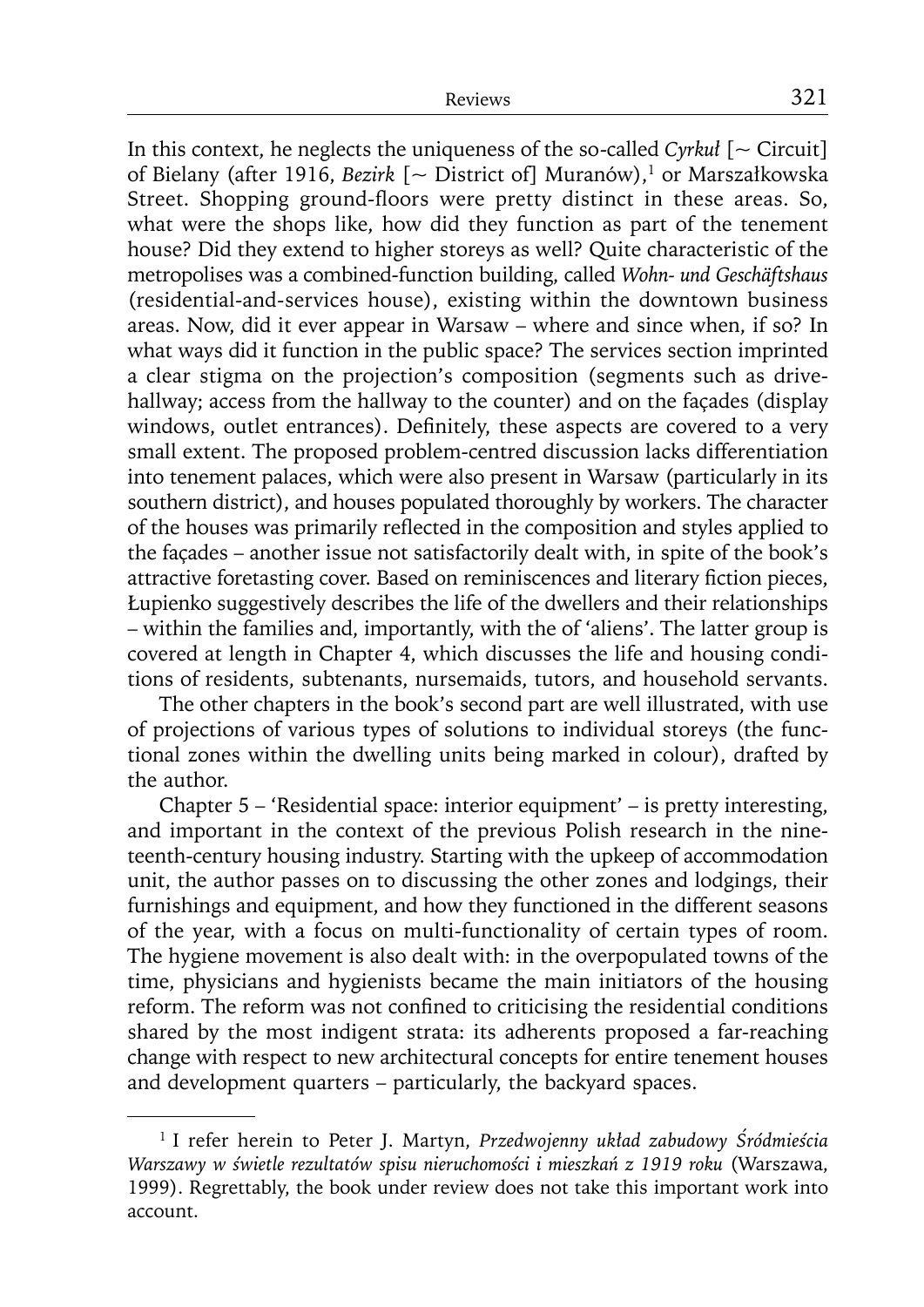As a Polish town where attempts were made to implement the German housing reform, Poznań was situated the closest to Warsaw. However, Poznań was situated behind the border, in the Prussian Partition area. Since the construction movement taking place in Poznań was watched carefully in the capital of the Kingdom of Poland (to mention, for example, reports published the *Świat* weekly), the question comes out whether any attempts were made to transplant the then-most recent locally conceived ideas of housing reform into the Warsaw soil.2

The book concludes with considerations over conspiratorial activities within the residential unit space. The Warsaw tenement house was pretty unique Europe-wide in that it was the venue where 'conspiratorial labour' against the tsarist regime and the Russian authorities was pursued on a large scale, along with plotting and political party-related activities. Private apartments were the space of 'the other, real, Polish life' – the fact which is rather unknown outside Poland. This primarily meant secret teaching, from an elementary up to a university level. In the Kingdom of Poland, Russification primarily affected the education system (with Russian being the language of instruction or taught obligatorily; Polish history or literature was virtually neglected in the curriculum). The youth could only learn about their national history through illegal channels. The clandestine classes were held at private flats, with small groups of students attending. In order to successfully carry out a course, detailed camouflaging strategies were devised. This specific experience was followed up twice in the country's history: during the German Nazi occupation in the Second World War and in the declining communist period: in the latter case, the idea of a clandestine, so-called 'flying', university was resumed.<sup>3</sup> Łupienko interestingly shows, with use of numerous examples, the ways in which the dwelling space was used for illegal actions. Warsaw tenement house is certainly a unique phenomenon on the European scale in this respect.

Aleksander Łupienko's book is an extremely interesting attempt at analysing Warsaw's tenement house as a sociological phenomenon. Methodologically, *Kamienice czynszowe Warszawy 1864–1914* is a sort of counterpart of *A History of Private Life4 and Geschichte des Wohnens*. 5 It may be regretted,

<sup>2</sup> Cf. Hanna Grzeszczuk-Brendel, *Miasto do mieszkania. Zagadnienia reformy mieszkaniowej na przełomie XIX i XX wieku i jej wprowadzenie w Poznaniu w pierwszej połowie XX wieku* (Poznań, 2012).

<sup>&</sup>lt;sup>3</sup> The term 'flying' was used to denote the fact that the meetings with professors and outstanding intellectuals were held each time in a different apartment.

<sup>4</sup>*A History of Private Life*, iv: Michelle Perrot (ed.), *From the Fires of Revolution to the Great War*, trans. by Arthur Goldhammer (Cambridge, MA, 1994).

<sup>5</sup>*Geschichte des Wohnens*, iii: Jürgen Reulecke (ed.), *Geschichte des Wohnens 1800–1918*. *Das bürgerliche Zeitalter* (Stuttgart, 1997).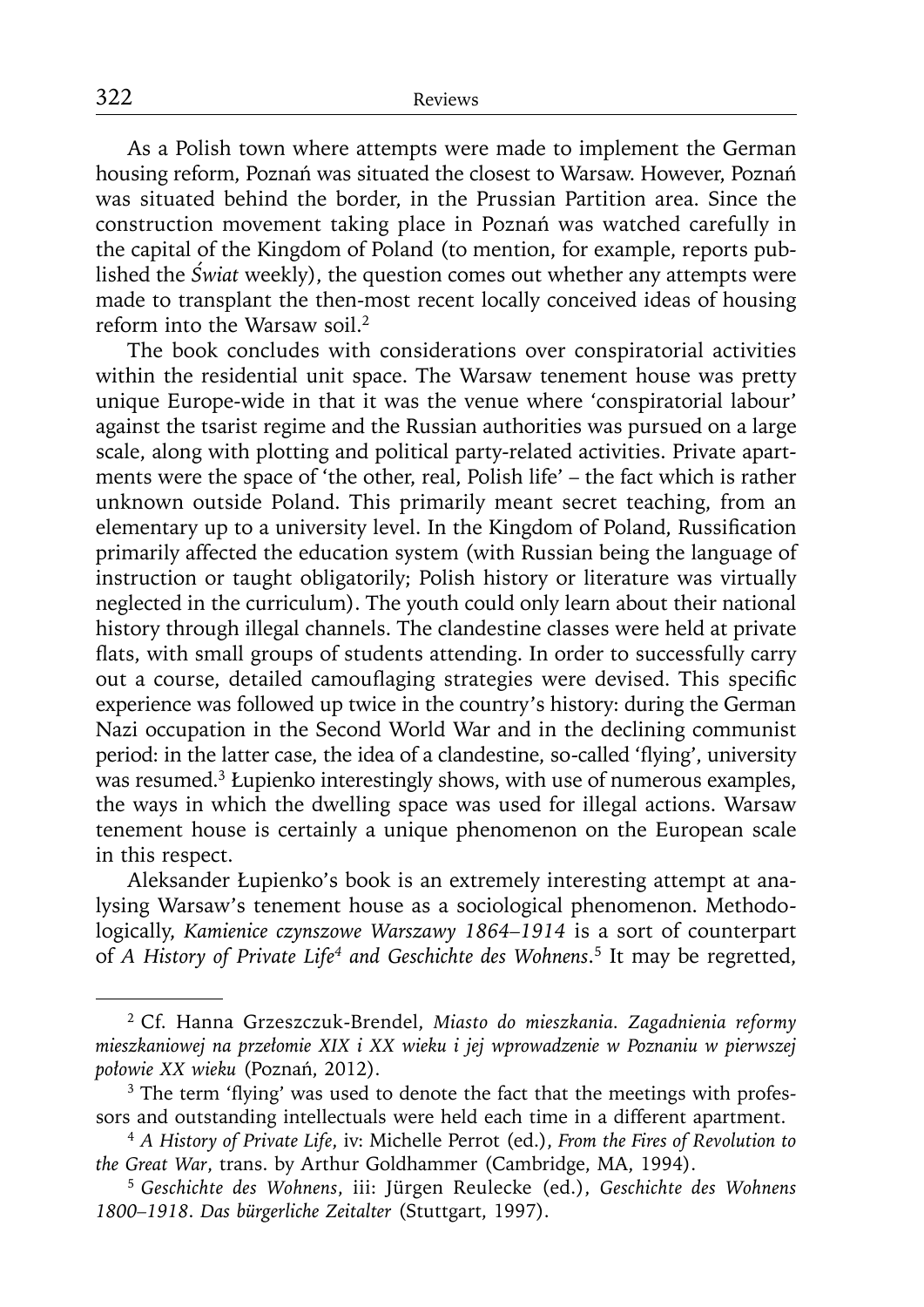though, that the Łupienko book is written entirely from a Polish standpoint. The author has used no Russian memoirs or diaries; he would not tell us where, and how, the local Russians dwelled: all those officials and clerks, military-men, entrepreneurs, as well as the poorer populace – those who drove down to Warsaw to seek employment there. What was the percentage of Russian tenement house owners locally, and in what ways could this minority influence the functioning of such houses? Jews, who formed 30 per cent of the city's population, appear just on the margin of the narrative. Warsaw was an ethnic and religious conglomerate; its quarters were quite diverse. Yet, the book would not give us much opportunity to look into such specificity.

I do appreciate that the author's intent was to show that Warsaw and its tenement house developments resembled the built-up areas in West European cities: this is expressly stated in the book. Still, the capital of the Kingdom of Poland, and the 'third capital' of the Russian Empire, remained peculiar: it was Europe's only city with a population of around one million without a municipal government and with no well-knit housing policy. Warsaw abounded with incredible housing contrasts, with zones of luxury neighbouring on areas of extreme poverty – and it would not be describable as a 'Paris of the North', contrary to what its residents would be willing to boast.<sup>6</sup> In fact, Warsaw was a city for which, on the eve of the panicked escape of the Russians in 1915, European-style modernisation solutions were sought. If implemented, Warsaw (who knows?) might have even turned into a 'Paris of the North'.7

*trans. Tristan Korecki Agnieszka Zabłocka-Kos*

James Bjork, Tomasz Kamusella, Tim Wilson, and Anna Novikov (eds.), *Creating Nationality in Central Europe, 1880–1950. Modernity, violence and (be)longing in Upper Silesia*, Routledge, London and New York, 2016, 236  $+$  xvi pp.

The books dealing with the history of Upper Silesia can be generally categorised into those related to identity and Polish-German conflict, on the one hand, and all the rest, on the other. The book in question definitely belongs to the former category but is different from most of what has been written

<sup>6</sup> Błażej Brzostek, *Paryże innej Europy. Warszawa i Bukareszt, XIX–XX wiek* (Warszawa, 2015).

<sup>7</sup> For an urban modernisation project for Warsaw, drafted in 1906 by Antoni Lange, a Jewish philosopher and intellectual, cf. Barbara Arciszewska and Makary Górzyński, 'Urban Narratives in the Age of Revolutions: Early 20th-Century Ideas to Modernize Warsaw', *Artium Quaestiones*, 2016, 101–48.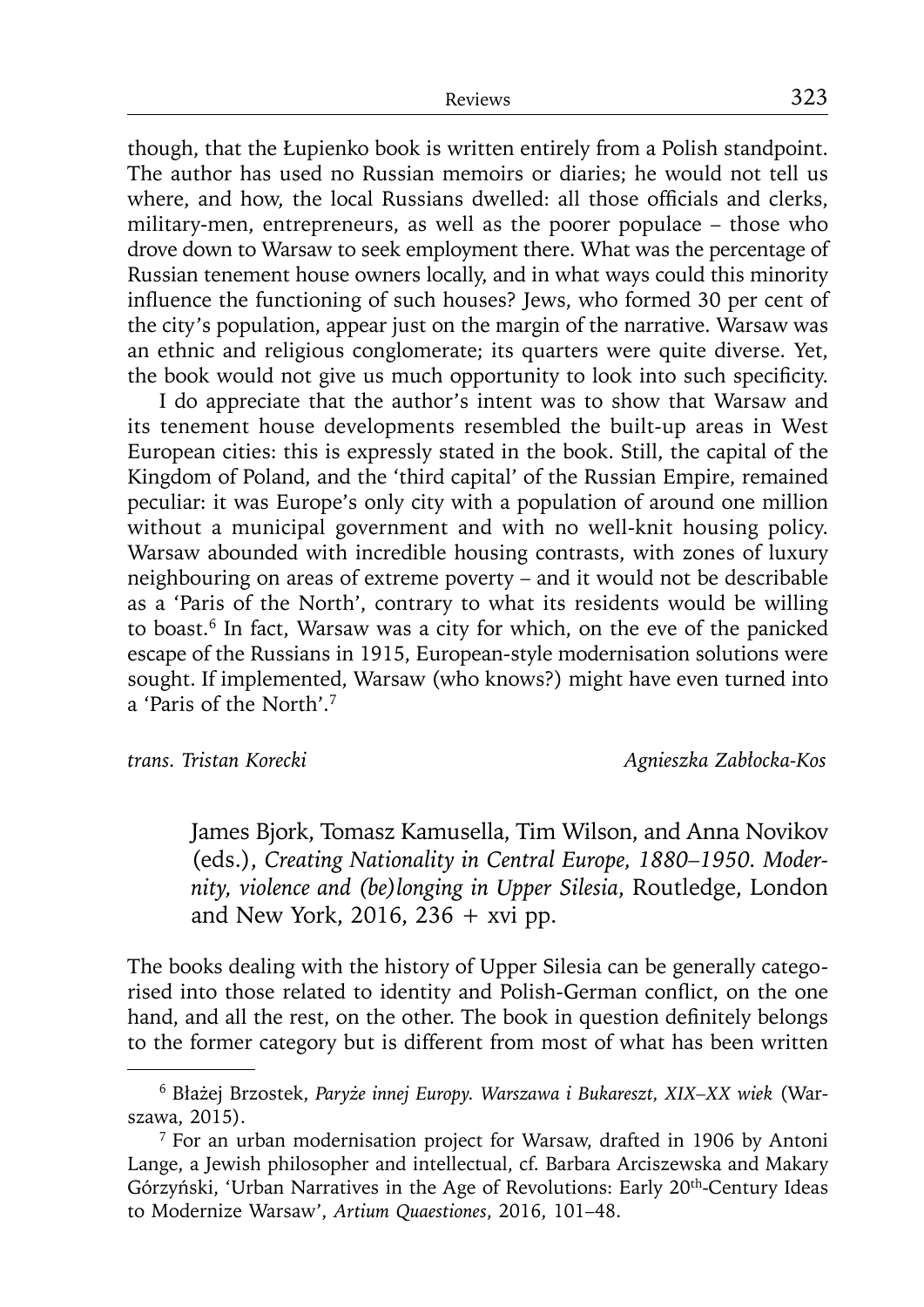on the topic, in Polish or in German, especially in the twentieth century. The authors' underlying assumption is thus described by Pieter M. Judson in the foreword: "If we continue to use the categories constructed for us over a century ago by nationalist activists, and repeatedly refined during the twentieth century by their self-proclaimed scientific successors, we will only repeat stories that fail to engage what the sources tell us." (p. xiii) Hence, the book discusses the issues of identity and nationalism in modern Upper Silesia, processed consistently as the object of study rather than assumed as a research perspective. This, alone, makes the study worth mentioning among the many works dealing with the subject-matter.

*Creating Nationality …* consists of nine articles by different authors, with a foreword and a brief editorial introduction. The authors are mostly British or American university-based historiographers; most of them have important studies in aspects of Upper Silesian history published recently to their credit.<sup>1</sup> Some of the essays now published as part of the book recapitulate or follow up the authors' larger research projects. This is of no detriment since these particular essays neatly fit the publication's framework. Moreover, some of the texts open the yet-unstudied research areas, which adds value to the book.

The article by Tomasz Kamusella can be regarded as an extensive introduction to the book. Its second section offers a broad discussion of the existing literature on the problem of identity/nationalism in Upper Silesia. A list of reference publications (in Polish, German, Czech, and English) is attached. The preceding section pretty convincingly argues for recognition, in equality and subjectivity research, of non-national forms of identity. Significantly enough, these forms tend to be regarded from the standpoint of national identities as second-rate or less perfect compared to national identity (the discourse accordingly refers to a 'lack' of/'un(der)developed' national identity). Yet, as Kamusella observes, one should rather reject the teleological and evaluation-oriented perspective, replacing it with an identical approach to group identification. This assumption is fairly consistently followed by the other authors (with a varied effect).

<sup>1</sup> James Bjork, *Neither German, nor Pole. Catholicism and National Indifference in a Central European Borderland, 1890–1922* (Ann Arbor, 2008); Tomasz Kamusella, *Silesia and Central European Nationalism. The Emergence of National and Ethnic Groups in Prussian Silesia and Austrian Silesia, 1848–1918* (West Lafayette, IN, 2007); Anna Novikov, *Shades of a Nation. The Dynamics of Belonging among the Silesian and Jewish populations in Easter Upper Silesia (1922–1934)* (Osnabrück, 2015); Hugo Service, *Germans to Poles. Communism, Nationalism and Ethnic Cleansing after the Second World War* (Oxford, 2013); Kai Struve (ed.), *Oberschlesien nach dem Ersten Weltkrieg. Studien*  zu einem nationalen Konflikt und seiner Erinnerung (Tagungen zur Ostmitteleuropaforschung, 19, Marburg, 2003); Timothy Wilson, Frontiers of Violence. Conflict and *Identity in Ulster and Upper Silesia*, *1918–1922* (Oxford, 2010).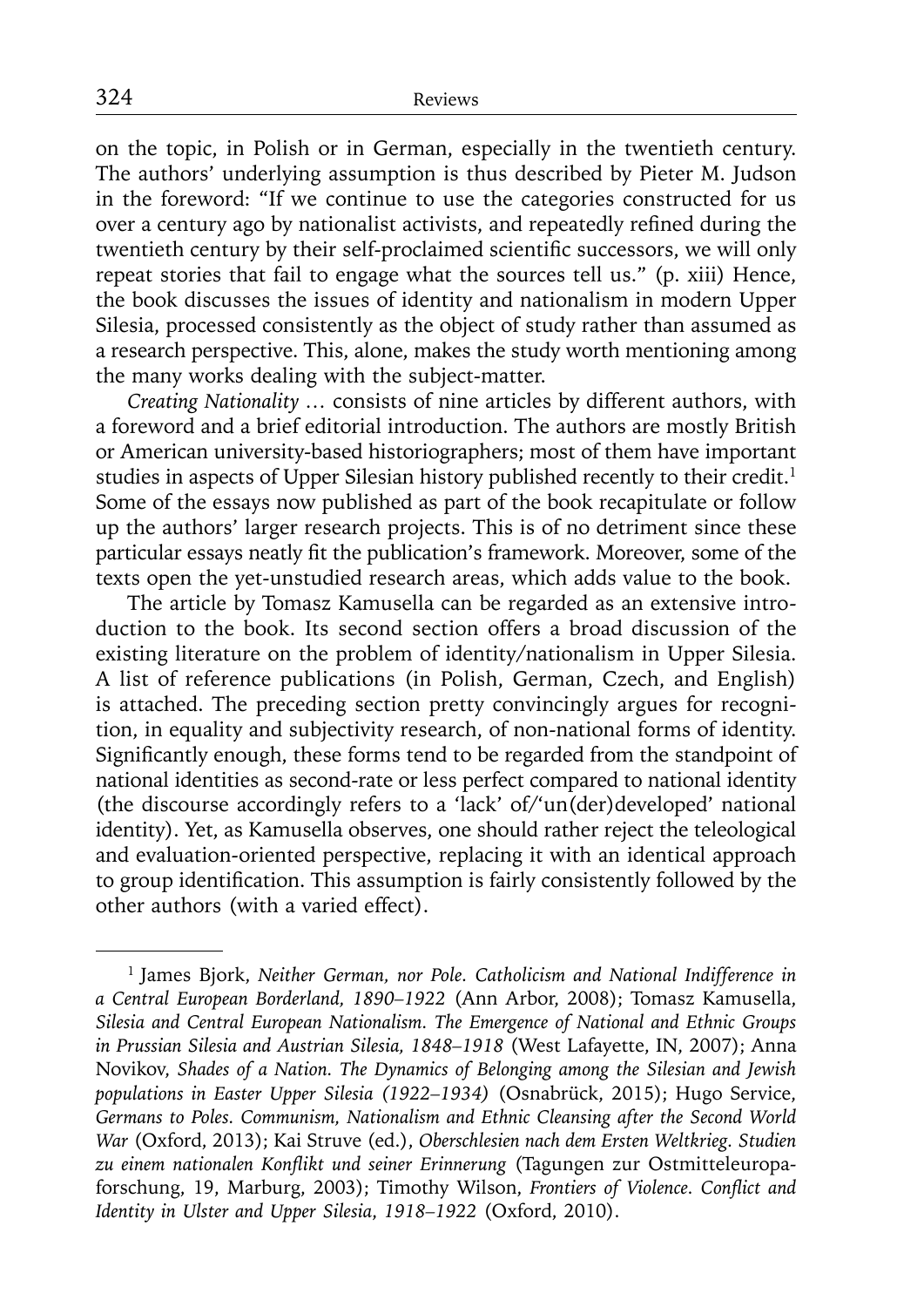Tim Wilson's 'Fatal Violence in Upper Silesia, 1918–1922' is of special value for research into the history of Polish-German conflict after the First World War. The author has successfully compiled the calendar of the conflict month by month and calculated, *sine ira et studio*, all the Polish and German fatal victims as for November 1918 to July 1922. An apparently banal factsrelated summary report has so far been absent in the otherwise extensive literature on the Silesian Uprisings; each of the parties to the dispute has tended to overrate their own losses whilst not quoting or underrating the losses inflicted to the other party. Wilson's estimate of the fatalities for Upper Silesia is in excess of 2,850 (of which over 60% fell on the Third Uprising, in May to June 1921), which, regarding the author's arguments and the current state of research should be considered a rather credible figure.

Allison Rodriguez's essay '"Scoundrels" and desperate mothers. Gendering German and Polish propaganda in the Upper Silesian plebiscite, 1919–1921' is somewhat disappointing, for a change. The main reason is that a half of it, instead of the plebiscite propaganda, deals with the history behind the plebiscite in Silesia that resulted from international agreements; the analysis of the propaganda itself is, perforce, short and rather superfluous. The statements about the Polish propaganda being more aggressive, with frequent references to the ideas of female and male roles, sound interesting but would perhaps require being evidenced at more length. There is no reference made to Władysław Zieliński's not the most recent but factually important study *Polska i niemiecka propaganda plebiscytowa na Górnym Śląsku*  [The Polish and German plebiscite propaganda in Upper Silesia] (let us note that T. Kamusella does include the item in his reference list).

James Bjork analyses, in an interesting and mostly convincing manner, the phenomenon of bilingualism or diglossia, which – as tends to be the case with borderland regions – was pretty common in Upper Silesia until the end of the Second World War. Most of the region's inhabitants, similarly to the local Catholic elite associated with the Zentrum party, approached this situation in clearly pragmatic, rather than ideological, terms, which annoyed the (Polish *and* German) nationalists and on the other hand became one of the reasons of the failure of the plans to establish after the First World War a bilingual 'Free Upper Silesian State'.

The same pragmatic approach and 'national ambiguity' led to the fiasco of Polish minority education system in the German area of the region that was divided in 1922, as vividly described by Brendan Karch in 'Polish nationalism and national ambiguity in Weimar Upper Silesia'. The essay very efficiently combines the progressing radicalisation of the Polish national elite in interwar Germany and the milieu's deepening frustration in face of the peculiar Upper-Silesian pragmatism. Karch aptly observes that, in contrast to a majority of Silesian-speaking Upper-Silesians, "in their logic, nationality was not a choice, but an obligation – a duty to God and fatherland" (p. 157).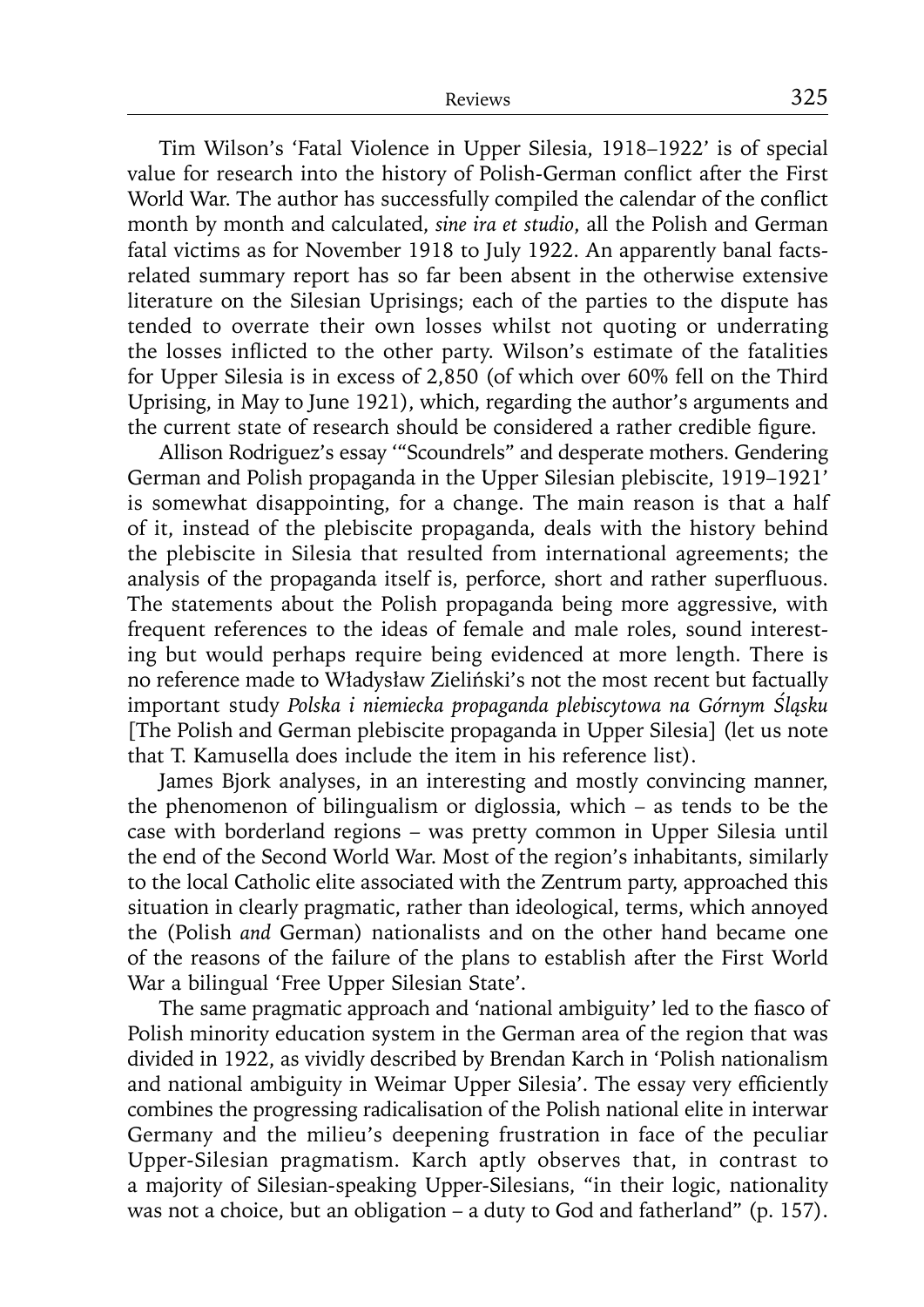The school system in the context of national identity and state policies, on the other side of the 1922 frontier, is discussed by Anna Novikov ('Creating a citizen. Politics and the education system in the post-plebiscite Silesian Voivodeship'). Her analysis of the syllabuses, particularly in History, with international politics at the background, regrettably ends with the mid-1920s, instead of having consistently outlined the situation until 1939.

The subsequent two essays deal with the years of the Second World War and shortly afterwards. In his 'Upper Silesia in the age of ethnically homogenous nation-state, 1939–1949', Hugo Service concisely and approachably explains the assumptions and the implementation of the ethnic policy pursued by the Third Reich and, subsequently, the Polish communist authorities (till 1949). While this is a very good and pretty straightforward exposition of the problem in English, it is, perforce, reproductive (worth recommending in this context is John Kulczycki's *Belonging to the Nation. Inclusion and Exclusion in the Polish-German Borderlands, 1939–1951* [Cambridge, MA, 2016]). Peter Polak-Springer's article 'The Nazi "recovered territories" myth in the eastern Upper Silesian borderland, 1939–1945' touches upon a rather underinvestigated question, employing an extensive source-based query. His focus is on the ways in which the Nazi Germany evoked a vision of unquestionable German nature of the Silesian area annexed in 1939 to the Reich, along with the *Heimat* tradition. The purpose was to (re)integrate the region and to render a majority of the local Slavic population convinced of the area's Germanness. As we read, "there were bards, artists and scholars" in Upper Silesia "who worked to romanticize the Reich's politics of unabated expansion, violence and mass murder" (p. 179). The concluding chapter is a comparative study by Kai Struve, concisely and coherently showing a parallel development of the Polish and German memory of the Silesian Uprisings and the plebiscite (1919–22).

As to the weak points of the study, the time range given in the subtitle, 1880–1950, is rather misleading, especially the former date. Apart from the essays by Bjork and Kamusella, all the other authors deal, clearly, with the realities after the First World War. Kamusella's 'Upper Silesia in Modern Central Europe' proposes not clear-cut *post quem* caesura and quite unrestrainedly penetrates deep into the nineteenth century, mainly through contextual references to twentieth-century history. Hugo Serivce takes the reader up to the year 1949, while Kai Struve's narrative of the memory of the Uprisings and the plebiscite brings us, virtually, to the present day. Those who would expect an in-depth analysis of the notion of modernity (mentioned in the subtitle, after all) in Upper Silesia will be disappointed. While the major institutions of modernity – nation-state and its agencies, such as schools and propaganda – are central to the argument proposed by the authors, modernity is approached as an obvious notion. In fact, with respect to Upper Silesia, modernity had a peculiarity to it – in terms of identity issues as well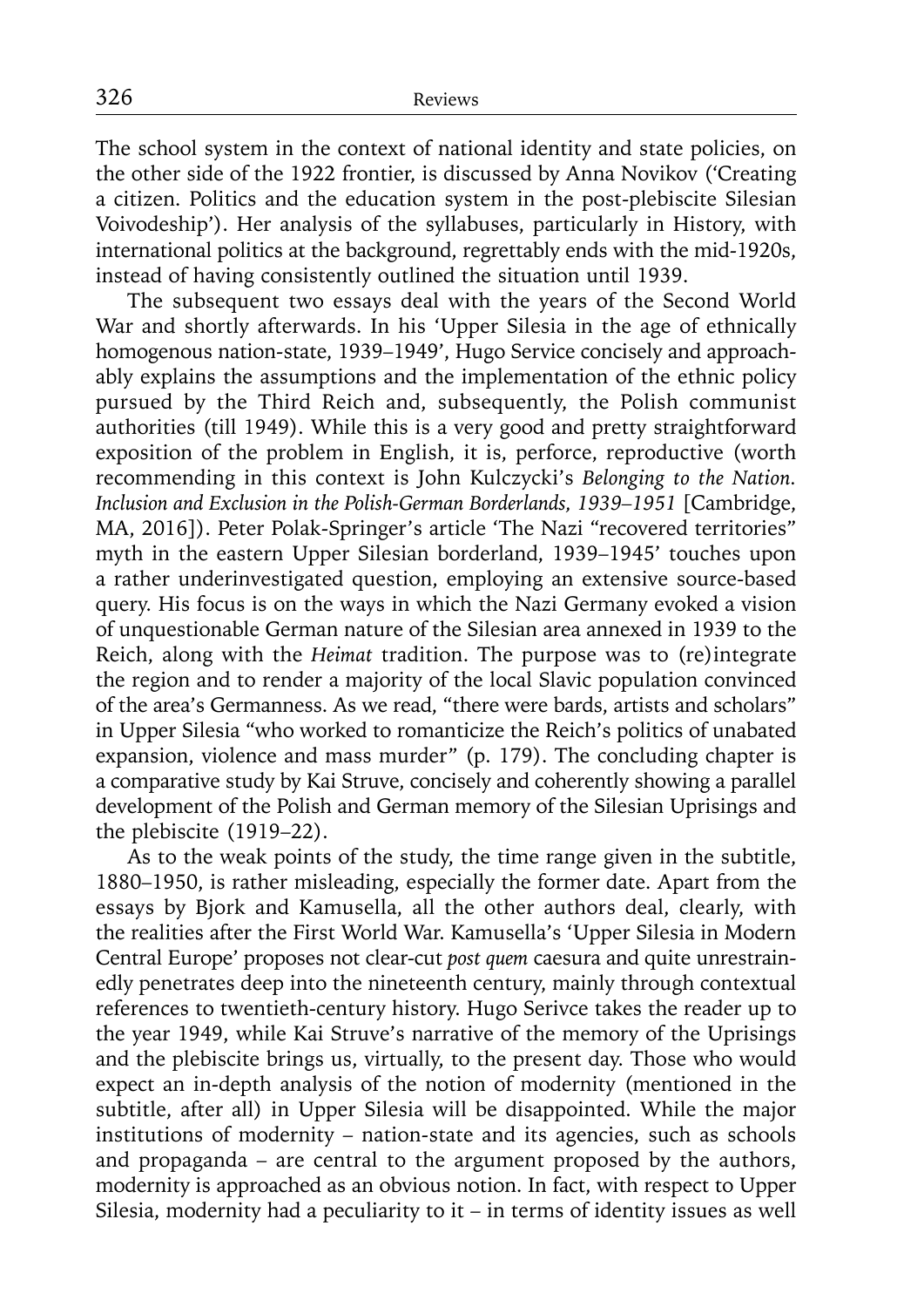as with respect to a dynamism of modernity and coexistence of modern and traditional aspects. Misspelled or misprinted names of Silesian towns or persons (as in the last sections of Tim Wilson's essay or in Anna Novikov) is a minor and secondary problem.

No critical remarks with respect to the book under review can, however, undermine its importance as an academic study that elaborates upon several questions being key to the twentieth-century history of Upper Silesia. The topics researched by the various authors are apparently interrelated, and the essays engage in a conversation with one another – a satisfactory experience with a multi-author publication. The book may outright be read as a lecture on the history of Upper Silesia in the former half of the twentieth century, identity being axial to the narrative. Thus, the importance of this book far exceeds the confines of Upper Silesian history, showing the latter as an important phenomenon in the twentieth-century European history overall.

*trans. Tristan Korecki Marcin Jarząbek*

## Some Findings of the Recent Research in the History of Upper Silesia

In this review of the recent research into Upper Silesia, I will focus on collective volumes, as such publications offer a wider survey of research outcomes compared to monographs. The studies in question moreover analyse the history of Upper Silesia in a longer perspective. A total of four books by multiple authors will thus be considered, two of which deal with modernisation processes taking place in the nineteenth and twentieth century<sup>1</sup> whilst the other two focus on temporal caesurae of paramount importance to the region's history: the Great War<sup>2</sup> and the Second World War, the aftermath of the wars, and the collapse of the communist system.3

The effects of the defeat of Imperial Germany and of the Habsburg monarchy, the plebiscite, the Silesian Uprisings and the split of the region

<sup>1</sup> Lutz Budraß (ed.), *Industrialisierung und Nationalisierung: Fallstudien zur Geschichte des oberschlesischen Industriereviers im 19. und 20. Jahrhundert* (Essen, 2013); Sebastian Rosenbaum (ed.), *Górny Śląsk i Górnoślązacy: Wokół problemów regionu i jego mieszkańców w XIX i XX wieku* (Katowice and Gliwice, 2014).

<sup>&</sup>lt;sup>2</sup> Bernard Linek, Sebastian Rosenbaum, and Joanna Tofilska (eds.), *Wielka Wojna*, *mały region: Pierwsza wojna światowa w perspektywie górnośląskiej. Szkice i studia* (Katowice, Gliwice, and Opole, 2014).

<sup>3</sup> Adam Dziuba and Sebastian Rosenbaum (eds.), *Upadek systemu komunistycznego na Górnym Śląsku: Wokół przemian 1989 roku w województwach katowickim i opolskim*  (Katowice, 2010).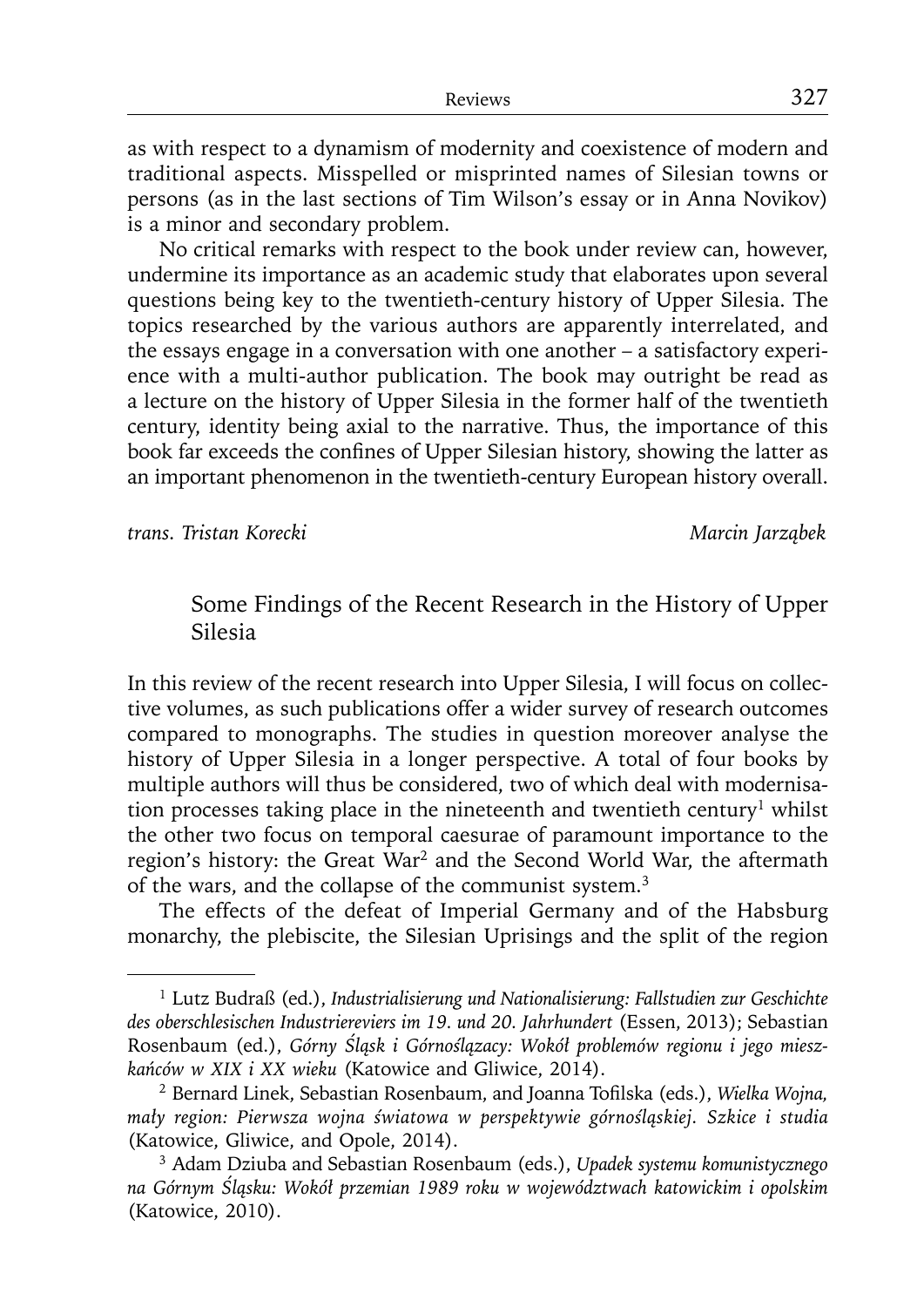have been the subjects of a wide range of research, also in the recent years.<sup>4</sup> Yet, the history of Upper Silesia during the First World War has not yet been studied thoroughly. The conferences *The Great War, a Small Region: World War One in an Upper Silesian micro-perspective* and *The Old World Ends a As New One Begins. The Society of Upper Silesia Facing World War One (1914–18). Sources and Methods*, both held in 2013, focused on this particular issue. The publication entitled *Wielka Wojna, mały region: Pierwsza wojna światowa w perspektywie górnośląskiej. Szkice i studia* [The Great War, a Small Region: First World War in an Upper Silesian Perspective. Sketches and Studies] has come as an aftermath of the events. Dealing with issues such as militarisation of the local community and its attitude toward the war, the publication offers studies in individual towns – for instance, Loslau/Wodzisław – and studies in the influence and development of industry during the war. The final chapter discusses issues of memory and the discourse on the Great War.

Bernard Linek places an emphasis on the problem that only the memory and memoirs of Polish-speaking locals have been researched so far by Polish scholars – the experiences of German dwellers of the region having only been analysed by German researchers.5 The refocus on research pursued from the standpoint of the region, rather than nation-state, is innovative and has enabled a revisit of the issue of the First World War.

James Bjork's analysis focuses on the role of the Catholic faith. The author argues that the ties with the Church and religion changed in the course of the war, with the resulting decreased attendance at church services<sup>6</sup> and increased interest in nationalism or socialism. Joanna Popanda stresses how the war influenced the behavioural patterns of young people who were generally considered as demoralised because of the lack of the fatherly authority.7

A portion of articles focus on Silesian economy in the war years. Adam Frużyński's *The Industry in the Upper Silesian Industrial District during the* 

<sup>4</sup> Leszek Adamczewski, *Na dno szybu: Od Oberschlesien do Górnego Śląska* (Zakrzewo, 2013); Aleksandra Charczyńska-Plomteux *et al.*, *W obcym kraju: Wojska sprzymierzone na Górnym Śląsku 1920–1922* (Katowice, 2011); Piotr Pałys and Krzysztof Tarka, *Pomiędzy Polską a Niemcami: Konfl ikt górnośląski w raportach Konsulatu Czechosłowackiego w Opolu 1920–1922* (Racibórz, 2011); Rüdiger Ritter, *Die Geschichtsschreibung über Abstimmungskämpfe und Volksabstimmung in Oberschlesien (1918–1921). Eine Auswahlbibliographie* (Frankfurt am Main and New York, 2009); Tim Wilson, *Frontiers of violence: Conflict and identity in Ulster and Upper Silesia, 1918–1922* (Oxford and New York, 2010).

<sup>5</sup> Bernard Linek, 'Górny Śląsk w cieniu wojny. Węzłowe problemy badawcze', in *idem*, Sebastian Rosenbaum, and Joanna Tofilska (eds.), *Wielka wojna*, 18.

<sup>&</sup>lt;sup>6</sup> James Bjork, 'Katolickie parafie na Górnym Śląsku w czasie pierwszej wojny światowej', *ibidem*, 50–7.

<sup>7</sup> Joanna Popanda, 'Codzienność szkolna podczas pierwszej wojny światowej w świetle kronik szkolnych z terenu dzisiejszych Katowic', *ibidem*, 58–69.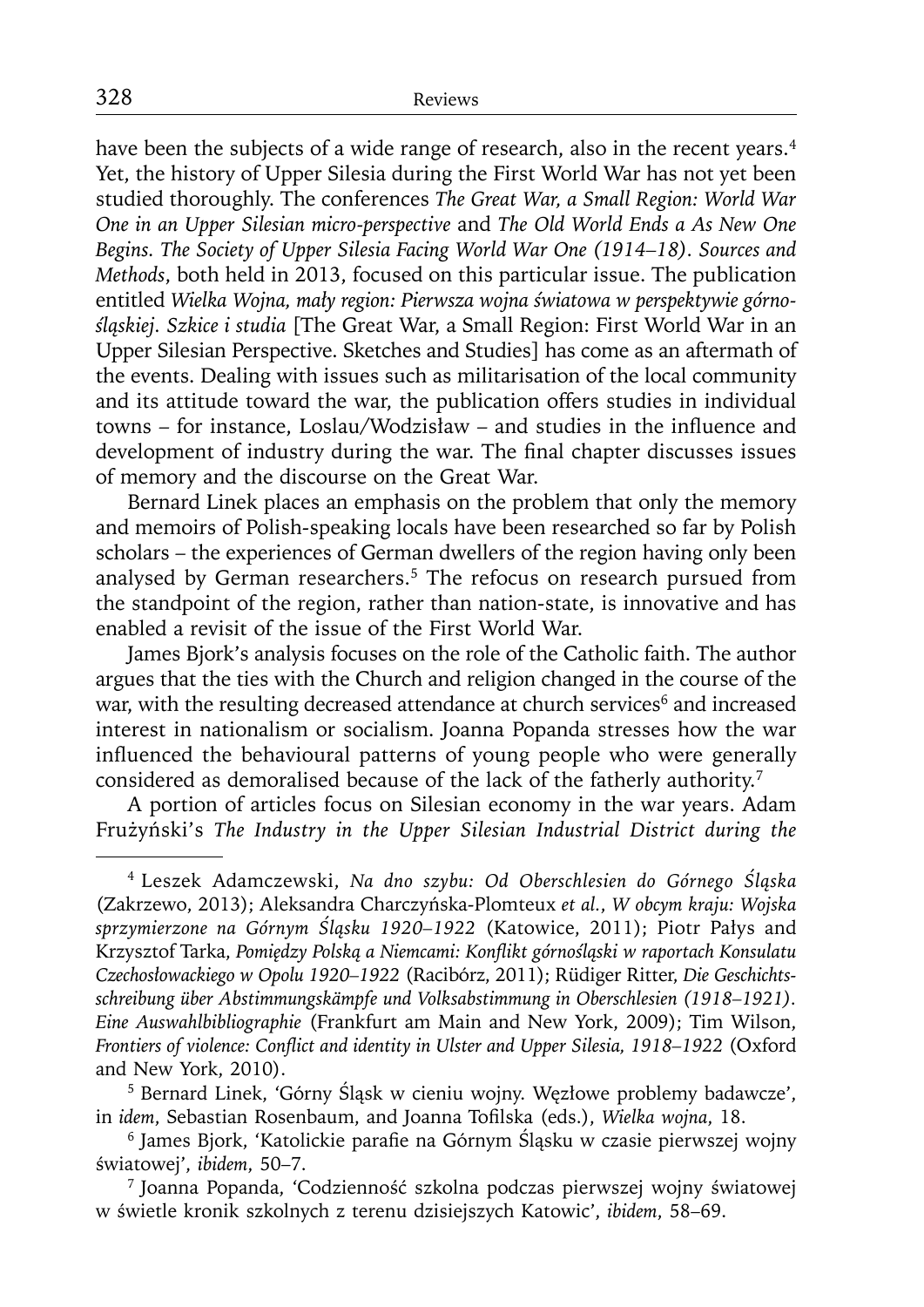*First World War* discusses the region's economic importance for the Reich, emphasising that in spite of keeping the coal mines operating throughout the war, the mining output fluctuated whilst the numbers of miners, including female and POWs, was growing year to year, which is a hint of the decreasing efficiency of the output. Interestingly, the warfare did not obstruct the modernisation of Silesian economy, particularly as far as metallurgy and coal mining are concerned.8

Sebastian Rosenbaum and Joanna Tofilska deal with the discourse on the war, that is, communication of (personal) wartime experiences. Rosenbaum's focus is on the press, and the author points to the need for comparative studies of such discourses, not only in linguistic (Polish/German) terms but on a 'by recipient' basis as well. He appreciates the paucity of personal sources which might have a corrective function when juxtaposed with the official or ideological sources.<sup>9</sup> Tofilska discusses the importance of studying personal documents, her focus being postcards sent via field mailing service (*Feldpost*). Rather than a source for "cognising the military and political aspects of the war", the postcards appear to be a useful means in analysing a peculiar mentality.10

Another joint publication on Upper Silesia is *Industrialisierung und Nationalisierung: Fallstudien zur Geschichte des oberschlesischen Industriereviers im 19. und 20. Jahrhundert*, dealing with aspects of industrialisation and nationalisation taking place in the region in the nineteenth and twentieth century. Andrzej Michalczyk's treatise seeks to "show the processes of politicisation, nationalisation, and secularisation" as helpful in the research into "the significance and reciprocal impacts between the local and supra-local processes of formation of identity groups".11 This author moreover seeks to verify the theoretical approach proposed by Ernest Gellner and Eugen Weber whereby the industrialisation process, along with the introduction of compulsory education and military service and loosened religious bonds, altogether generated a modernised society. The modernisation trend, according to those authors, was accompanied by altered lifestyle, centralisation, and emergence of a uniform notion of 'nation'. Michalczyk stresses, for a change, that performing jobs in many a domain of Silesian economy called for linguistic skills, thus making people using the 'Slavonic' language at home learn German.

<sup>8</sup> Adam Frużyński, 'Przemysł w górnośląskim okręgu przemysłowym w czasie pierwszej wojny światowej', *ibidem*, s. 100–15.

<sup>9</sup> Sebastian Rosenbaum, 'Wojna jako narracja. Kontekst górnośląski', *ibidem*, 132–9.

<sup>&</sup>lt;sup>10</sup> Joanna Tofilska, 'Wojna w korespondencji. Wokół wojennych pocztówek Antoniego Przybyły', *ibidem*, 140–55.

<sup>11</sup> Andrzej Michalczyk, 'Das oberschlesische Industrierevier in der Moderne. Von der Agrar- zur Industriegesellschaft – von lokalen zu nationalen Loyalitäten?', in Budraß (ed.), *Industrialisierung und Nationalisierung*, 11–44, here: 11.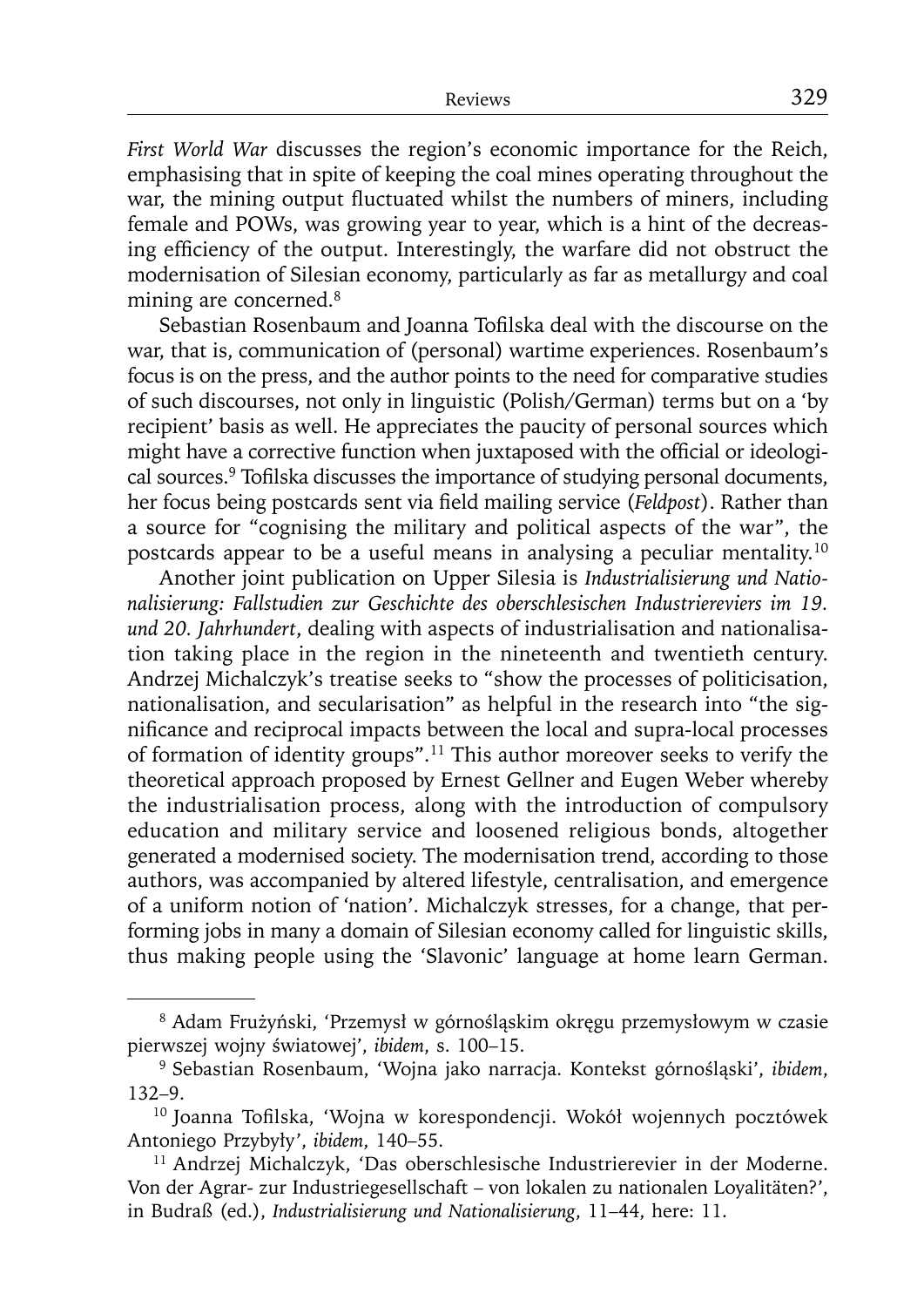This language-related change was a form of emergence of a communication space that has put an end to the isolation of rural areas locally. In spite of the modernising processes, traditional customs have been preserved, Michalczyk admits, adding that the Catholic denomination was more important in the daily life than the ethnic antagonisms. In conclusion, he finds that Gellner's and Weber's approaches, postulating a strict relationship between modernisation and the formation of ethnic/national sentiments, are not quite convincing with respect to Upper Silesia.

The societal processes occurring on the local level are analysed also by Bernard Linek in his essay *Biskupitz (Biskupice) und Borsigwerk. Soziale Modernisierungswege in Oberschlesien in der zweiten Hälfte des 19. Jahrhunderts*, researching into the development of a city that has become the space for two cultures meeting. School education was run in the two languages there by as late as the second half of the nineteenth century. Similarly to Michalczyk, Linek emphasises that in spite of the industrialisation and development of the working class, members of the latter cultivated rural customs.12 Contrary to Michalczyk, though, Linek can identify the appearance in the 1880s of first initiatives to involve the populace within the confines of the imagined community of a nation.

Michał Witkowski's article discusses the ways in which the migration of German-speaking people has influenced Upper Silesia<sup>13</sup>, arguing that in spite of the demands to preserve Polish, the loyalty toward the German Reich was not called into question among the Upper Silesian elites in the 1880s. As a result, the Polish-German antagonism had a more appreciable effect on the community, except for local clergymen and members of a Catholic political movement who tried to resist the nationalist sentiments.

The subsequent articles in the anthology in question embark on the issues of migrations from Upper Silesia (mainly to West Germany) as well as from other regions of Poland into Upper Silesia, which implied problems of the emergence of local identities. Lutz Budraß criticises the studies on the identities of various groups migrating to Bottrop in the Ruhr Basin which claim that the local populace became nationalised rather soon whilst tending to neglect the preservation of regional and local values and norms. Similar issues are tackled by Tomasz Nawrocki, Bogdan Kloch and Gregor Ploch, who focus on the relations between the 'locals' and the 'incomers'. Analysing the conflicts occurring in Murcki in respect to the socialisation of the incomers, Nawrocki presents the problem of mutual distrust and grievances

<sup>12</sup> Bernard Linek, 'Biskupitz (Biskupice) und Borsigwerk. Soziale Modernisierungswege in Oberschlesien in der zweiten Hälfte des 19. Jahrhunderts', *ibidem*, 61–78.

<sup>13</sup> Michał Witkowski, 'Nationale und politische Mobilisierung der Oberschlesier um die Wende vom 19. zum 20. Jahrhundert am Beispiel von Königshütte (Królewska Huta)', *ibidem*, 93–110.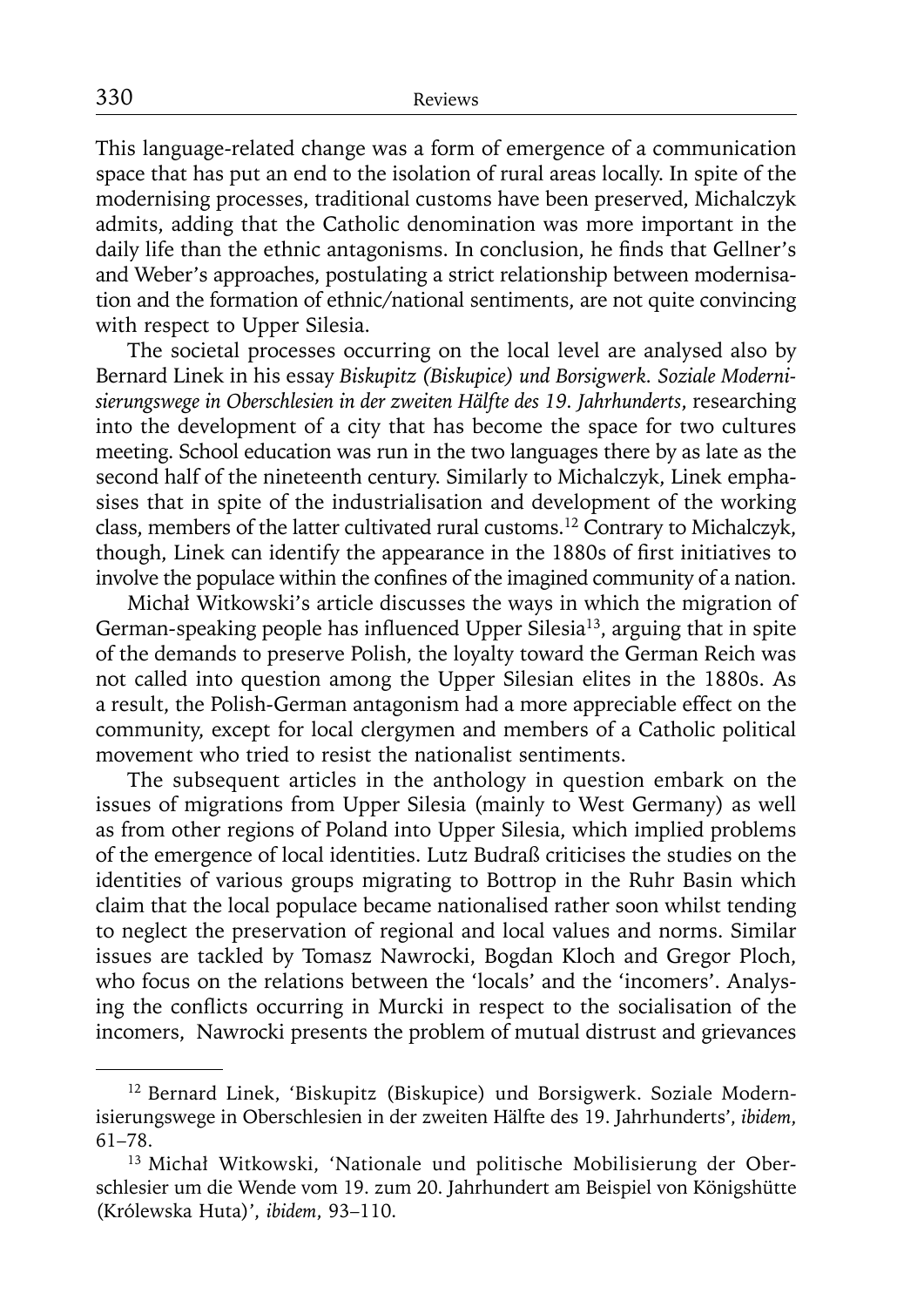between the 'new ones' and the local inhabitants. The residential conditions offered at the Young Miner's Houses, which provided accommodation for the newcomers, exerted an adverse effect on the already tough situation. In spite of the prevalent social tensions, the situation stabilised with time, partly due to mixed marriages. Kloch investigates similar phenomena – in specific, analysing the reluctance between the 'locals' and the 'incomers' groups in the districts of Rybnik and Loslau/Wodzisław. In that area the mass migration of young males in the 1950s ended up in conflicts with the local male populace. The phenomenon was quite widespread, and so the press and the administration dealt with it.14 Ploch proposes a comparative analysis of the situation of the Silesians in Upper Silesia and in the Ruhr Basin, arguing that identity conflicts have not ceased and giving the example of the attempt at renaming the metropolis of Katowice as 'Śląsk' or 'Silesia', which is contested by the inhabitants of the Dabrowa Basin. Ploch's research confirms Nawrocki's analysis concerning the mutual resentment between the two groups: a sense of 'peculiarity' and separateness and distinctiveness (or, individuation) is still the case, despite a gradual pacification of the moods.<sup>15</sup>

The subsequent portion of articles deals with the development of Upper Silesian economy, trade and industry after the Great War. Harald Wixforth discusses the activities of the German banks in the Polish area of Upper Silesia at the time, emphasising that the emergence of Poland as a state marked a caesura for the bankers due to pressures exerted by the Government of the Second Republic, combined with a crisis of the Upper Silesian industry and the strengthening competition from new Polish banks. For example, in order to survive in the market, the Dresdner Bank set up a new branch that functioned based on the laws of Poland.16 As we are told, the operations of the German banks were watched by the so-called Oberschlesien Kommission functioning within the Ministry of Foreign Affairs of the Weimar Republic; the activity of this Commission has never been investigated. In conclusion, Wixforth discusses the importance of the German banks for the so-called *Volks tumskampf* in Upper Silesia. Based on his own research, the author concludes that both Germany's Ministry of Foreign Affairs and the Dresdner Bank made errors in their activities pursued in the region, thus provoking kickbacks from the Polish side. In contrast, the Deutsche

<sup>&</sup>lt;sup>14</sup> Bogdan Kloch, 'Konflikte zwischen "Hiesigen" und "Fremden" in den Kreisen Rybnik und Loslau (Wodzisław Śląski) in der zweiten Hälfte der 1950er Jahre im Lichte der Meldungen des Wochenblatts Nowiny', *ibidem*, 345–52.

<sup>15</sup> Gregor Ploch, 'Oberschlesier im oberschlesischen Industrierevier und im Ruhrgebiet. Bildungsprozesse von Wir-Gruppen nach 1950', *ibidem*, 353–68.

<sup>&</sup>lt;sup>16</sup> Harald Wixforth, 'Banken im Visier der Diplomatie. Die Auseinandersetzung über die Präsenz deutscher Banken im polnischen Teil Oberschlesiens in der Zwischenkriegszeit', *ibidem*, 191–222.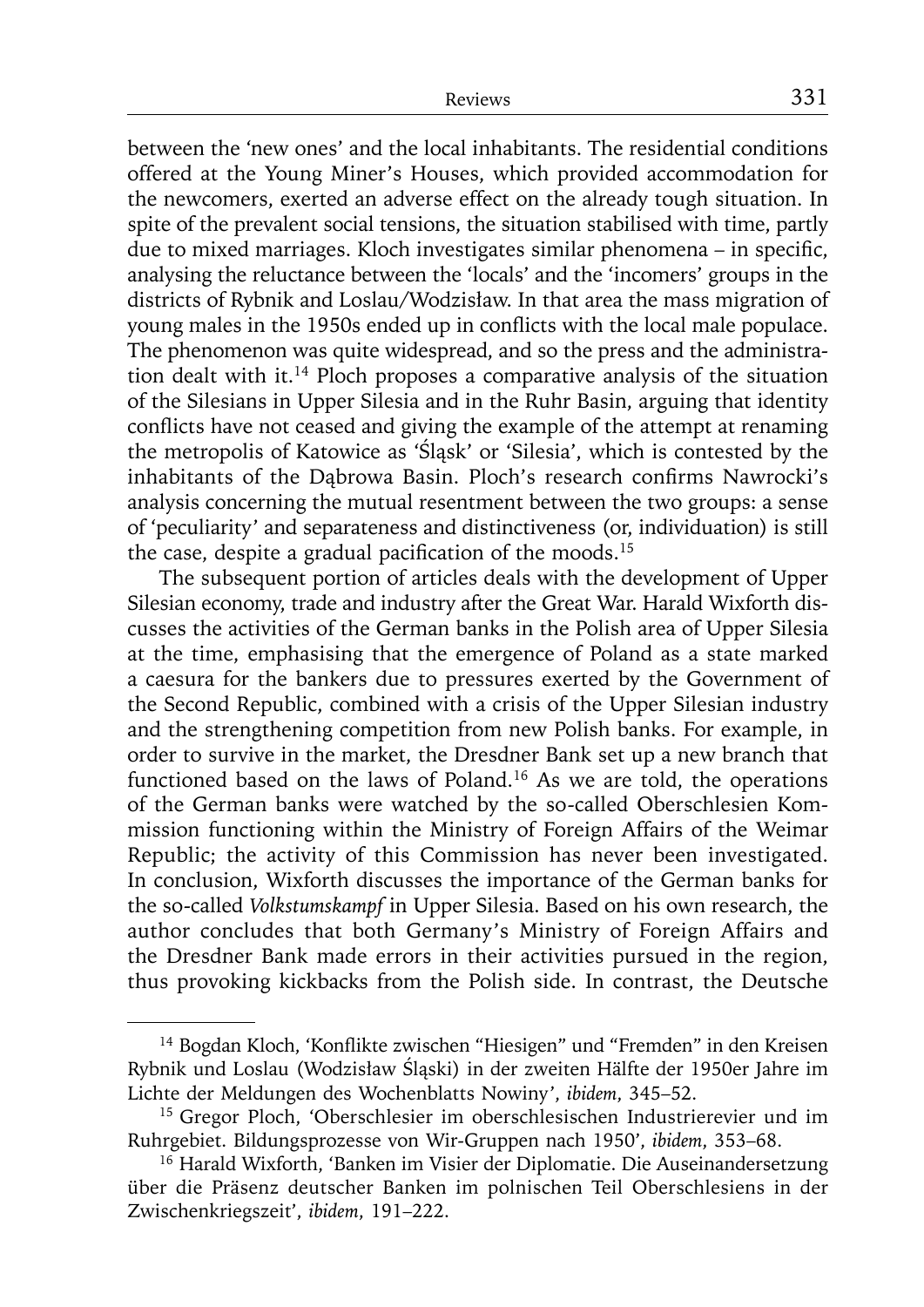Bank pursued efficient bargaining with the Polish party: the Bank's office functioned locally until 1938 and then suspended its operations. Altogether, Wixforth shows a fascinating dimension of the history of political conflicts in Upper Silesia that has not been investigated before.

In his discussion of the development of power engineering industry in Upper Silesia, Helmut Maier has tackled a no less neglected subject-matter. He argues that resulting from the Prussian power policy, the region was isolated from the countrywide grid.17 In the Second World War years the industry, mainly coal mining, was of high importance for production of weaponry. The supplies of raw material for the manufacture of aluminium in Norway were key issue. The longer the war was going on, the more important the region grew due to its geographic location, which protected it against the air-raids of the Allies. All the same, Silesia remained peripheral to the Third Reich's national energy and power plans, since the Nazi engineers considered hydropower to be of paramount importance. Resulting from this strategic decision, Upper Silesia was excluded from the ambitious plans in the domain of power policy.

Mirosław Sikora deals with spatial zoning plans compiled by Third Reich institutions and concentrated, among other things, on the *Theorie der zentralen Orte* ('central place theory').<sup>18</sup> 'Colonisation' issues were discussed on such occasions, including seizures of Polish and Jewish properties by the Germans – mainly, by soldiers who were to receive the assets after the war. These colonising assumptions formed, to the author's mind, the central problem faced by the German administration. The attempts at centralisation of the industry can be perceived in terms of the willingness to advance the region's status, from peripheral into central.

A completely different take of the social policies of the Third Reich is proposed by Mirosław Węcki: using the city of Tichau/Tychy as an example, he investigates the ways in which the locals adapted to the Nazi administration system. The main administrative posts were occupied by National Socialists imported from the Reich, rather than regional dwellers.19 In spite of the administration's endeavours to 'resolve' the ethnic conflicts, misunderstandings continued to occur. Especially those born after 1909, bred and educated in the interwar period within Poland, aroused suspicion among the National Socialist administration. Węcki points out, moreover, to the differences

<sup>&</sup>lt;sup>17</sup> Helmut Maier, 'Entwicklungslinien der oberschlesischen Elekrizitätswirtschaft bis 1945', *ibidem*, 223–49.

<sup>18</sup> Mirosław Sikora, 'Der Gau Oberschlesien in der Raumplanung der NS-Verwaltung 1939–1944', *ibidem*, 249–84.

<sup>&</sup>lt;sup>19</sup> Mirosław Węcki, 'Verführt oder angepasst? Eine Analyse der lokalen Strukturen der oberschlesischen NSDAP am Beispiel der Stadt Tichau (Tychy)', *ibidem*, 285–308.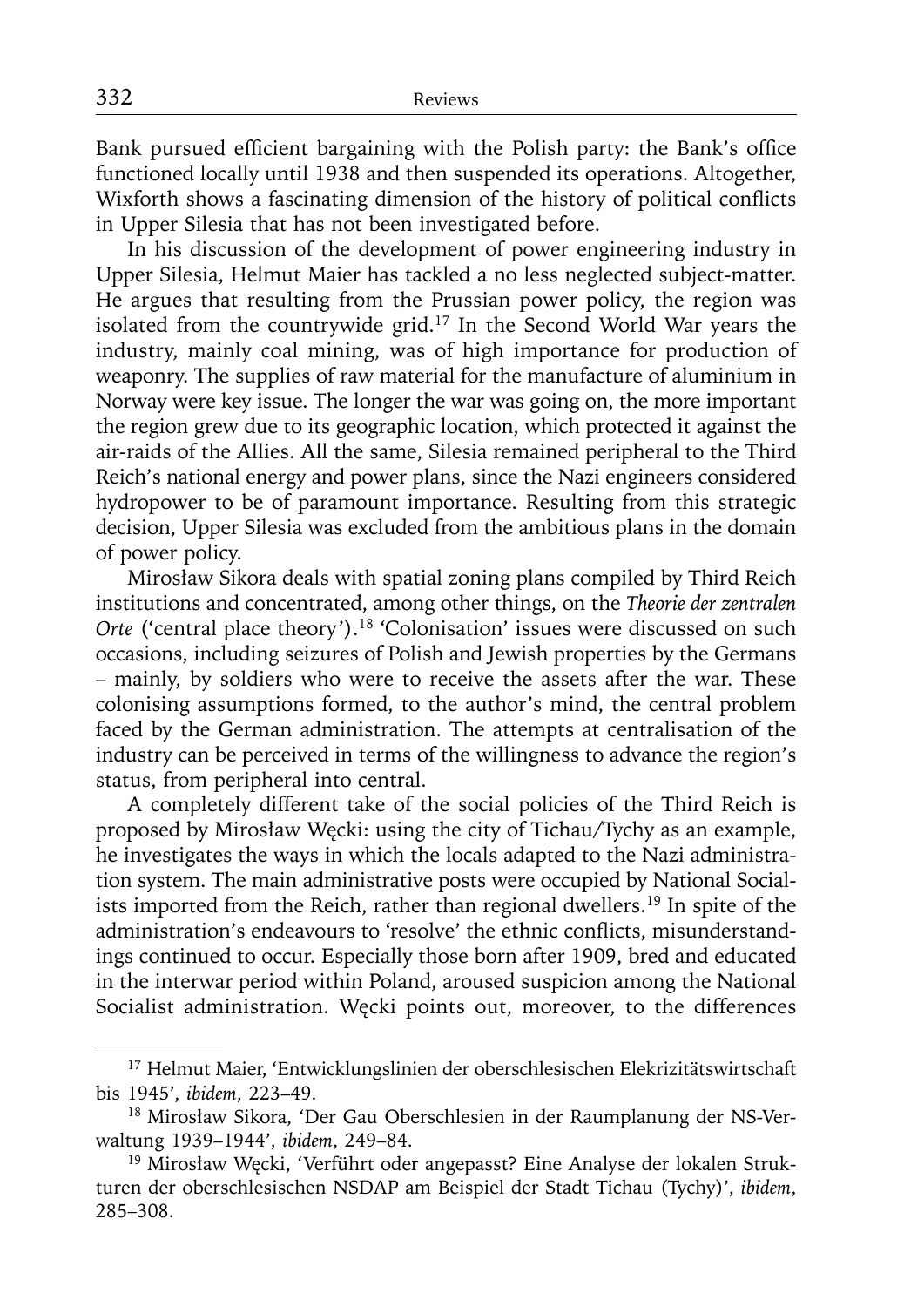between the administrative structure of the Nazi party in the Reich and in Upper Silesia, emphasising that the war made these differences deeper due to manpower shortage. He argues that the ethnic situation in Upper Silesia was complex from the standpoint of the administration and party apparatus, whereas distrust towards the native people and ethnically motivated crimes were commonplace.

The issues of administration and replacement of personnel are also investigated by Bernard Linek, with respect to a later period. Like Węcki, he observes that shortly after the Second World War the administration staff, particularly in the secret services, was recruited from outside the region.<sup>20</sup> An exceptional case in this point was Jerzy Ziętek, the Voivode of Silesia and Katowice (among other offices), who, in spite of his ties with the *Sanacja* regime in the thirties, held high offices and survived the Stalinist years. Linek concludes that the communists wielded rule owing, among other things, to the support from local milieus.

The anthology *Górny Śląsk i Górnoślązacy. Wokół problemów regionu i jego mieszkańców w XIX i XX wieku* [Upper Silesia, Upper Silesians. About the problems of the region and its residents in the nineteenth and twentieth centuries], edited by Sebastian Rosenbaum, embarks on a no less rich array of problems and issues. Kai Struve – similarly to Andrzej Michalczyk, co-author of *Industrialisierung und Nationalisierung …* – accepts Ernest Gellner's theory as the starting point in his own research into Upper Silesia. The scholar (who earlier researched the nationalisation of peasantry in Austrian Galicia) argues that the processes in question were completely reverse to Gellner's assumptions, if viewed on the local level.<sup>21</sup> One of the main drivers behind the political development in the region was the *Zentrum* party, which integrated landowners, industrialists, peasants, and workers. Struve shows how this potential was fading in the last quarter of the nineteenth century, against the increasing ethnic antagonism. The first decade of the following century saw, in parallel, a second *Kulturkampf*, with the resulting increase of the Catholic movement. As Struve further argues, the policy of Bülow's government, anti-Polish and anti-Catholic as it was, fostered an increase in the attendance at the election, particularly in the Silesian Province and, therein, in the Oppeln Regency in 1908. The conclusion is that the high attendance rate and its decreasing figures seen in the subsequent years did not result from nationalisation but from a sense of threat posed to religious freedoms. Compared to

<sup>&</sup>lt;sup>20</sup> Bernard Linek, 'Austausch der Eliten in der Wojewodschaft Schlesien in den Jahren 1945–1950', *ibidem*, 309–26.

<sup>21</sup> Kai Struve, 'Górny Śląsk na przełomie XIX i XX wieku – nacjonalizacja społeczeństwa w perspektywie porównawczej', in Sebastian Rosenbaum (ed.), *Górny Śląsk i Górnoślązacy. Wokół problemów regionu i jego mieszkańców w XIX i XX wieku* (Katowice and Gliwice, 2014), 16–37.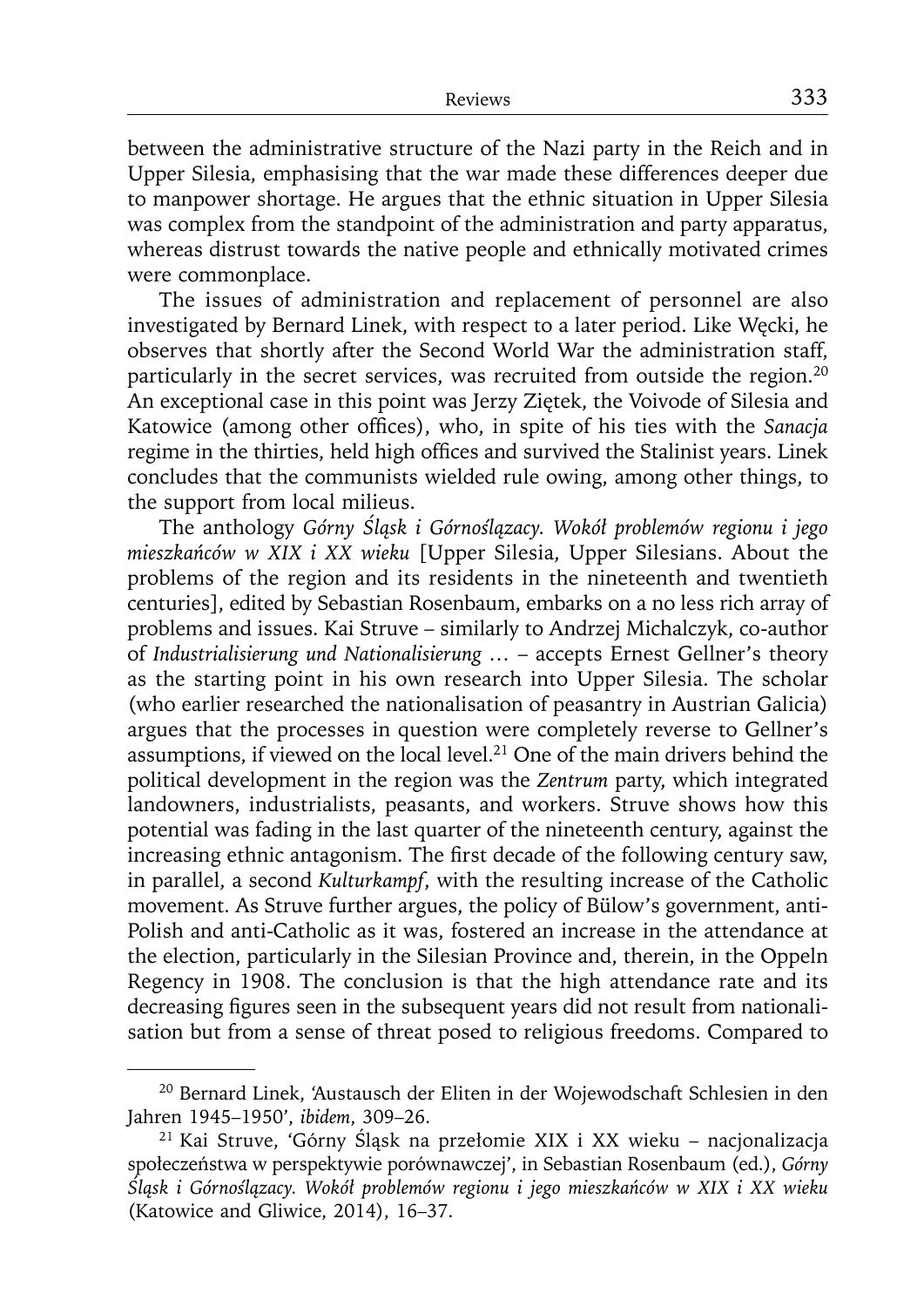the situation in Galicia, Struve's analysis confirms the statement that Upper Silesia was characterised by a relatively considerable national indifference.

The development of political movements is reviewed in the essay on *The early twentieth-century national cultural systems in Upper Silesia* by Bernard Linek. The Catholic and the national movement are of particular importance in this analysis. Investigated are cultural systems and cultural offers appearing in the region that saw a fast modernisation and whose population turned into a strongly horizontally integrated society of free citizens. According to Linek, the society faced the choice between a national and a Catholic nationalism, the main exponent of the latter having been the *Zentrumspartei*. 22 Guido Hintze also deals with political Catholicism, focusing on the figures of Wojciech Korfanty and Otto Ulitzka, considering them to have been symbols of the alternative posed for the Upper Silesian populace to consider.23 Ulitzka believed that the ethnically Polish Upper Silesians would stay loyal toward the German state thanks to a policy of preservation of the 'Slavonic' language and traditional religiosity. An analogous situation occurred with respect to Lusatian Serbs. Hintze states that the political climate in the Weimar Republic prevented the execution of those plans, though.

Urszula Biel's article investigates the propagandist movies from the plebiscite period, a subject that has not been thoroughly analysed before. The Germans prevailed, because of their experience in propaganda activities, gained especially in the Great War years and their advanced film industry.24 Maciej Fic focuses, in turn, on the biography of Jan Kustos, a regional activist who led the organisation named Union of Polish Upper Silesians.25 A follower of separatist trends, and using radical slogans, Kustos did not exert a considerable impact on the region's population, and yet his slogans led to "escalated nation-forming sentiments amongst some of the local residents".26 The Catholic movement is dealt with, again, in an article by Andrzej Michalczyk, who focuses on the clergy and their conflicts with nationalism, which manifested themselves primarily on state celebrations.<sup>27</sup> In conclusion, Michalczyk states that after the plebiscite most of the clergymen resumed

<sup>22</sup> Bernard Linek, 'Narodowe systemy kulturowe na Górnym Śląsku na początku XX wieku', *ibidem*, s. 38–49.

<sup>23</sup> Guido Hintze, 'Niemiecka Partia Centrum wobec Górnego Śląska 1918–1933', *ibidem*, 50–69.

<sup>&</sup>lt;sup>24</sup> Urszula Biel, 'Górny Śląsk jest nasz! Polska i niemiecka propaganda filmowa obliczu plebiscytu', *ibidem*, 70–83.

<sup>25</sup> Maciej Fic, 'Wpływ działalności społeczno-politycznej Jana Kustosa na mieszkańców Górnego Śląska', *ibidem*, 84–99.

<sup>26</sup>*Ibidem*, 99.

<sup>27</sup> Andrzej Michalczyk, 'Postawy duchowieństwa katolickiego na Górnym Śląsku wobec polityki polonizacji w okresie międzywojennym', *ibidem*, 100–15.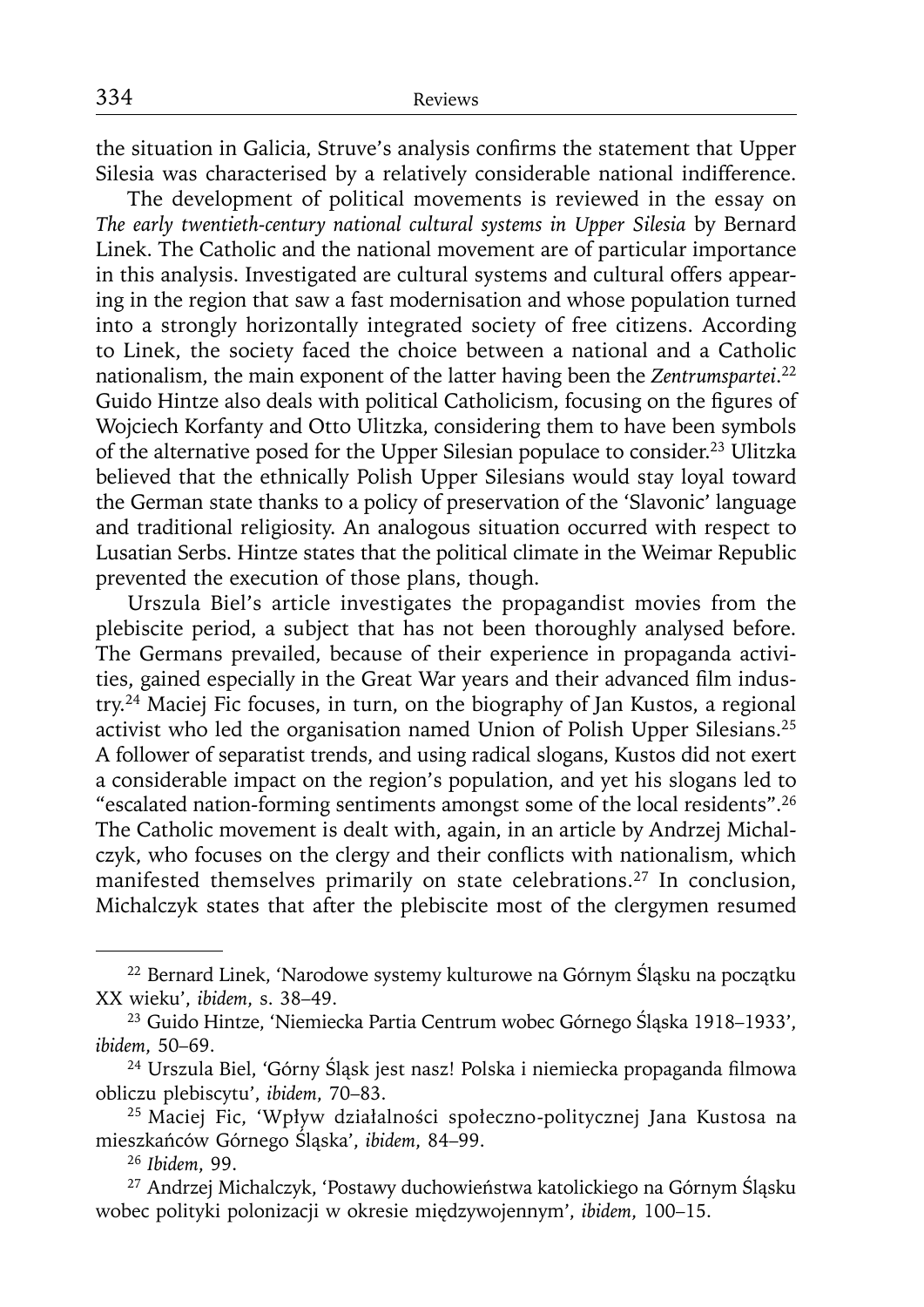their daily business in their parishes, rather than engaging in political activities, and assumed a neutral position with respect to the national questions.

Peter Polak-Springer discusses the state-run 'cultural policy' on both ethnic sides in the interwar period. For both states, Germany and Poland, it was necessary to produce their own versions of 'Silesianness' (or, Silesian identity), he emphasises.<sup>28</sup> Focusing on the interwar period, the author shows that celebrations, ceremonies or festivities were an important measure used in combating each other. One example is the unveiling of the Silesian Insurgents' Monument in Chorzów in October 1927 by Ignacy Mościcki, President of the Second Republic of Poland. In Polak-Springer's opinion, despite of the dissimilar concepts of Silesian identity advocated by Voivode Grażyński and the German *Zentrum* party, there were shared characteristics to these options: appreciation for folk culture and for a coherence of the region. As the author argues, the rivalry for Upper Silesia took place not only in the political, but also in the cultural, sphere. Resulting from these actions was, paradoxically, a reinforced particularism among the Silesians, since the attempts at making use of the regional folklore for state- or nation(alist)-oriented reasons through a homogenisation of 'Silesianness' had proved inefficient.

The contributions to the volume in question deal with the situation of the region's population after the Second World War, one of the focuses being the policies of the communist authorities. In his study entitled *The desired and the unloved: the native population in Silesia in the perception of the national authorities in 1945–9*, Grzegorz Strauchold notices that the stance of the communist government was ambivalent with respect to the Silesian population – a population that was 'in demand' due to its economic situation but was 'unloved' in an ethnic perspective." $29$  This incoherent policy led to conflicts that locally echoed the disputes between the Silesians and the Warsaw-based central political leadership, who used a nationalistic rhetoric. James Bjork, in turn, analyses the participation of the Catholic clergy in the re-Polonisation of the region. Re-Polonisation and national verification was a difficult process, since, according to Bjork, most of the local people had some kind of German 'past'.30 For the clergy, it was essential to determine how the individual dwellers of the region had behaved during the war; the aid offered to the Poles was identified with declaring Polishness. It happened at times that the Church hierarchs spoke against considering the applicant or petitioner to be a Pole.

<sup>28</sup> Peter Polak-Springer, 'Kultura ludowa, rewanżyzm i tworzenie narodowo- -regionalnych kultur wysokich na polsko-niemieckim pograniczu w latach 1926– 1933', *ibidem*, 116–43.

<sup>29</sup> Grzegorz Strauchold, 'Pożądani i niekochani. Ludność rodzima na Śląsku w optyce władz państwowych w latach 1945–1949', *ibidem*, 156–71.

<sup>30</sup> James Bjork, 'Kościół katolicki a (re)polonizacja Górnego Śląska po drugiej wojnie światowej', *ibidem*, 172–97.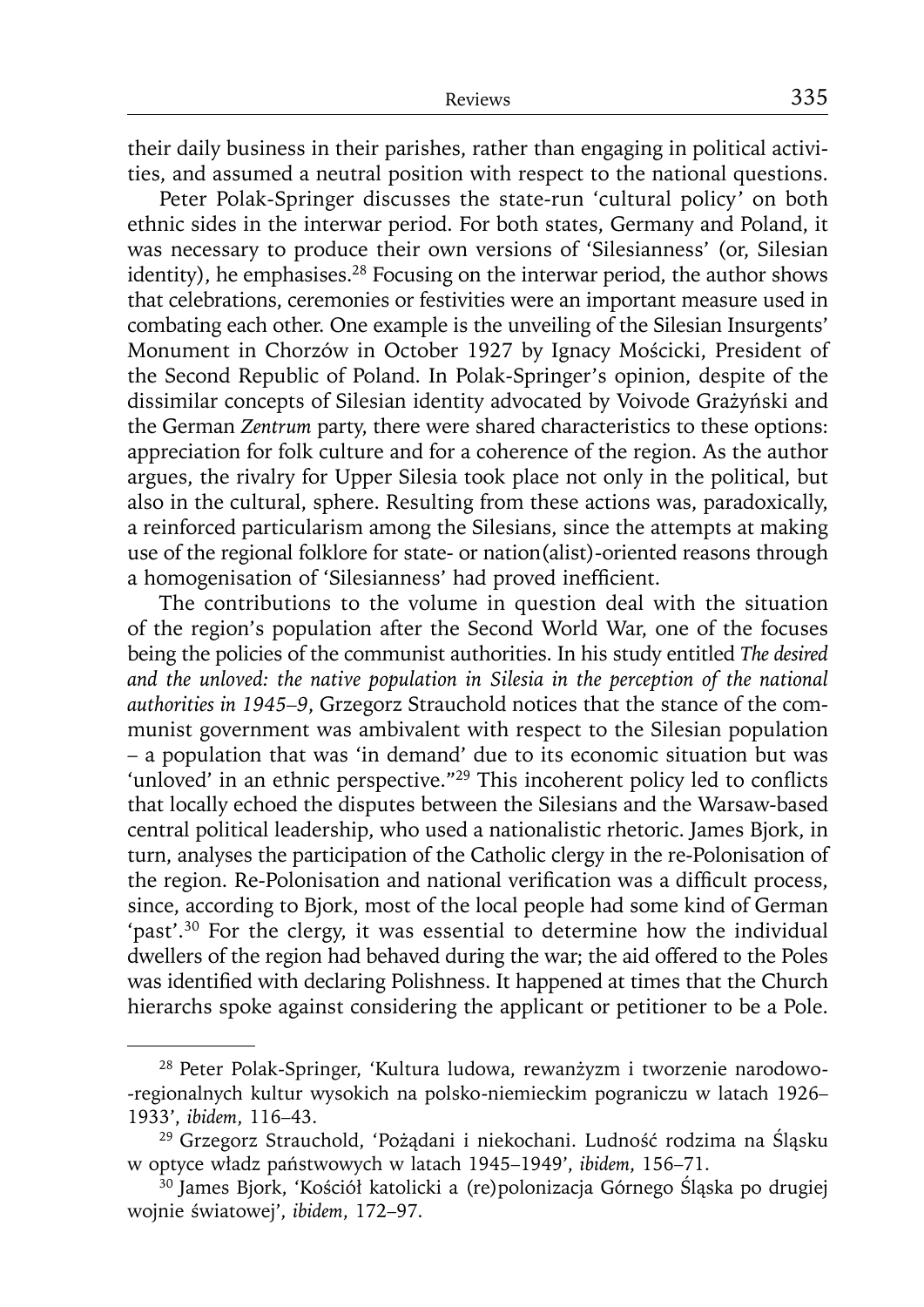Bjork very clearly shows that not only the ruling communists had a decisive say with respect to the Upper Silesian people after the war: the clergy, expressing diverse stances, currents and discourses as regards verifying the identity of the region's people, were important in this respect as well. Complementarily to Bjork's article, Piotr Madajczyk deals with the state's policy, in his treatise on *Poland's policy toward the Upper Silesian population in 1944/5–89*. Three steps of the 're-Polonisation' policy are analysed, including: (i) segregation, (ii) the Polish option and national indifference, and (iii) consistent re-Polonisation. Madajczyk aptly points out that the Silesian activists were convinced, to a larger degree than the politicians in Warsaw, that errors might occur as the segregation process went on, for the ethnic situation did not directly reflect the theory.<sup>31</sup> After October 1956, the conditions for a (more or less liberal) (re-)Polonisation of the population reflected the alterations among the top authorities in Warsaw. The government feared that recognition of a German minority in Silesia might lead to increased number its members; and this is why the ruling communists believed that a (re-)Polonisation policy was indispensable. In conclusion, Madajczyk expresses the view that "the German option within the Silesian borderland community … was a fact against which the authorities had no useful formula whatsoever".<sup>32</sup>

Stanisław Janowiak's article entitled *The migrations from Upper Silesia after the Second World War* deals with this topic as well. Since the displacements ended in 1949, the exoduses taking place from 1950 onwards were different in character. In the later period (1970s) especially 'transmitters of revisionist propaganda' and those with a 'bad attitude towards work' were permitted to leave. Janowiak finds that the region is an "excellent example of how the incentives to leave evolved. … As long as temporary stay abroad was seriously hampered, the applications mainly reflected the inclination to emigrate. ... For those willing to go, the country [i.e. the then Federal Republic of Germany] aroused associations with wealth and welfare, and this finally helped make the decision. Moreover, none of the other countries offered a similarly permissive immigration policy, especially with the family reunification slogan at work. The ethnic criterion was just one of the aspects."33. Gregor Ploch analyses the immigration from former regions of the Third Reich into the Federal Republic in the fifties and afterwards. In spite of their formally German 'ethnicity' (*Volkszugehörigkeit*), these incomers did not integrate smoothly, and conflicts with the local people were rather frequent. $34$  In the success integration

<sup>31</sup> Piotr Madajczyk, 'Polityka polska wobec ludności Górnego Śląska w latach 1944/1945-1989', *ibidem*, 198–217.

<sup>32</sup>*Ibidem*, 214.

<sup>33</sup>*Ibidem*, 244.

<sup>34</sup> Gregor Ploch, 'Między "hajmatem" a ojczyzną. Górnoślązacy w Nadrenii Północnej-Westfalii po 1945 roku', *ibidem*, 246–59.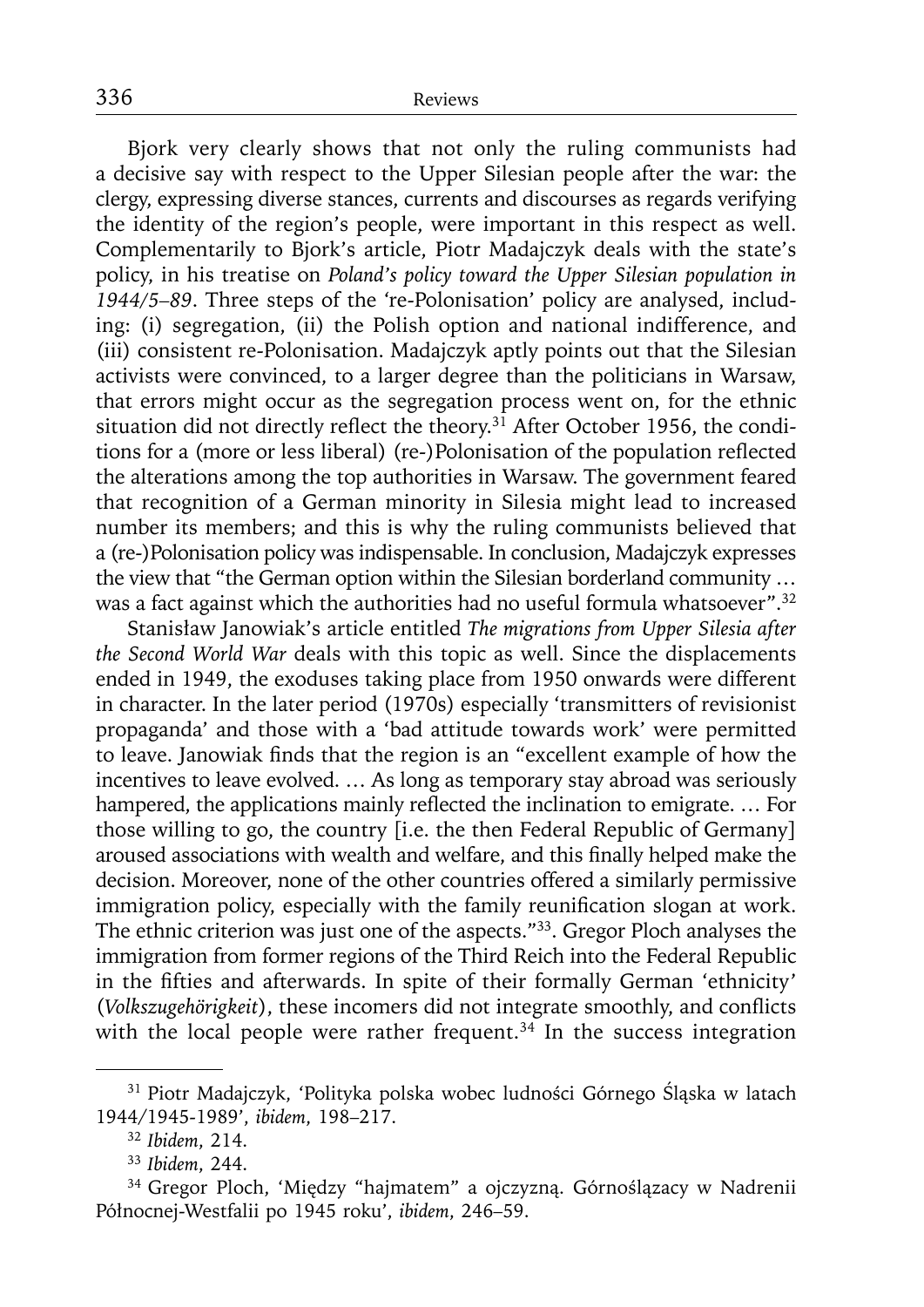stories, individual determinants prevailed – such as fair language skills and education. In some cases, the social pressure and fear that the people inflowing into Germany might be perceived as Poles led to excessive identification with Germanness. In the recent period, the community of immigrants into West Germany from Upper Silesia has developed a sense of distance not only toward a Polish but also toward a German identity, an attitude that is interrelated with a stronger identification of their region of origin. As Ploch stresses, research on the identity of Silesians migrating to West Germany has been scarce and the topic remains underelaborated. Upper Silesian migrants in Berlin is a similar issue, reviewed by David Skrabania. The central question analysed in his study, as well as in Ploch's article, is knowledge of German, age, and origin or background. Skrabania emphasises that in the 1970s the labour-based integration was pretty smooth. One of the positive circumstances of fast integration was the fact that most of the migrants were of working age whilst West Berlin had a demand for artisans and skilled labourers.<sup>35</sup> Successful professional and school integration among children was a very important premise for satisfaction with the migration decision. Notably, the success of both children and their elders was much based on the migrants' readiness to join the new community.

Integration and memory of Upper Silesians in the *Bundesrepublik* are also dealt with by Andrew Demshuk, who analyses the memory of the year 1921 in the circles of so-called 'expellees'. Particularly after the Second World War leaders of this milieu endeavoured to "preserve at least a particle of positive memory of themselves"<sup>36</sup> by removing the memory of war and Nazi crimes. The memory of the plebiscite and Silesian Uprisings was cherished over long years, becoming a point of entry for the propaganda of the later years. This memory was losing more and more of its importance, albeit remnants of it can be found still today in the shrinking circle of 'the expellees'.

Memory is also the focus of Bogusław Tracz's biographical sketch about Jerzy Ziętek and his activities as a voivode. Three keywords – 'Silesian', 'Soldier' and 'Landlord' – seem to mark and memorialise this peculiar figure. Reviewing Ziętek's entire biography, the author finds that particularly in the 1980s the myth that had functioned in terms of 'the good Tsar, the bad officials' mutated into a trend to form a 'broad social front' to stabilise the social situation in the last decade of the People's Republic of Poland.37 The Ziętek

<sup>35</sup> David Skrabania, 'Górnośląscy przesiedleńcy w Berlinie 1964–1990: sukcesy i problemy integracyjne. Próba zbliżenia z perspektywy mikrohistorycznej', *ibidem*, 260–79.

<sup>36</sup> Andrew Demshuk, 'Pamięć roku 1921 po roku 1945: Górnośląscy wypędzeni w Zachodnich Niemczech – różne obrazy ofiary', *ibidem*, 280-313.

<sup>37</sup> Bogusław Tracz, 'Ślązak – żołnierz – gospodarz. Jerzy Ziętek jako przykład mitologizacji politycznej', *ibidem*, 330–53.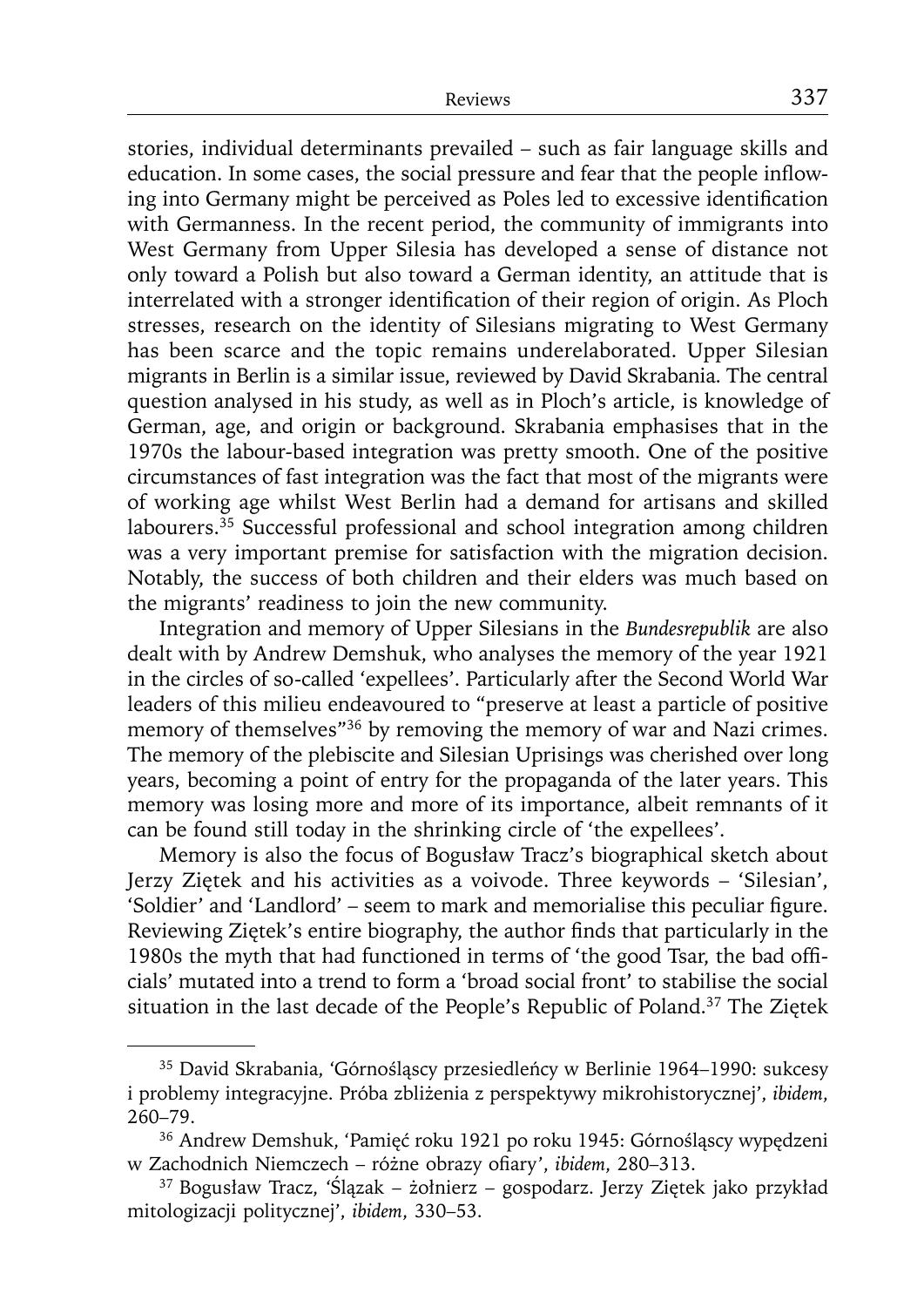myth dates back to the year 1975 – the time the region was prosperous and benefited from investments. Ziętek's withdrawal from political activity at that point reinforced his legend since, as Tracz sums up, had he "held the post of Voivode until 1980, he might have shared the fate of Edward Gierek or Zdzisław Grudzień, with the burden of responsibility imposed on them for the crisis that was to prevail over the subsequent decade".38 "The legend of Ziętek goes on …", the author continues. "This is possibly explainable in terms of an undeniable phenomenon of the man, while the effect of the convincing propaganda and political marketing is considerable anyway."39

The last article in the book under discussion, *Silesianness is normal* by Elżbieta-Anna Sekuła, deals with the factors of today's Silesian identity and stresses that among the polled respondents the knowledge of the patois is no longer considered a necessary condition, though still remains important. Other features typical of the region gain in importance instead, such as, in particular, the labour ethos, religiousness, and the importance of family. As was the case with Bloch's study, the polled Silesian migrants to Germany appear no more to be ashamed of their background and distinctiveness.<sup>40</sup> The systemic changes and the economic development cause that less and less dwellers in Silesia consider the option to emigrate, whereas emigration was commonplace in Poland under communism. In sum, Sekuła concludes that the model of Silesian identity is characterised by its openness and is definable particularly in terms of the cultural singularity of the local population. This model is accompanied by altering "attitudes toward the past, history (as a broad concept), and the central government". $41$ 

The last anthology I would like to discuss is *Upadek systemu komunistycznego na Górnym Śląsku: Wokół przemian 1989 roku w województwach katowickim i opolskim* [The fall of the communist system in Upper Silesia. About the 1989 transition in the Voivodships of Katowice and Opole]. It focuses on the last years of the 'People's Republic'. Jarosław Neja discusses the development of the opposition movement in the Voivodeship of Katowice in the 1980s, arguing that the role of coal mine workers was paramount. The author stresses the importance of the strikes taking place in Upper Silesia in 1988, which gave an impulse for negotiations between the communist regime and the opposition, with the resulting 'Round Table' talks, and were no less important for the opposition milieu itself.42 Tomasz Kurpierz describes

42 Jarosław Neja, 'Przed przełomem. Opozycja w województwie katowickim w latach 1988–1989. Próba zarysowania problemu', in Adam Dziuba and Sebastian

<sup>38</sup>*Ibidem*, 347 f.

<sup>39</sup>*Ibidem*, 351.

<sup>40</sup> Elżbieta Anna Sekuła, 'Śląskość jest normalna', *ibidem*, 354–79.

<sup>41</sup>*Ibidem*, 375 f.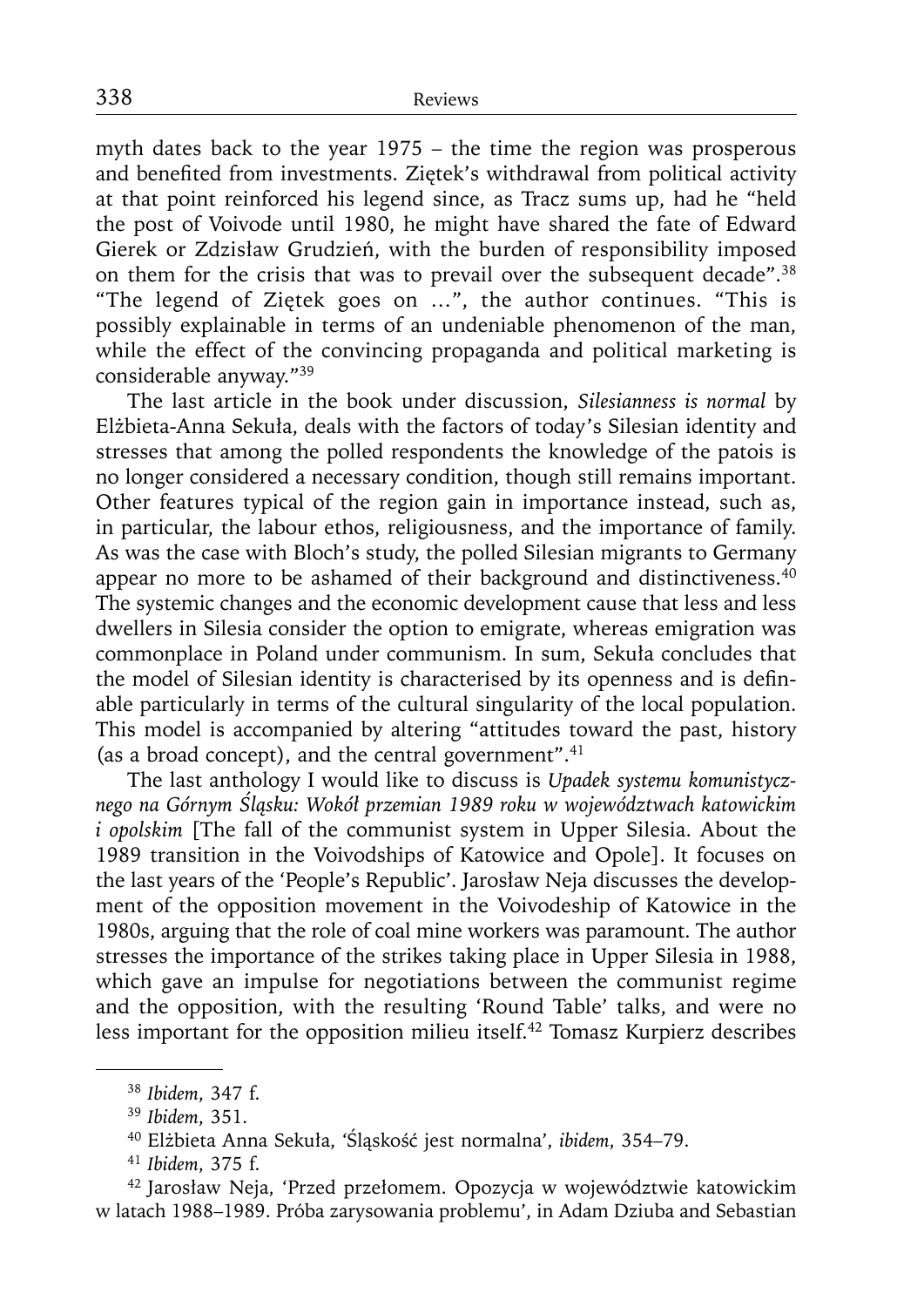the history of the Independent Students' Union (NZS) in the Voivodeship of Katowice. The youth in the late eighties was radically anticommunist and proclaimed independence slogans. $43$  The author shows how difficult it was to find common ground within the student environment which got split into adherents of rebellion and compromise. In Kurpierz's view, the student strikes of 1988 proved not as important as those organised before the martial law of December 1981. To his mind, this meant that NZS slipped into a crisis as a mass association. Albeit NZS was one of the most active oppositional organisations, its activities were marginalised in 1989, which ended up in frustration among its members and their critical attitude toward the 'Round Table' negotiations.

In his treatise on *The decomposition, disintegration and disassembly of the voivodeship structures of the PZPR* [*Polish United Workers' Party*] *in Katowice*, Bogusław Tracz examines the structure and development of the PZPR's local organisation in the voivodship. Less and less members were joining the communist party in the late 1980s.<sup>44</sup> The political developments in 1989 perturbed the regional leaders, and thus in March 1989 Wojciech Jaruzelski took efforts to persuade them that the idea of holding talks at a 'round table' was appropriate. The author concludes that the party in general, and its Katowice branch in particular, was less and less attractive in the eighties, in both job career and political terms. PZPR failed to satisfy the major needs of the people, which was quite evident in the highly industrialised region whose working class, according to the Marxist-Leninist ideology, was to form the social base for the party. Sebastian Rosenbaum, discussing the breakdown of the party at the level of its municipal organisations, notes that the 1988 strikes triggered a ferment within them.<sup>45</sup> The need to reform the party was felt even at the downmost level of the party's hierarchy. Rosenbaum stresses, though, that the sentiments were not unambiguous. For example, the branches of Rybnik and Racibórz expected a contrary trend in the reforms, both within the party and in the national policy, which led to further decomposition of the party structures – at both central and municipal levels.

Radosław Miłoch and Tomasz Szafron describe the structure and the origins of the communist party elites in Katowice Voivodeship. Most of

Rosenbaum (eds.), *Upadek systemu komunistycznego na Górnym Śląsku. Wokół przemian 1989 roku w województwach katowickim i opolskim* (Katowice, 2010), 16–42, here: 34–5.

<sup>43</sup> Tomasz Kurpierz, 'Niezależne Zrzeszenie Studentów w województwie katowickim u schyłku PRL (1988–1989)', *ibidem*, 43–86.

<sup>44</sup> Bogusław Tracz, 'Dekompozycja, rozkład i demontaż struktur wojewódzkich PZPR w Katowicach', *ibidem*, 122–92.

<sup>&</sup>lt;sup>45</sup> Sebastian Rosenbaum, 'Atrofia miejskich organizacji partyjnych PZPR w województwie katowickim 1988–1990', *ibidem*, 193–246.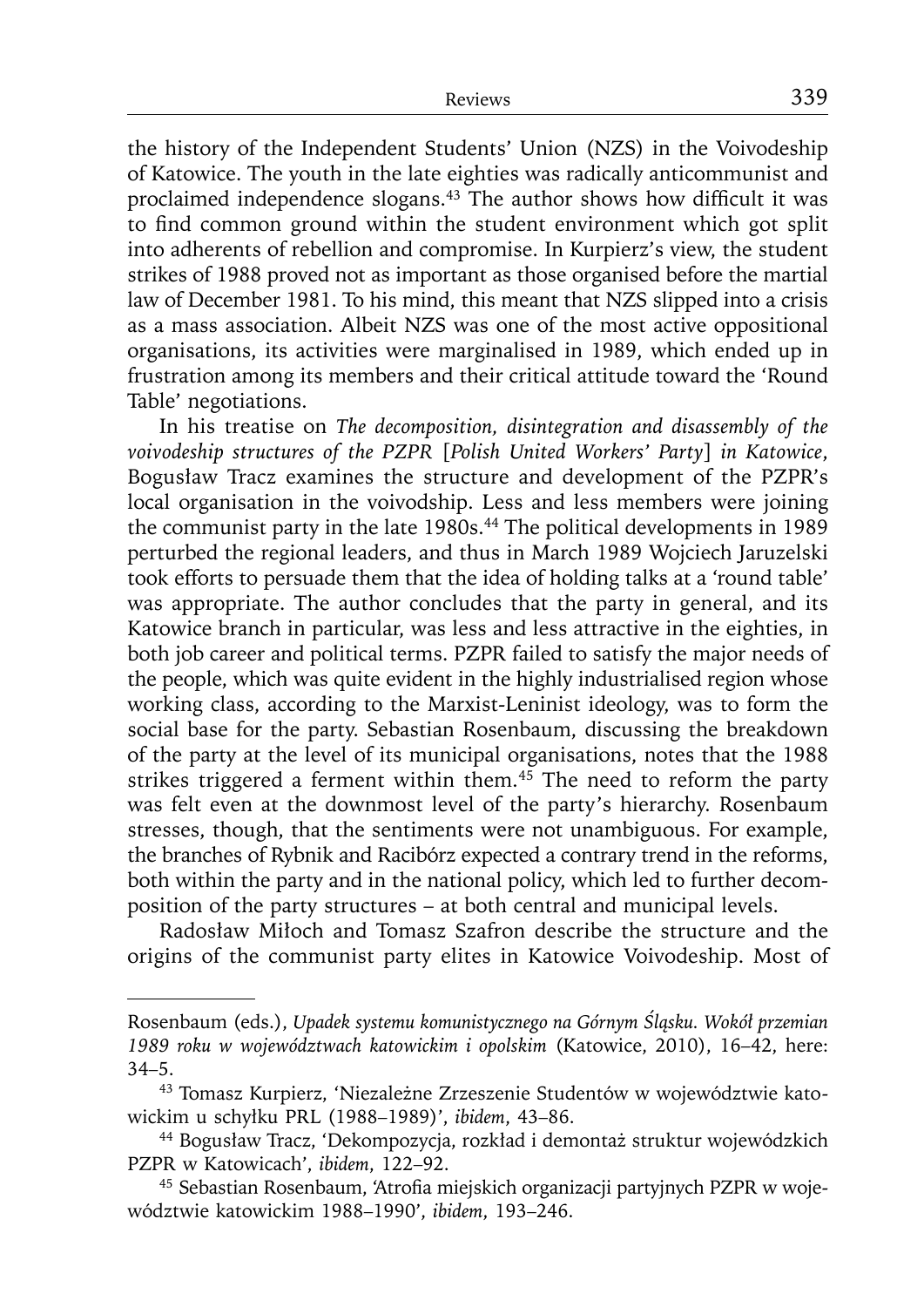the members came from outside the region $46$ , and characteristic of them was low education, which according to the authors is related to the young age at which they joined the party, afterwards being offered the opportunity to complete their education with one of the party-run colleges. The average member of the party elite is described thus: "male, mostly born outside the Voivodeship of Silesia, with a working-class background. Having completed his secondary education, he would join the PZPR and retain membership in communist youth associations. He would then follow up with his education at a higher school as well as with the party's educational system (of various levels), often already as a full-time member of the PZPR".<sup>47</sup>

Adam Dziuba's focus is the electoral campaign in 1989 and the election that ended up in a disaster for the PZPR. In the days after the defeat, the provincial leaders of the party analysed the reasons for what had happened, concluding that the way the campaign was carried out was the crucial error. According to the party's internal analyses, the rivalry within the PZPR had led to a deferral of electoral processes, whilst the opposition proved very active. What is more, while some of the PZPR candidates kept their actual membership back, the opposition was commonly associated with the Solidarity trade union and social movement,<sup>48</sup> and hence was perceived as "opponents of the existing order, those who have been waging a struggle for years now over the change on which Poland and all its citizens would definitely benefit".<sup>49</sup> In spite of its control of the mass media, the PZPR was unable to make an efficient use of them during the electoral campaign. The public sentiments prevented the previous policy from being continued. Meanwhile, on the other side of the political front in the Opole region, the German minority organisations contested in the election against the 'civic movement' (Solidarity-related opposition). The problem is analysed by Krzysztof Zuba in his study *The role of the civic movement in Opolian Silesia in the disassembly of the authoritarian system and the building of democracy at the regional and local level*. To his mind, a 'non-aggression pact' between both non-communist trends was entered into only at the time of the election.50 The German minority issue is also reconsidered by Małgorzata Świder, who focuses on the disputes appearing

<sup>46</sup> Radosław Miłoch and Tomasz Szafron, 'Elita partyjna PZPR w województwie katowickim w 1989 r.', *ibidem*, 247–62.

<sup>47</sup>*Ibidem*, 256, 262.

<sup>48</sup> Adam Dziuba, 'Kampania wyborcza i wybory w województwie katowickim', *ibidem*, 275–328.

<sup>49</sup>*Ibidem*, 326.

<sup>50</sup> Krzysztof Zuba, 'Rola ruchu obywatelskiego na Śląsku Opolskim w demontażu systemu autorytarnego i budowie demokracji na szczeblu regionalnym i lokalnym', *ibidem*, 329–40.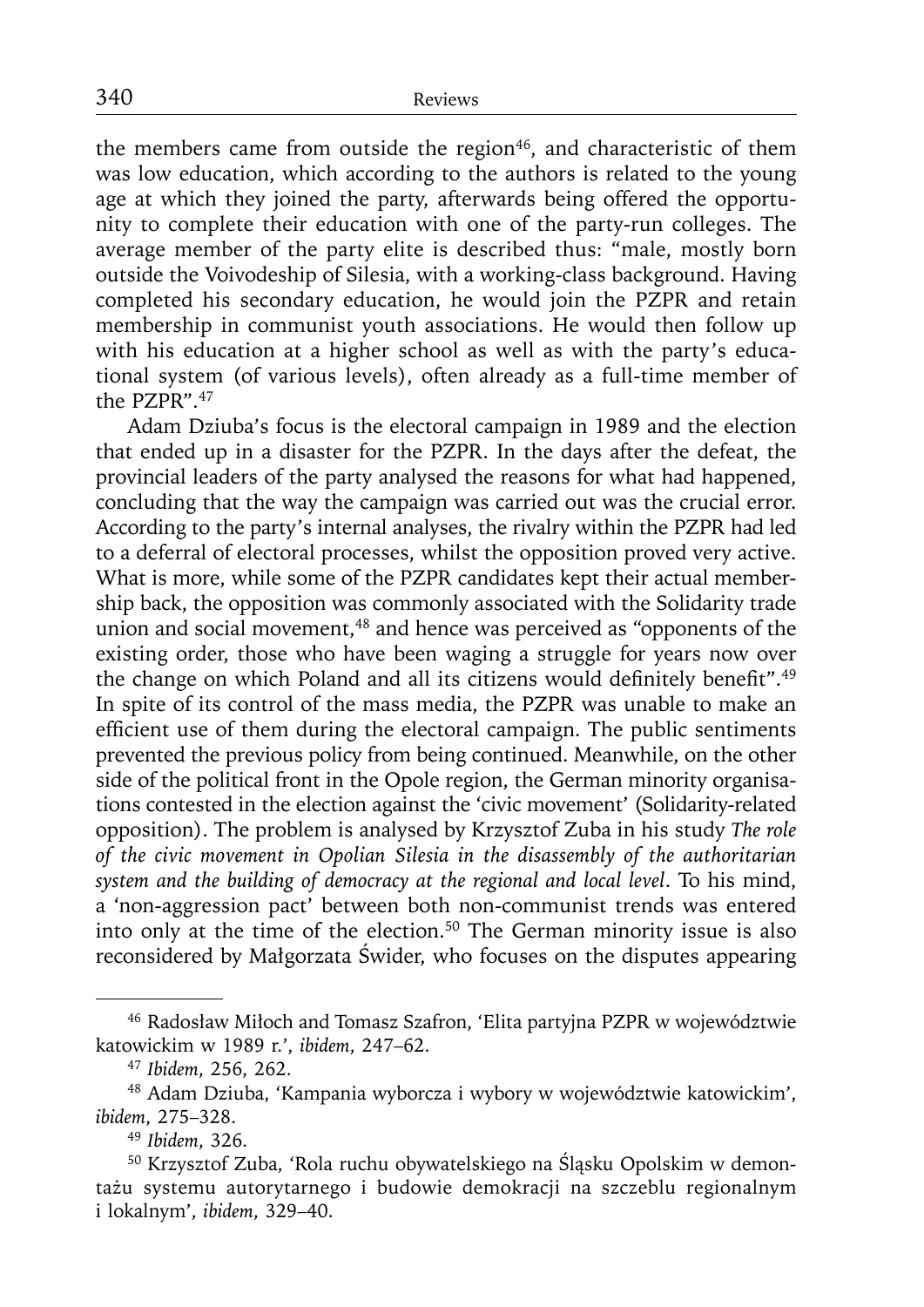in the last decade of the communist Poland over the legalisation of minority organisations.51 Members of the minority expected economic aid from West Germany to support the development of the region, ensuring improved standards of living. The process of Polish-German reconciliation, with the reciprocal recognition of the frontier by means of the 1991 Treaty, opened a new chapter in the history of the two nations' mutual relationship – also with respect to the German minority.

In their summary account of the twentieth-century history of Upper Silesia, Marek S. Szczepański and Weronika Ślęzak-Tazbir point at the altered character of the region that has been a borderline for long centuries, which has heavily influenced its development and the situation of its native people.<sup>52</sup> The region has moreover become the target of mass economic and labour migration in both the interwar period and after the Second World War, which reshaped its character once again. The authors emphasise the essential importance of the collapse of the communist system and the related political *and* economic transformation, and the ways in which these developments affected the region that was the heart of the country's industry during the post-war communist period. They discuss the violent transformations affecting the area after 1989, leading to the close-down of traditional industrial establishments, in parallel with the changes on the political stage. According to Szczepański and Ślęzak-Tazbir, the *gorol* ('comer from Poland') stereotype has survived in the mentality of the locals after 1989, fuelled partly by a sense of injustice shared by the natives. These phenomena, mental as well as economic, are presently under transformation.

For centuries, Upper Silesia has been a borderland area where a strong regional identity has developed, perceived as dissimilar from its German or Polish counterpart. This identity, typically identified with the native sociolect, made the societal and political situation even more complex. Research into Upper Silesia illustrates the difficulties faced not only by the local population but also by the nation-states. For them – both Germany and Poland – the region has not only been the subject of dispute, but also a factor in the international position. After the Second World War, when the region ceased functioning as a border territory, it remained distinctive, in spite of the efforts of the communist authorities aimed at (re-)Polonising and unifying the country. The strong regional identity survived the communist period and manifested itself stronger after the regime collapsed. The sense of peculiarity was not confined to the native population of Upper Silesia but was also shared by the Upper Silesian migrants in Germany.

<sup>&</sup>lt;sup>51</sup> Małgorzata Świder, 'Oficjalne deklaracje i zakulisowe gry. Problem mniejszości niemieckiej w Polsce pod koniec lat osiemdziesiątych', *ibidem*, 355–68.

<sup>52</sup> Marek S. Szczepański and Weronika Ślęzak-Tazbir, 'Region pogranicza kulturowego w okresie przełomu 1989–1990. Ogląd wsteczny', *ibidem*, 369–88.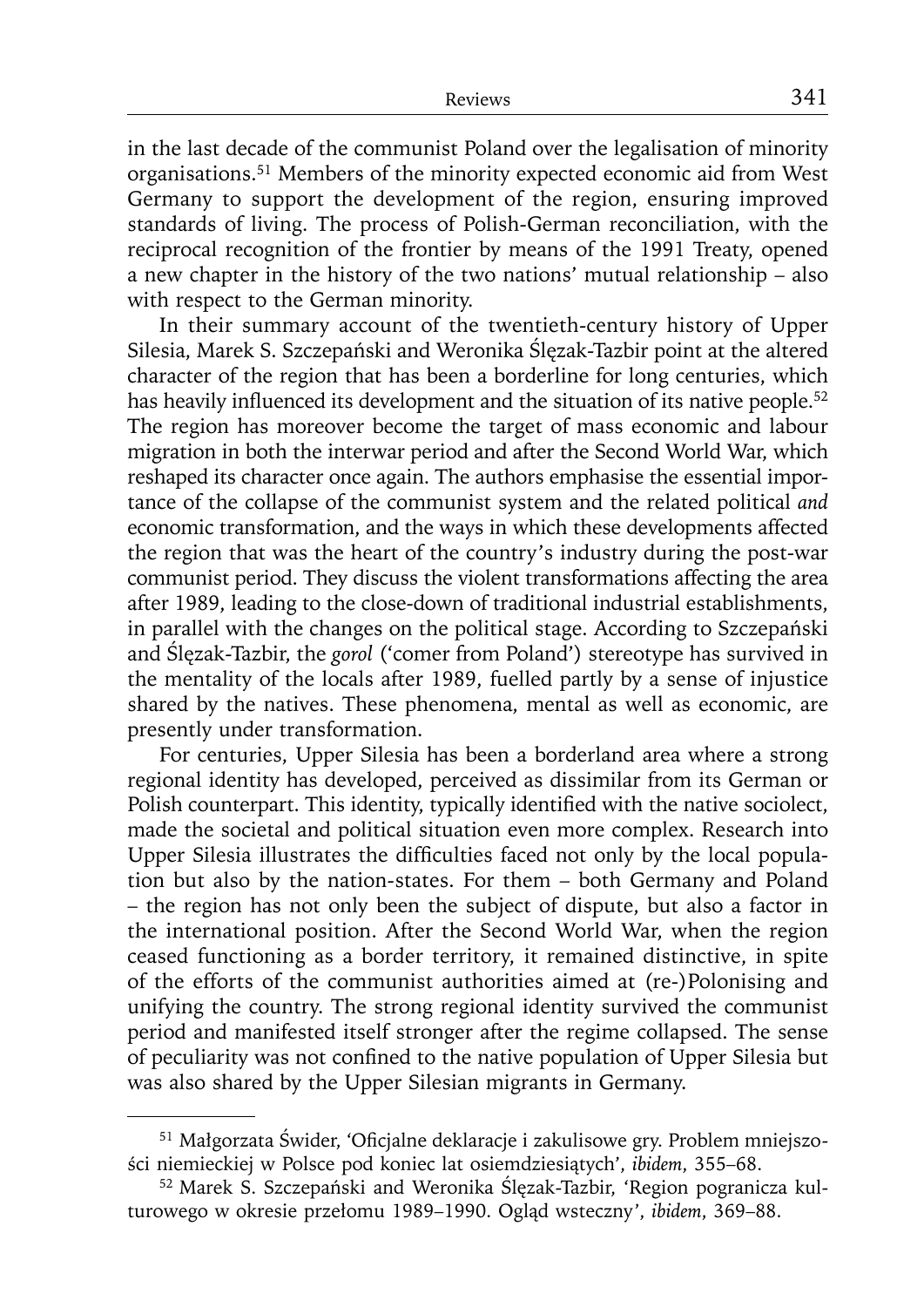Apart from the above-discussed issues, there remain some not-yetreviewed questions, such as the functioning of the region as a part of the People's Republic of Poland; the acculturation of migrants in Upper Silesia as well as in Germany; the development of the region's society in the 'golden years' of 1950s to 1970s. In his study on Jerzy Ziętek, Bogusław Tracz shows these severe gaps in the general historical knowledge of the latter mentioned period. Also, the relations between Warsaw – not only as the administration centre but also as an epitome of Polishness – and Katowice have not been thoroughly analysed yet. The proposed desiderata are not limited to the region after 1945 but also to the period between the World Wars as well – for instance, as Harald Wixforth pointed out, analysing in his article the complicated relations between the banking system and international relations.

To add my own opinion, researchers ought to reconsider the usability of the political caesurae established for the region. It is obvious that the downfall of the communist system has altered the framework of political activity, opening up new opportunities for articulating the specific regional identity. Economically, or in socioeconomic terms, it would be important and most recommendable to pursue research into the period of 1980 to 2000 – the years of economic crisis and regional transformation.

*trans. Tristan Korecki Michael Zok*

Suzanne Pourchier-Plasseraud, *Arts and a Nation. The Role of Visual Arts and Artists in the Making of the Latvian Identity 1905–1940*, Brill, Leiden, 2015, xxiv + 572 pp., ills.

The book *Arts and a Nation. The Role of Visual Arts and Artists in the Making of the Latvian Identity 1905–1940*, authored by Suzanne Pourchier-Plasseraud, was first published in French by the Rennes University Press in 2013. In 2015 the book was translated into English and published by Leiden University Press. The author is a member of the Centre for Research of Slavic History at the Sorbonne University, and her research focuses on Latvian history. The book is an outstanding example of the relatively new research approach which began to be developed in the most recent decade, and has become quite prominent nowadays. Its focus lies on visual art and clothing which, being attributes of cultural and visual history, at the same time serve as a source and basis for social and political history and reflect both issues and phenomena (e.g., identity, nation-building, and the creation of a common heritage or of a community) which the social and political history research methodologies barely enable.

Suzanne Pourchier-Plasseraud has applied this methodology in order to research the process of nation building in Latvia which, according to her, was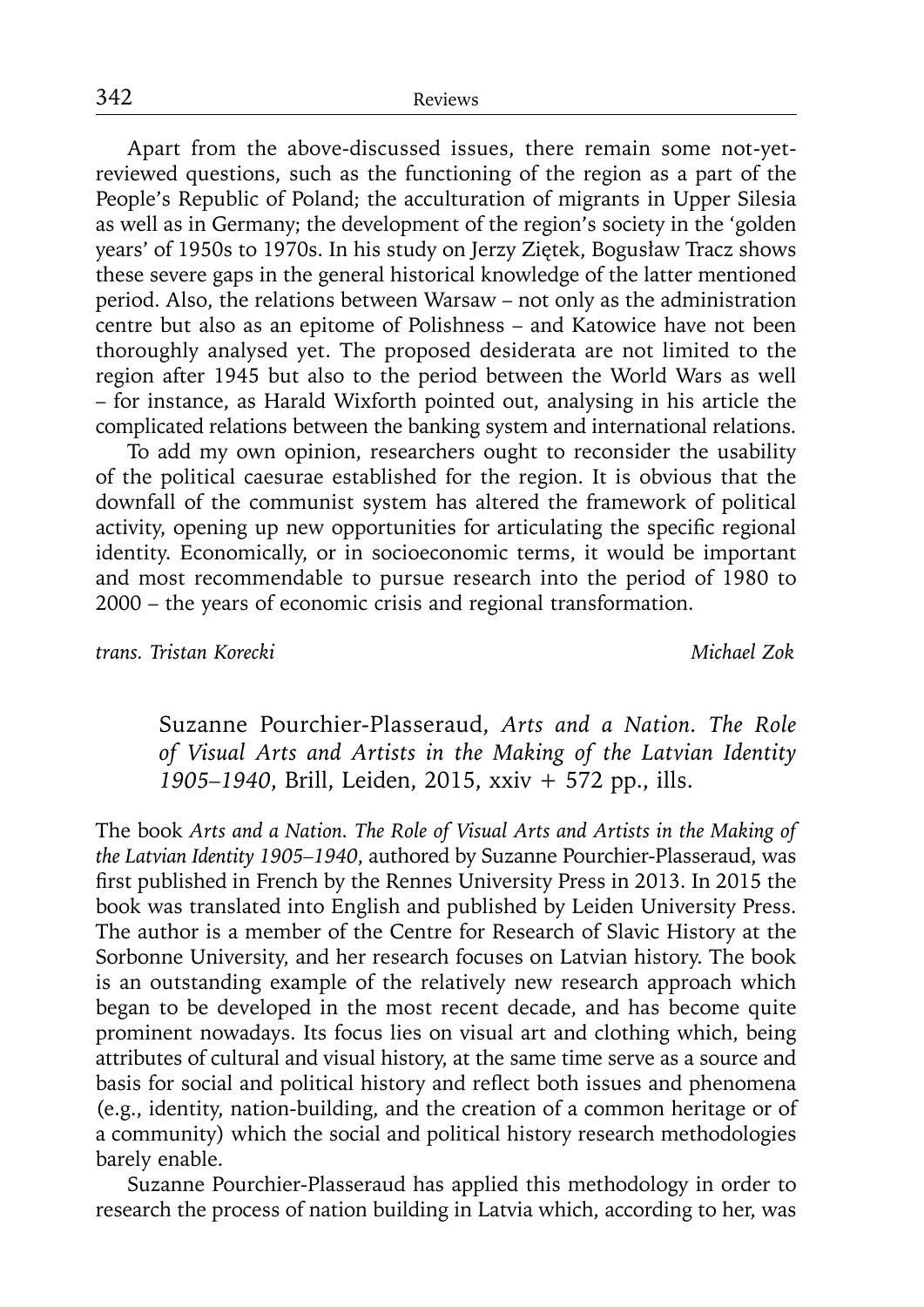being constructed mostly from the German and the Russian cultural legacy, and lacked the background of national history or national heritage. Thus, in Latvia it was rather a process of a 'long birth' than the 'rebirth' which took place in the other areas and states at the time. She closely analyses the visual creation of a common Latvian heritage and of national identity, both from 'above,' i.e. the state, and from below - from the nationalistically inspired artists and other members of the intelligentsia who tried to create a new Latvian visual and cultural identity.

Although the study is dedicated to the whole state, Suzanne Pourchier-Plasseraud's book gives special emphasis to Riga, both as the capital of the state and as a capital of the arts. Other towns where cultural activity took place as well, like Daugavpils or Jelgava, also receive an appropriate measure of attention in the work.

The book is divided chronologically into four main parts and into two halves (i.e. the stateless period and state period) and covers 35 years of intensive nation-building. Suzanne Pourchier-Plasseraud has made a significant and noteworthy effort to familiarise her readers with the cultural and visual history of Latvia against the wider background of political events, smoothly interlinking the two. Additionally, she has focused not only on ethnic Latvians, but devoted the same measure in relation to other ethnic groups, i.e. Jews, Russians, and Germans. This has allowed her to perceive the history of the region in a broader context: as an area which for many centuries was under the German cultural dominance and, from the eighteen century, under the Russian one. Therefore socially, regardless of the ethnic and religious origins, the country's elites for many years were Germano- or Russophones, while the Latvian language and culture were regarded as the peasants' domain. The book illustrates how - in the short time of 1905–40 – these elites were re-shaped culturally, socially and linguistically to give a clear priority to the (partially reinvented, or perhaps better characterized as 'invented') Latvian identity. Thus the first chapter of each part is dedicated to the surrounding external and internal political and social events and serves as an introduction, contributing to a profounder understanding of the subsequent development of culture and art during the time period under analysis.

The first part of the study covers the period between the Russian Revolution of 1905 and the First World War in the areas of Courland and Livonia. It focuses on the Latvian demands for autonomy and the awakening of the national awareness in members of the artistic *milieu*, who remained under the influence of the German and Russian visual traditions and were still located within the borders of the Russian Empire.

The second part of the book focuses on the intensive five-year time span between 1915 and 1920. This was a period of transition from Latvian demands for autonomy (prior to and during the First World War in 1915–18) to the War of Liberation and Struggle for Independence in 1918–20. It also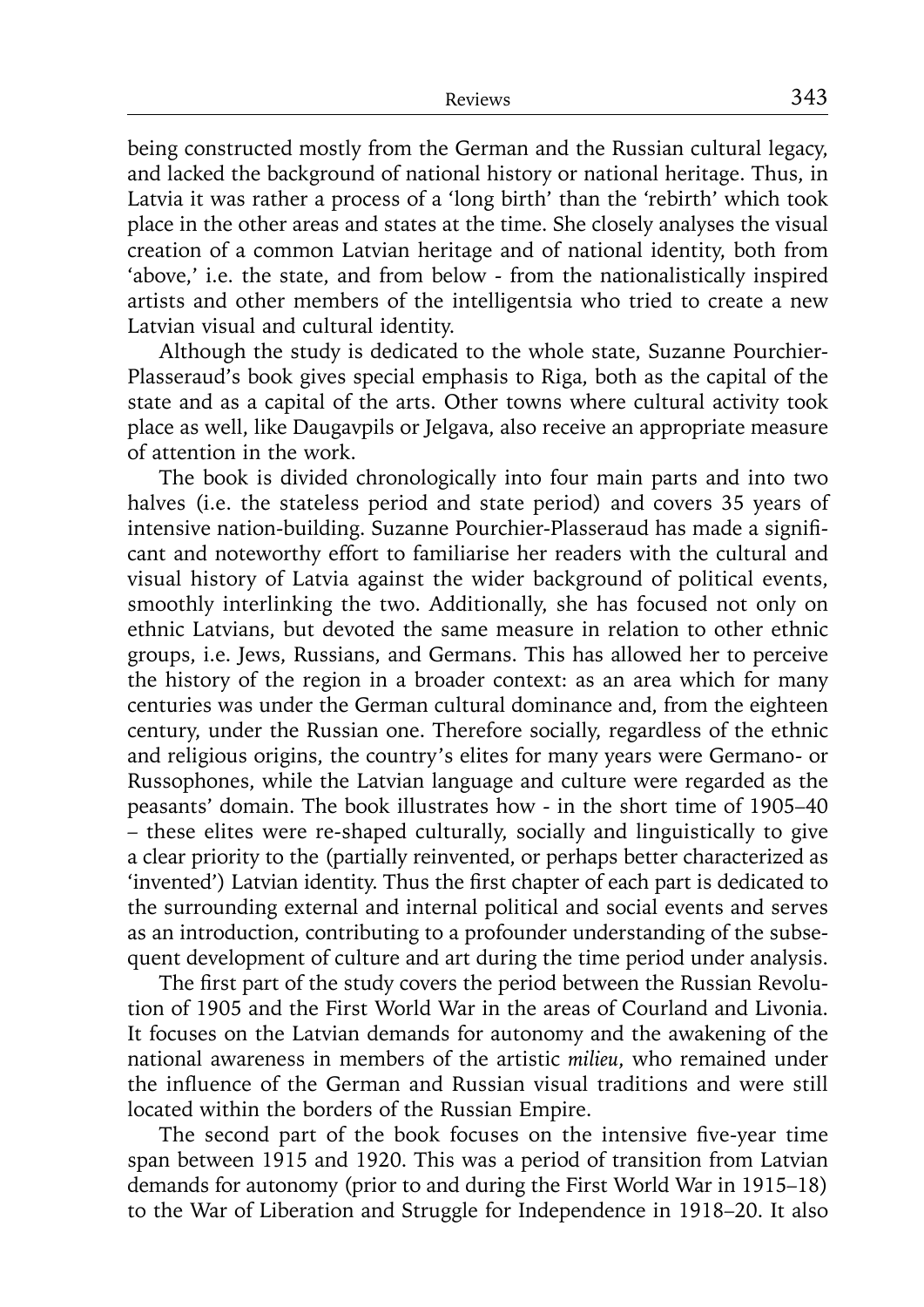contributed to the domination of a clearly militarily-focused identity within Latvian art. According to Suzanne Pourchier-Plasseraud, this domination is reflected in the usage of various military symbols, particularly focusing on the one hand on the Latvian Riflemen and on the other on war refugees.

The second half of the book generally deals with a period of Latvian independence. The author divides this 20-year time span into two major and unequal parts: 1920–34 and 1934–40. Thus, the third (and largest) part of the work is dedicated to the period of 1920–34, in which Latvia gained its independence and struggled to establish and strengthen its legitimacy, both externally in the post-war European political structure, and internally in order to unify Latvia's heterogeneous population under a common national ideology and symbols.

The fourth and final part of the book again deals with a relatively short time span, i.e. 1934–40. This was the period which represented the highest point of Latvian nationalism, and which received an intense visual expression. According to Suzanne Pourchier-Plasseraud, it started with the taking of power by Kārlis Ulmanis, which significantly impacted Latvian culture and art. This period was abruptly ended by the Soviet invasion and the subsequent annexation of Latvia into the Soviet Union in 1940. This rude and abrupt end to national visual and artistic development, which was followed by war years of the Second World War and thereafter the long years under the Soviet regime, gave rise to strong feelings of nostalgia for the fruitful and intensive interwar years when Latvian cultural and national activism abounded.

While constituting a clear and well written, deep and thought-provoking scholarly analysis, combined with a highly informative content, this book however lacks one important comparative point of view. Whereas the 'internal' comparison between various ethnic and cultural groups inhabiting Latvia is done in a brilliant way, the 'external' links are notably missing. While understandably the main and major focus of Pourchier-Plasseraud's research is on Latvia, at the same time one should not forget that the political, social and cultural changes which occurred in the region between 1905–40 were not an exclusive Latvian phenomenon. Very similar processes of visual and cultural nationalistic self-building and re-building occurred, with minor time deviations, within all the successor states which came into being during the period under scrutiny. The same tensions between the newly invented ethnic-national-citizen visual self of the local population versus the centuries of elitist German and Russian linguistic and cultural influence were evident during this period in various corners of East Central Europe: from Upper Silesia to Lithuania, from Moravia to Lower and Upper Lusatia, and throughout the former Prussian, Russian and Austro-Hungarian lands. Hence the Latvian 'test case', while on one hand unique due to its historical and regional development and specific socio-cultural features, on the other hand can be placed within the context of the political, social, cultural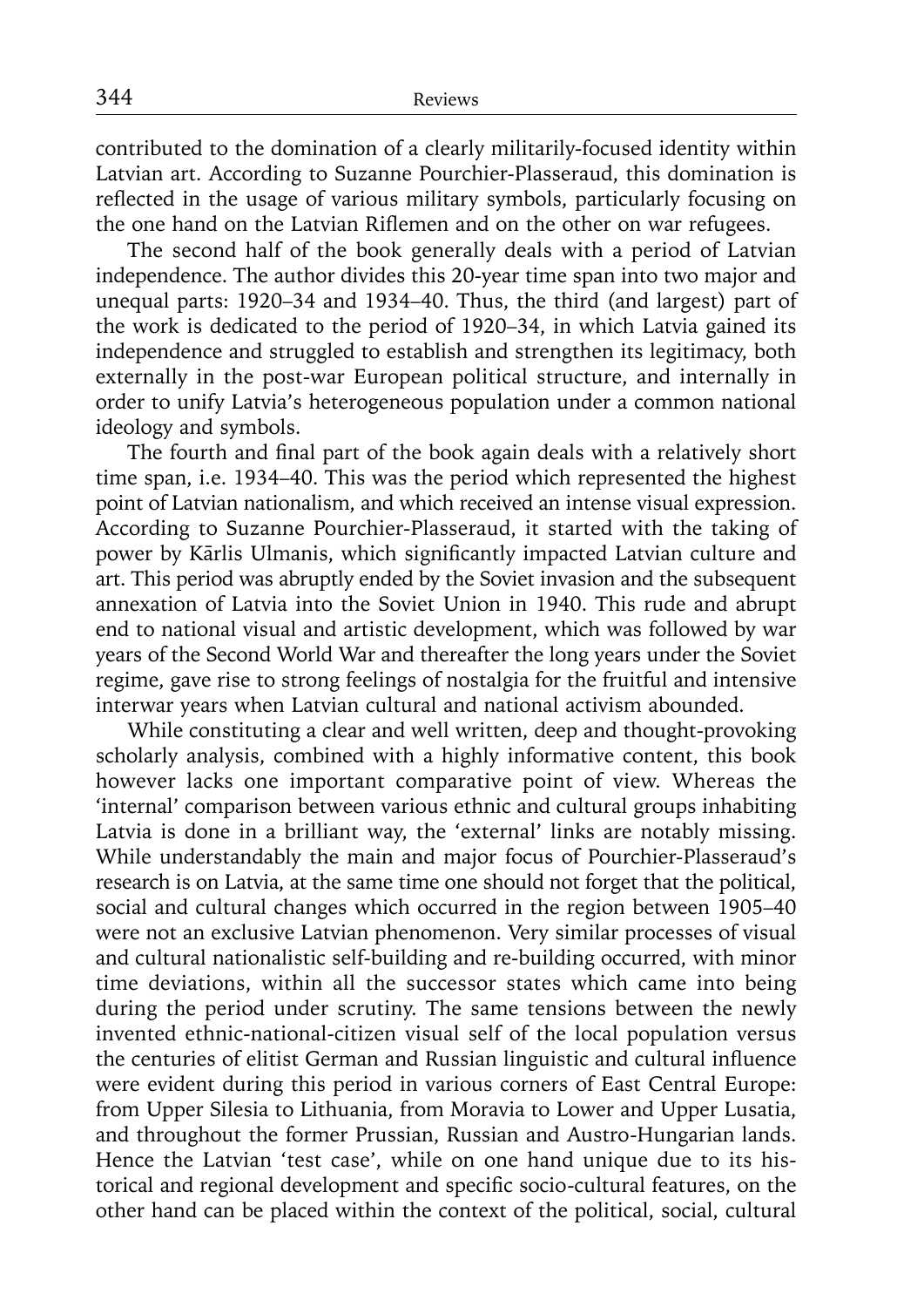and artistic developments which took place in all the newly-created states after the First World War. Given the size and scope of Suzanne Pourchier-Plasseraud's study, some space could have been devoted to such a comparative observation.

However it should be emphasized that apart from this minor criticism Suzanne Pourchier-Plasseraud's study is an original, fascinating, and well written and richly illustrated monograph, and that thanks to her research it can be a prominent source of high quality information about Latvian history, culture and art. Many scholars and students from various fields of art, social, and political and cultural history will find in this work a very rich and helpful catalogue of archival sources, as well as sources from the French and Latvian museums and libraries.

### *proofreading James Hartzell* Anna Novikov

Michael Zok, *Die Darstellung der Judenvernichtung in Film, Fernsehen und politischer Publizistik der Volksrepublik Polen 1968–1989*, Herder-Institut, Marburg, 2015, 328 pp.; series: Studien zur Ostmitteleuropaforschung, 34

Michael Zok's monograph addresses an important area of Poland's memory culture. His argument that the mass media in the late Polish People's Republic emphasised Polish suffering and heroism at the expense of the Jewish perspective is not new. However, his account provides useful background information for an analysis of current processes of the politics of memory in Poland. For example, with regard to the film *Długa noc* (1967), the author writes that "In particular, a possible negative response abroad was anticipated because [of the fear] that the film would strengthen the West's negative stereotypes about Polish society" (p. 92). Such rhetoric continues to remain part of the mainstream in Polish society. Thus, following the international success of *Ida* (2013), national conservative publicists and politicians complained that the film perpetuated unjustified foreign stereotypes of Poles as anti-Semites. They demanded explanatory title cards at the beginning of the film that would mention German responsibility for and the Polish victims of the crimes of the Second World War. Zok barely touches upon such continuities. Nevertheless, his book provides the opportunity to locate contemporary discussions in a historical perspective.

The book's title promises to treat film, television and political journalism equally. However, Zok concentrates on televisual memories of the extermination of the Jews. This is an entirely successful decision as the history of Polish television is a relatively neglected discipline. This was a mass medium that profoundly shaped the memory culture, particularly in the period studied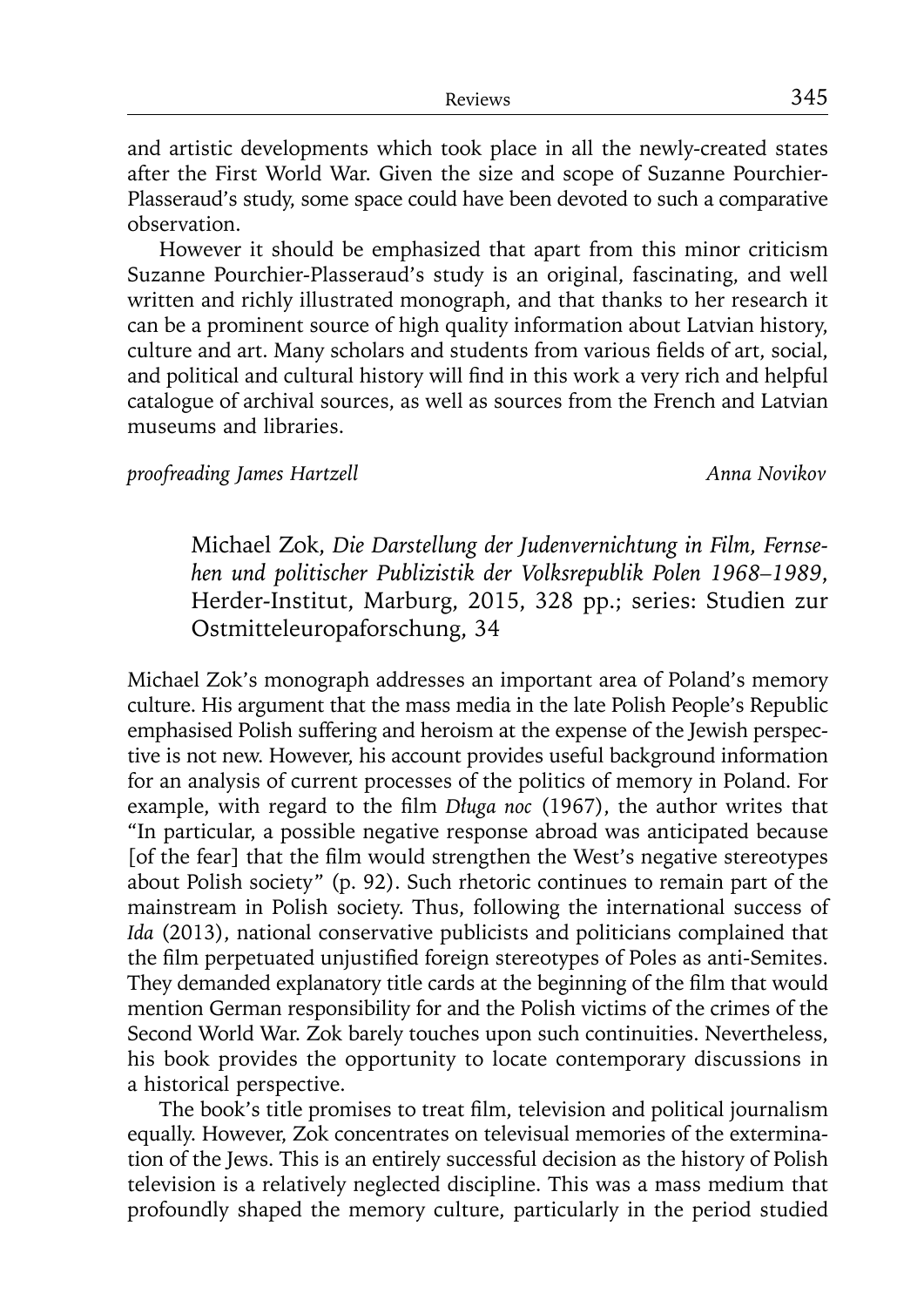by Zok. In contrast to the West, where television had already begun to play a large role by the second half of the 1950s, the medium first achieved political importance in Poland from the end of the 1960s.

Consequently, cinema films and political journalism only appear in the margins of Zok's discussion. The monograph is based on solid archival research, by no means a given in works on film and media studies. The depiction of audience responses, mainly drawing on letters from the Polish Television Archive (TVP), is particularly impressive. Cultural memory manifests itself not only in texts, films and TV programmes, but above all in the interface between the individual works, their producers or commissioners and the audience. Zok emphasises this in the introduction and traces meticulously – when his sources allow him – the various contexts of production and reception. A translation into Polish of his study's conclusions regarding audience responses to individual films would be very worthwhile.

Zok impressively draws upon primary sources and secondary literature alongside examples of films and TV programmes. Nevertheless, there are also a few points which one can criticise. Above all, the book's cumbersome structure makes it heavy-going reading. Each film is discussed separately. Consequently, important themes that span time and works cannot be addressed directly. In those cases where films and TV programmes have similar narrative structures, for example, the text is redundant. Because the political and cinematic contexts are described in great detail, the author only arrives at the real topic of his book on page 110. This might be helpful for those without the necessary background knowledge. Yet, even here, the information is a little too comprehensive. One would expect, moreover, that the readers of the Herder Institute's series are specialists.

Zok's historical perspective sets his work apart from approaches located in film and culture studies. Consequently, some of his film descriptions lack an analytical approach. In most cases, he summarises the film's plot without reference to formal aspects. Certainly, the monograph cites almost all the relevant historical literature in the areas of both political and cinematic history. However, this is a work on images of the Holocaust that does not mention fundamental works of philosophy or cultural studies by, among others, Theodor W. Adorno, James E. Young, Marianne Hirsch, Dominick LaCapra, Georges Didi-Huberman and Zygmunt Bauman. As a result, Zok fails to relate his research to long-standing debates outside Poland. His depiction of the extermination of the Jews gives the impression of a local phenomenon largely divorced from international contexts. Foreign aspects only receive consideration in the discussion of Western films shown on Polish television or discussed in the Polish press. As a consequence, an important theme is ignored: the role of Polish film in the development of a pictorial language that is used internationally to depict the Holocaust.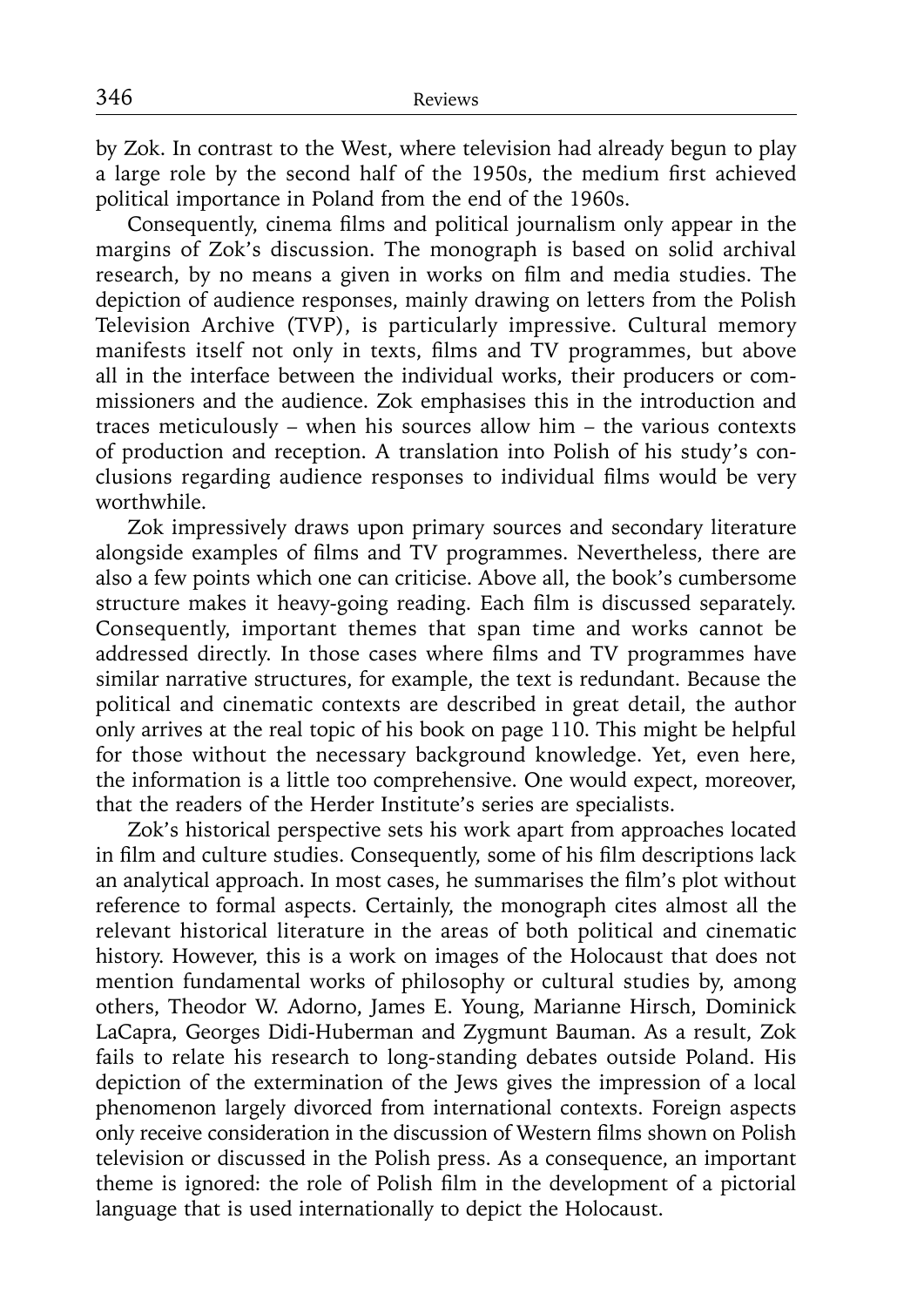In conclusion, the monograph identifies important contexts for research on Polish-Jewish relations and provides a wealth of important sources and information, particularly on the history of production and reception. However, the structure of the book and its failure to address the research on depictions of the Holocaust deserve criticism.

*trans. Christopher Gilley Magdalena Saryusz-Wolska*

Hans-Christian Dahlmann, *Antisemitismus in Polen 1968. Interaktionen zwischen Partei und Gesellschaft*, Fibre Verlag, Osnabrück, 2013, 430 pp., index of persons, bibliog., Polish sum.; series: Einzelveröffentlichungen des Deutschen Historischen Instituts in Warschau, 30

March 1968 has enjoyed unflagging interest among researchers in the recent past: it is in these occurrences that focuses, like a lens, the important political and societal problems of what once was the People's Republic of Poland. These include the crisis of Władysław Gomułka's authority, the beginnings of the Democratic Opposition movement, the student protest (or rather, a rebellion of the young generation) and anti-Semitic resentments within the Polish United Workers' Party [PZPR] and among ordinary Poles. It is all the more surprising, then, that no reviews in Polish historical periodicals have accompanied the publication of the book by Hans-Christian Dahlmann, originally being his PhD thesis submitted at the Münster University in 2012. The study analyses some previously unexamined original materials (among others, from the Netherlands' Ministry of Foreign Affairs, which in 1967 took over the handling of Israeli consular matters in Poland), includes sixty interviews with witnesses, and proposes several daring arguments that provoke discussion and polemic.

Dahlmann situates his study within research in anti-Semitism and critical studies on communism. As the title suggests, the study seeks to look closely at anti-Semitism in Polish society as such. The author perceives anti-Semitism as any form of enmity toward Jews, alongside negative stereotypes and ideas of Jews – whereas 'Jews' include Polish Jews and Poles of Jewish origin (*polnische Juden*; *Polen jüdischer Herkunft*, p. 25), virtually regardless of how strong their identification with Jewishness is. Yet, the author's promise to extend his analysis to the entire society has not been met, since his focus is mainly on the interactions between the ruling communist party and the local intelligentsia (research workers and students) in the context of the stormy political developments of the late 1967 and early 1968. Hence, the 1968 mass-media campaign of the communist party is flattened (anti-Semitism did not exhaust the meanings it carried, which Dariusz Stola remarked several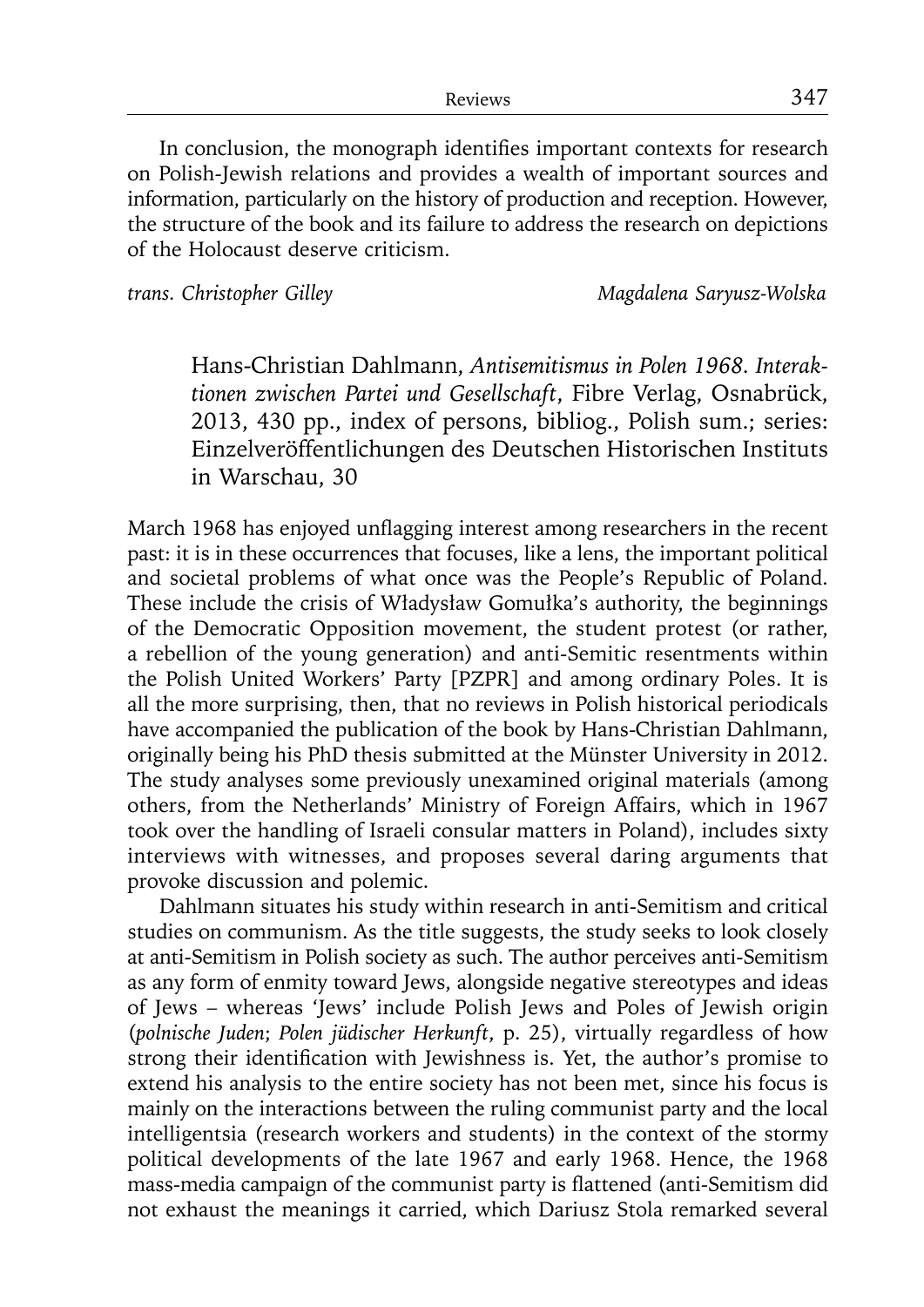times<sup>1</sup>). This inevitable fragmentariness of perception results from the use of a specific source base, with police documents<sup>2</sup> and individual memoirist accounts, taken e.g. from *Plotkies*, a periodical of Jewish 1968 émigré community, prevailing and overrepresented. In spite of these general reservations, it has to be stated straight ahead that the outcome of Dahlmann's research is respectable. He shows what interests him the most – the degree to which certain groups of the society were engaged in the anti-Semitic campaign (meant by its originators to be 'anti-Zionist') commenced in 1967 and intensified in the following year.

The treatise has seven chapters, followed by a general summary. The first, introductory chapter deals with the reconstruction of the Jewish community in Poland after the Second World War and the demographic issues. Saved from the Holocaust, the Polish Jewry were bound to face the Kielce Pogrom of July 1946 and the emergence of the state of Israel two years later. These occurrences triggered a wave of emigration. Those Jews who stayed in Poland chose either of the strategic paths: (i) concealing their background, and the persecutions they experienced in the course of the war, with the resultant assimilation; or, (ii) becoming on close terms with the communist authorities, due to conformist attitude or out of conviction. Another wave of exits from Poland appeared in 1956, as part of the political Thaw, which Dahlmann evokes to the extent needed to describe the dispute within the ruling party between the Stalinists and the 'reformers' (the *Natolin* vs. *Puławy* faction). To him, the element that differentiates the two fractions is the attitude toward anti-Semitism: the former took advantage of it as an instrument in the political combat, whilst the latter feared it.

Chapter 2 tells a story of the political effects of the Arab-Israeli Six Days' War on the internal relations in Poland. Władysław Gomułka, First Secretary of the Central Committee of the communist party, assumed the anti-Israeli attitude, as the Kremlin expected him to. In his speech that was broadcasted countrywide by the radio and television, Gomułka referred to the Poles of Jewish origin as a 'fifth column' and stated that should they be willing to emigrate, they would not be prevented. A wave of layoffs (including in the military) followed, affecting those who publicly, or even in private situations, had expressed their satisfaction with the defeat of the pro-Soviet

<sup>&</sup>lt;sup>1</sup> Dariusz Stola, 'Anti-Zionism as Multipurpose Policy Instrument: The Anti-Zionist Campaign in Poland, 1967–1968', *The Journal of Israeli History*, xxv, 1 (2006), 175–201, esp. 191–3.

<sup>2</sup> Daniel Limberger (*Polen und der Prager Frühling. Reaktionen in Gesellschaft, Partei und Kirche* [Frankfurt am Main, 2012]) is one of those who have realised that the abundance of sources generated by the communist party or police services may prove apparent; see, for instance, my review of the book in *Dzieje Najnowsze*, 3 (2012), 206–14.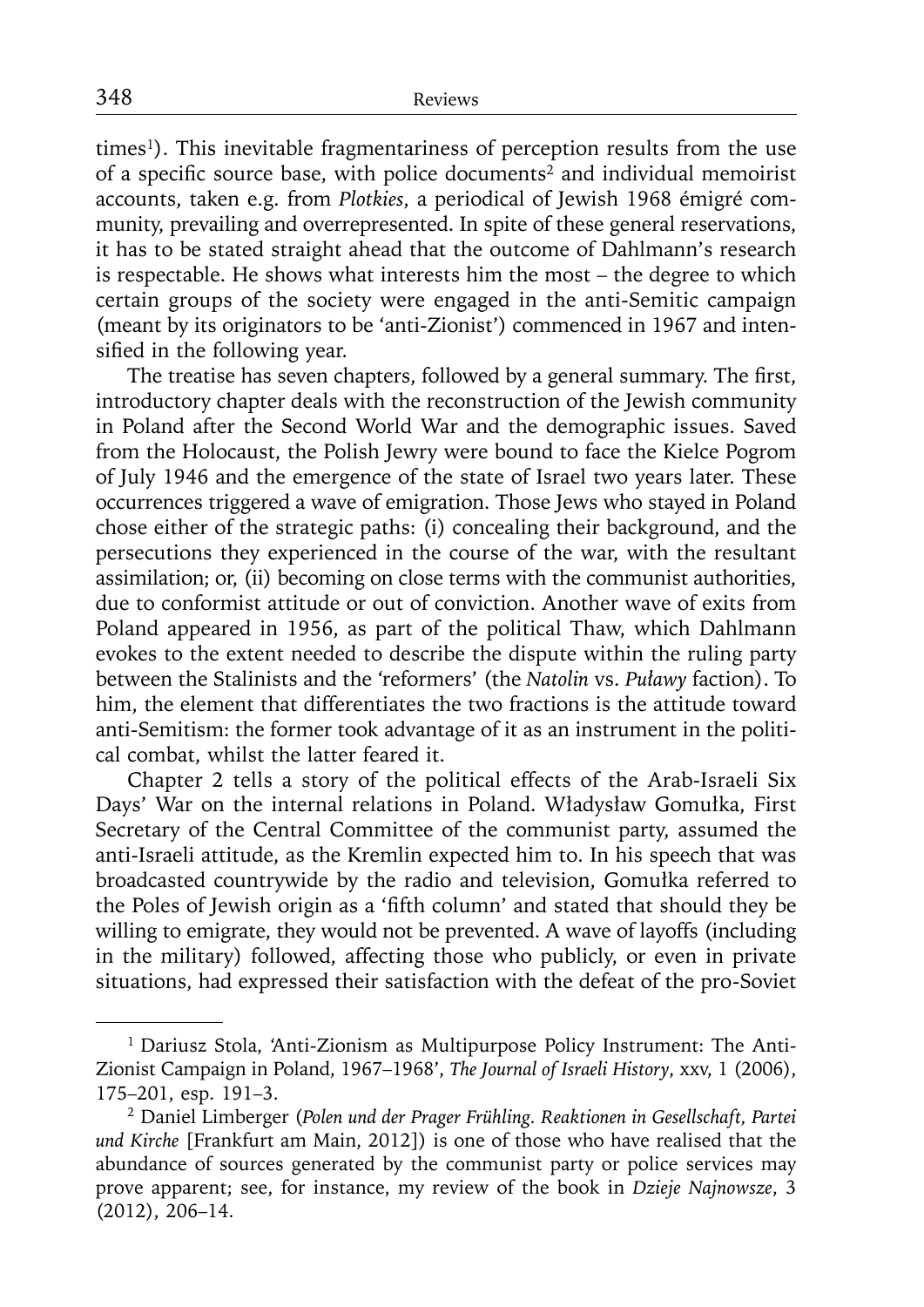Arab states; the press published attacks on Jewish cultural institutions. This signal, coming from the top leadership circle, gave way to the breakage of an important taboo that had been purposefully upheld by the PZPR: Jews became a topic in conversations among Poles. In effect, anti-Semitic utterances appeared possible again (p. 93). Poles of Jewish background got cold feet.

Chapter 3 briefs the reader on the background situation: the students and the writers had grown discontented because of the ruling party's erroneous cultural and economic policies, which had been criticised by intellectuals and young dissident groups for several years. 11th March 1968, three days after the protest rally at the Warsaw University was broken down, a defamation and hate campaign broke out in the radio, press and television against the organisers who were pounced on because of their Jewish background and elitist lifestyle. Dahlmann argues that since the anti-Semitic ('anti-Zionist') lampoons first appeared in the newspapers of the so-called allied parties, rather than the ruling party's organs, the campaign was apparently not controlled centrally by the PZPR leadership team but rather by middle-level functionaries (p. 114). A week after the campaign was unleashed, Gomułka spoke in public again, now to attack the dissatisfied men-of-letters, students and 'Zionists'. The study interprets the speech quite at length. Apparently, Comrade 'Wiesław' touched upon the issue of 'Zionism' somewhat as a side note. His words, Dahlmann believes, can be interpreted as an attempt to protect Polish Jews from the effects of the hate campaign (Zionism was not a threat to Poland, 'Wiesław' claimed). In the author's opinion, the turbulent meetings of PZPR members at workplaces across the country between March and May 1968 is evidence that Gomułka's 'calming words' proved inefficient (p. 129). A severe conflict developed between the party's Politburo and lower-level activists, whilst the activities of the party's 'base' were out of control (p. 129). To my mind, however, Gomułka's words were not intended to calm the situation down and the effect they triggered was as intended. The author is right indeed when he points out that the enlivened debate within the communist party was an extraordinary thing. The engine of the phenomenon was, no doubt, the long-suppressed frustration; an opportunity unexpectedly appeared for some to express their dissatisfaction. By throwing accusation against the 'revisionists', 'Zionists', or even Jews – individuals specified by name, party members could finally settle their score, take revenge for real or imagined wrongs. True, all this added some spontaneity to their actions. Yet, one must not neglect (as Dahlmann regrettably does) the general conditions and determinants in the context of which the PZPR operated. I will take up this thread further on.

The fourth chapter attempts at evaluating the communist party leaders' attitude to the campaign. At this point, the author disapproves of the findings of Dariusz Stola, as for instance with respect to the assessment of the session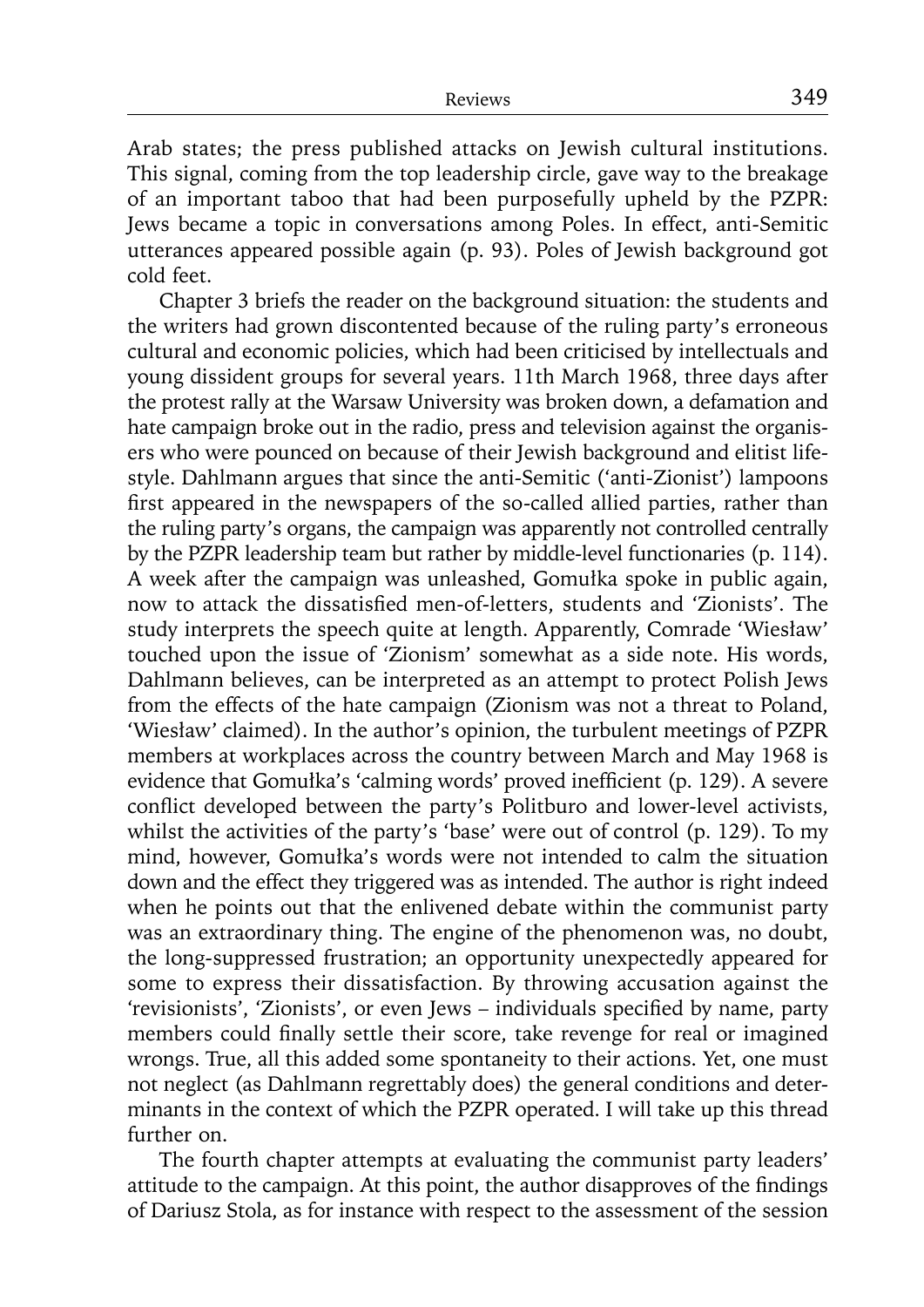of the PZPR's Politburo held on 4 April 1968.3 Dahlmann is of opinion that critical voices with respect to the ongoing propaganda campaign prevailed at that meeting, but remarks in parallel that Zenon Kliszko, the number-two man in the party, absolutely loyal toward Gomułka, stated that Zionism and revisionism in the intelligentsia circles had not ceased to be perilous for the party (pp. 151–3). The opinion of this particular politician was paramount and set the direction of action. Sadly enough, the author maintains that the campaign was going on contrary to Gomułka's will (p. 164) and goes as far as stating that there is no evidence that General Mieczysław Moczar, the Minister of Internal Affairs, had originally inspired it (p. 156). Even if he had not, he thereafter appeared excellently prepared and did much to exploit the campaign and take advantage of it. Thanks to the partisan veterans' organisation he headed, and owing to his personal relations and ties, Moczar managed to develop a network of his followers in the mass media and in other Government departments, which was not too well recognised at the time. His men shared his personal animosity toward Stalinist politicians of Jewish origin and independent intellectuals. The image of Gomułka doing his best to halt the anti-Semitic campaign is simply inauthentic. Dahlmann explains the weak position of the party's leader in terms of intensified internal conflict within the PZPR; however, he cannot tell us how Gomułka managed to rein back on the hurtling propaganda machinery overnight (pp. 169–70). Thus, Dahlmann denies Stola's argument that Gomułka was the one to have sanctioned the style and content of the 'anti-Zionist' (anti-Semitic; p. 170) propaganda, but admits all the same that the First Secretary twice publicly threw in the main slogans of the propagandist message (p. 171). Dahlmann's stubborn defence of Gomułka is really hard to understand. These extravagant statements are followed by more: the campaign, we are told, has not crossed the confines of the party; General Moczar made no use of the campaign in his struggle for influence. The campaign was, allegedly, being run by various forces inside the PZPR under conflict conditions (the 'base' *versus* the leadership team), supported to this end by the radical right wing. Consequently, the communist party was reluctant to use the campaign to increase its legitimacy in the society (p. 204). To my mind, the democratic centralism characteristic of the Polish communist party did not cease to function before 1968. The party apparatus (and the state apparatus interpermeating with it) was on the watch for signals from the above.<sup>4</sup> If there were any 'forces' operating in the party, they would have not acted without leaders – without being anchored on the very top. All in all, it was Gomułka's words that

<sup>3</sup> The author polemises at several points with Dariusz Stola (*Kampania antysyjonistyczna w Polsce 1967–1968* [Warszawa, 2000]).

<sup>4</sup> Tytus Jaskułowski in his review of the study offers a similar opinion; cf. *Zeitschrift für Ostmitteleuropa-Forschung*, lxiv, 4 (2015), 624–6.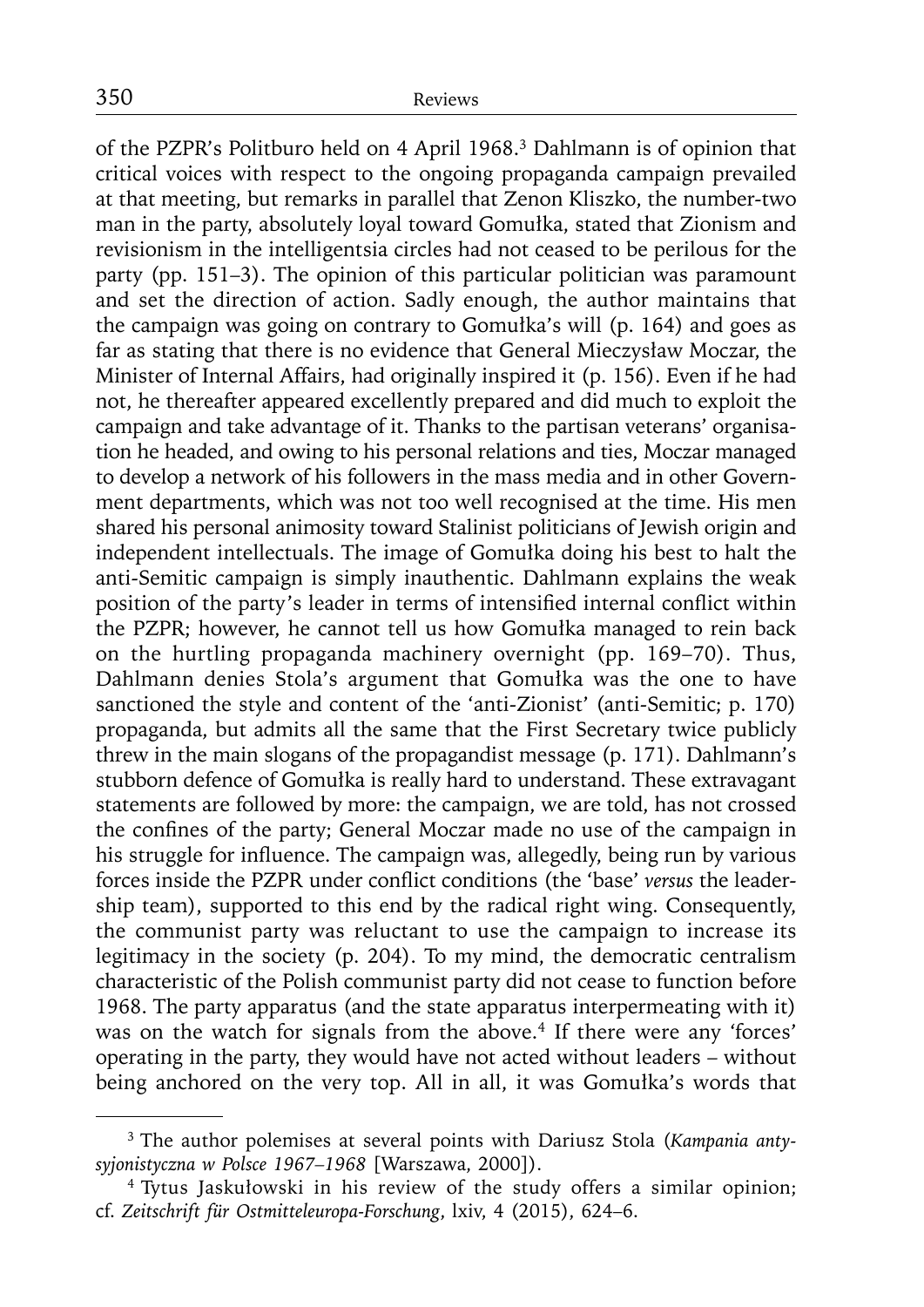had the power to resolve issues and that sanctioned any and all decisions, including with respect to personnel. There is no coincidence in the way his famous speech of 19 March 1968 was entitled: 'The stance taken by the party is consistent with the nation's will'.

The fifth chapter is doubtlessly the most interesting section of the study under review. The author shows the course the anti-Zionist campaign took in two scientific institutions. The Instytut Badań Jądrowych [Institute of Nuclear Research; hereinafter: IBJ] consisted of several departments situated in the outskirts of Warsaw (Świerk, Żerań) and operated Poland's only nuclear reactor for research purposes. IBJ reported to a Government Plenipotentiary for Uses of Atomic Energy, the office held at the time by Wilhelm Billig, a communist of Jewish descent, member of 'the old guard'. The Warsaw University's Instytut Fizyki Doświadczalnej [Institute of Experimental Physics; hereinafter: IFD] was much smaller; situated in the capital city's centre, it basically taught students. Dahlmann gives a detailed description of two party meetings at the IBJ, at which the 'Zionists' were attacked, and a few of them, plus those who stood in their defence, were dismissed as members of the PZPR. Billig was sacked from all the positions he held, as were some of his reports (one of them was Bronisław Buras, a non-party whose dramatic adventures have been researched by Dahlmann quite in detail). The developments in the latter institute are shown from a different perspective, the one of the Board of the Faculty of Mathematics and Physics. As the students' protests commenced, the Board opted against the authorities' policy and the use of anti-Semitism in the political combat. The body eventually managed to minimise the redundancies and the repressions against the striking students. The author comes to the conclusion that an anti-Semitic climate prevailed and contagious anti-Semitism raged in the IBJ (pp. 217, 226), whilst IFD boasted high ethical standards (p. 261). While assuring that IBJ's communist party secretary, a certain Kowalski, acted out of its own initiative (p. 251), he adds that the anti-Semitic campaign's activists felt encouraged 'by the political ambience' of the March days. Dahlmann resolutely denies that orders from the top were merely implemented in this particular case (pp. 252, 273).

The account of what happened in the two institutions in 1968 produces an excellent cognitive effect. However, the reasonableness and the methodology of the comparison can be deemed doubtful: in fact, the differences between the Institutes were considerable, which Dahlmann clearly admits. The party organisation in the IFD was pretty weak (with only one professorship holder being a PZPR member) whereas the IBJ had a total of 344 party members, including blue and white collars, technicians, and so on. It would have been more legitimate to juxtapose the IBJ against an ordinary workplace rather than an exclusive scientific institution. Dahlmann, moreover, shifts his focus between party meetings at the IBJ and the actions of the Faculty Board which, one might say, consisted of gentlemen. Hence, the documents and memories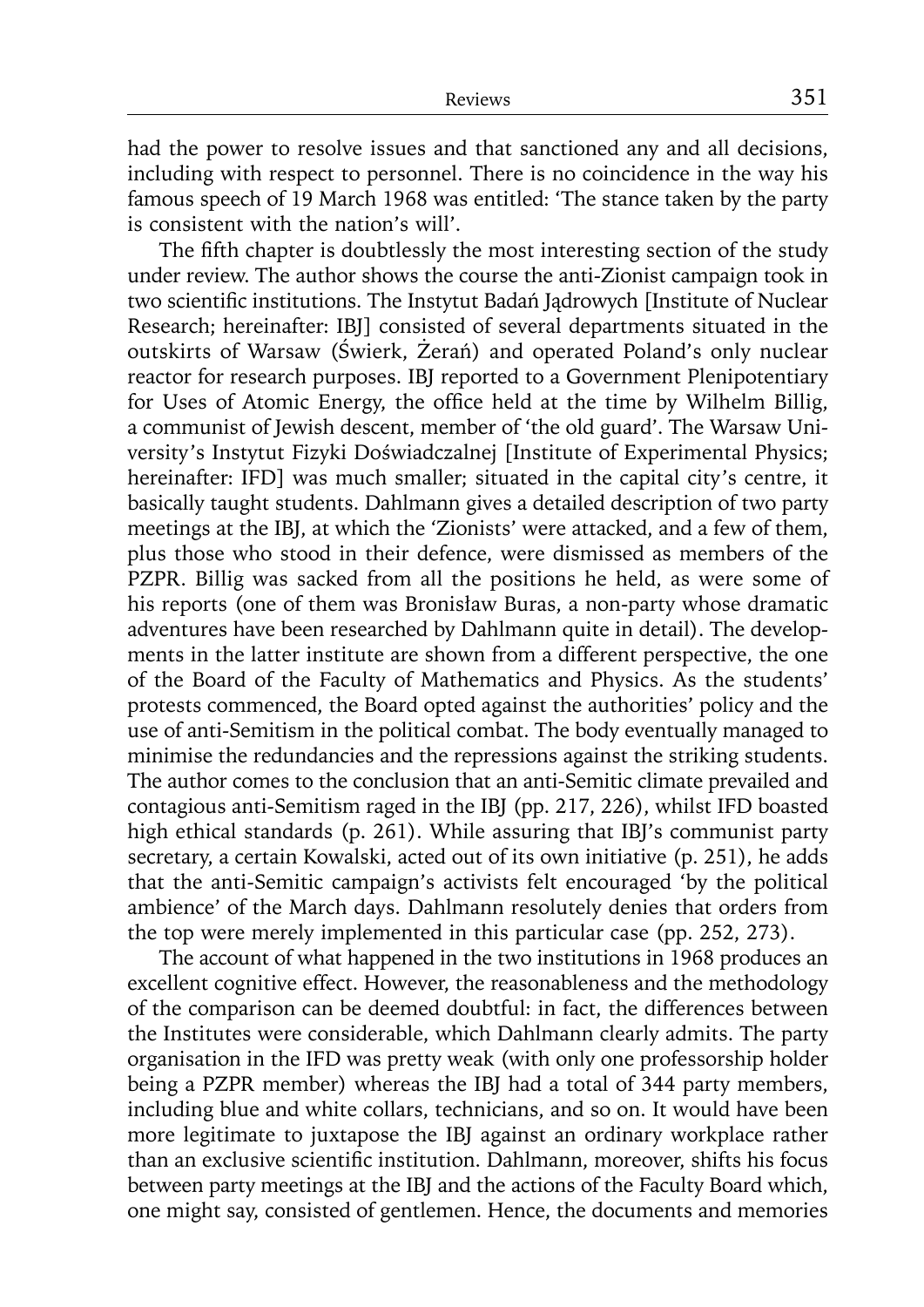expectedly show us that whatever took place in the IFD looked better, in any case, than the anti-Semitic Sabbaths in the IBJ. The author seems to have neglected the fact that discussants at party meetings were less privileged and such meetings adopted resolutions as pre-planned, that is, as demanded by the top officials. Any dissenting voice implied quick adverse consequences, as they marked objection to the authorities – as experienced by those who defended Billig, Buras, and others.

The subsequent chapter focuses on the effects of the communist party's policy with respect to Poles of Jewish origin. Based on reminiscences and accounts he has gained, the author describes the various chicaneries, impediments and annoyances that affected them in 1968 and afterwards. Put on a discriminatory track, the policy pursued by the authorities did not change as Gomułka was made to resign. For instance, the aforementioned Mr. Buras lost his job in 1968 but was allowed to emigrate only in 1971. Before they left the country, his son had to pay for his (otherwise normally 'free of charge') studies. The study does not mention any items in the catalogue of the State's discriminatory practices targeted at people of Jewish descent (or, to be specific, at those considered by the Ministry of Internal Affairs to be Jews or 'hostile' individuals) that would not be known to the researchers. Yet, Dahlmann asks who put them into effect. While spontaneous anti-Semitic acts did happen, the author finally has to admit that some of the anti-Semitic occurrences were State-sanctioned (pp. 272, 283). He even comes to the conclusion – not a revealing but pretty apparent one – that some layoffs or student dismissals were directly ordered by the Central Committee of the PZPR (p. 282); hence, the victims' attempts to seek justice were doomed to failure. The author's observation shows that the impulses for cleansing emitted from Warsaw reached the provincial areas at varying extent. Different approaches of how to handle the conjectured 'Zionists' or 'revisionists' became apparent between the provincial (voivodeship) committees of the PZPR (p. 285). Indeed, March 1968 still tends to be perceived through the prism of the capital city where the persecutions proved the most drastic.

The final chapter collects a series of examples of inimical behaviour of Poles towards their Jewish fellow citizens as well as acts of solidarity with the persecuted. Dahlmann comes to the assertion that anti-Semitism was a rare occurrence among protester students. Would this mean that anti-Semitism was mostly vivid among the elder generation, which had been subject to socialisation in the interwar period? Perhaps yes. A sad proof of this statement is, possibly, the malignancies experienced by some students of Jewish background from their professors. Analysis of the information extracted by the secret services from private letters (which were read in spite of the binding secrecy of correspondence) has incited the author's conviction that ordinary people supported the communist party in 1968: the awkward political campaign evidently had an appeal among a portion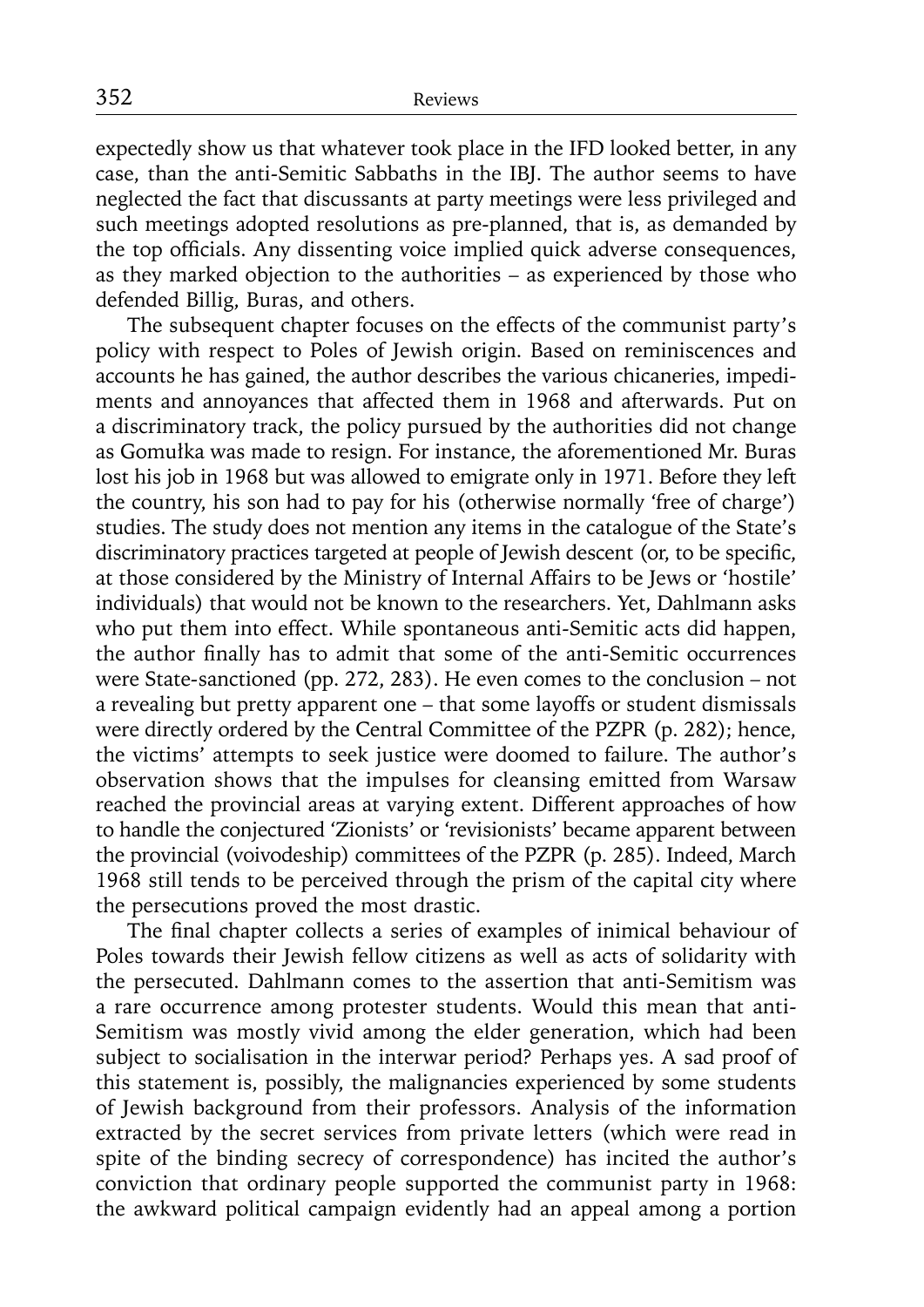of them. The anti-Semitism among the Poles boiled down, in his opinion, to the conviction that Poland was being ruled by the Jews, to the detriment of the nation and its country. In 1968, the ruling party popularised and reinforced this conviction, in a sense, through the mass media it controlled, and thus positioned itself on closer terms with the society. While the party mostly spoke of 'Zionists', the public opinion understood that this was a method of referring to Jews (p. 358) or other detested persons (the way I would put it, following Jerzy Urban's statement, is that a 'Judaisation of the object of hatred' became the case at the time, for the campaign also affected some Poles without Jewish origins). Dahlmann seeks for the reasons behind the anti-Semitism but neglects the reasons for why a part of the Polish nation rejected the approach. Of importance to this end was the activity of Radio Free Europe, which counterpunched the propagandist, one-dimensional message of the media within Poland, and disclosed the political purposes behind the 'anti-Zionist' campaign: in brief, it taught the Poles at home to be distrustful towards the ruling communists and helped them identify the real enemy – that is, the Soviet Union. Catholicism, in its open version, was possibly another factor of positive influence.

In sum, the author's strife to elaborate unambiguous ethical judgements with respect to the past is apparent across the study. This is why he remains attached to his initial assessments, avoiding to modify them based on the original sources he otherwise makes use of. This leads at times to some hasty and erroneous deductions. *Exempli causa*: the resolution of the communist party organisation within the Institute of Nuclear Research whereby dismissal of Mr. Billig was postulated comprised critical phrases about unfriendly attitude of the Central Committee of the PZPR's Department of Science toward the Institute. For Dahlmann, this represents clear evidence that the Central Committee had not originated the campaign (p. 236). Sacked from his IBJ job, Mr. Buras was in the autumn of 1968 made part of a committee within the Ministry of Higher Education. Hence, the author's conclusion that the anti-Semitic campaign was not supported by all the State institutions (p. 265). One may say that Poland as a 'people's republic' was a country of explainable paradoxes. To give another example: Czesław Kiszczak, deputy head of the Wojskowa Służba Wewnętrzna [Interior Military Service, WSW], accepted the application for dismissal submitted by Michał Chęciński, an officer of Jewish background. The Service's head would have probably not given such consent, but he happened to be on a leave then. Based on this incident, Kiszczak has earned some warm words from Dahlmann (p. 342)<sup>5</sup>, although the actual reason for what he did is basically uncertain. Opinions of this sort are meant to reinforce the author's general thesis whereby there were confines to the top-down anti-Semitism inspired by the authorities

<sup>5 &</sup>quot;Für Kiszczak war Menschlichkeit ein höherer Wert als Autoritätshörigkeit".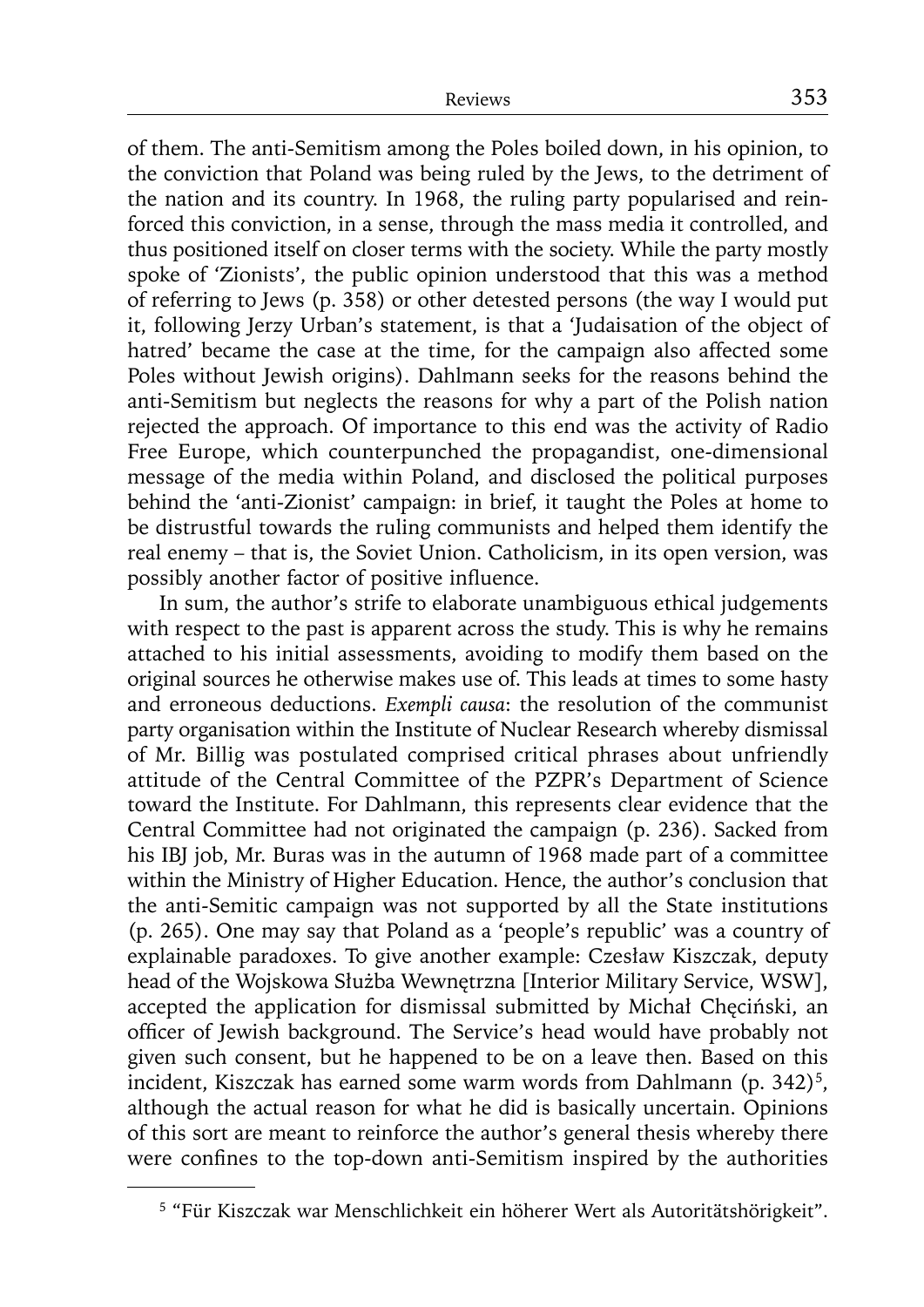whilst its grassroots variety manifested itself with no limits or curtailments (p. 383).

Writing of the 1940s decade, Dahlmann differentiates between the less and the more assimilated Jews. Since it may seem right for the said period, it is not acceptable with respect to the sixties (e.g., p. 318): by that time, probably all the Polish Jews have got assimilated in a general sense of the notion, that is, assimilated into the language and culture of Poland, with stronger or weaker ties maintained with Jewish religion, tradition and morals – and, especially, with the relatives dispersed all over the world. But this is a matter of a terminological dispute, out of the scope of this review. Pointing out to certain specific, but overall minor, errors in the book is an easier task. For instance, there is no good reason for repeating after the authors of the bygone period that Bolesław Bierut died in Moscow in 'unclear circumstances' (p. 28). Rather than in 1949, Gomułka was arrested two years later (p. 28). The number of copies of the central daily *Trybuna Ludu* specified on p. 331 is probably true for the Voivodeship of Warsaw, since the countrywide circulation was tenfold larger. An anonymous apocryphal account from 1968 entitled *The Zionist fifth column ...* (published by Włodzimierz Rozenbaum in *Plotkies*, no. 14, Summer 2003), quoting statements allegedly uttered by Politburo members, does not deserve being cited uncritically (p. 88), for aspects of *Dichtung* coincide there with pieces of *Wahrheit*. To end with, *Der Spiegel* wrote in 1971 that Włodzimierz Janiurek, Poland's ambassador to Czechoslovakia and, thereafter, Polish Government's spokesman for a number of years was in his youth years a *Volksdeutsch* and an air gunner with the Luftwaffe (p. 190). While I cannot believe the story, Hans-Christian Dahlmann has no problem believing it.

*trans. Tristan Korecki Bartosz Kaliski*

Heidrun Hamersky, *Störbilder einer Diktatur. Zur subversiven fotografi schen Praxis Ivan Kyncls im Kontext der tschechoslowakischen Bürgerrechtsbewegung der 1970er Jahre*, Franz Steiner Verlag, Stuttgart, 2015, 281 pp., ills.; series: Forschungen zur Geschichte und Kultur des östlichen Mitteleuropa, 49

The name Ivan Kyncl is well known in Great Britain's theatre scene. The Czech emigré gained popularity as a photographer of the British stage beginning in the mid-1980s. When he died in 2004 in the age of only 51, a mourning ceremony was held in the National Theatre in London, and *The Guardian* and *The Times* published obituaries. He is also regarded today as an artist of significance in his home country of Czechia, though not for theatre photography. There, he is known as the "photographer of Charter 77".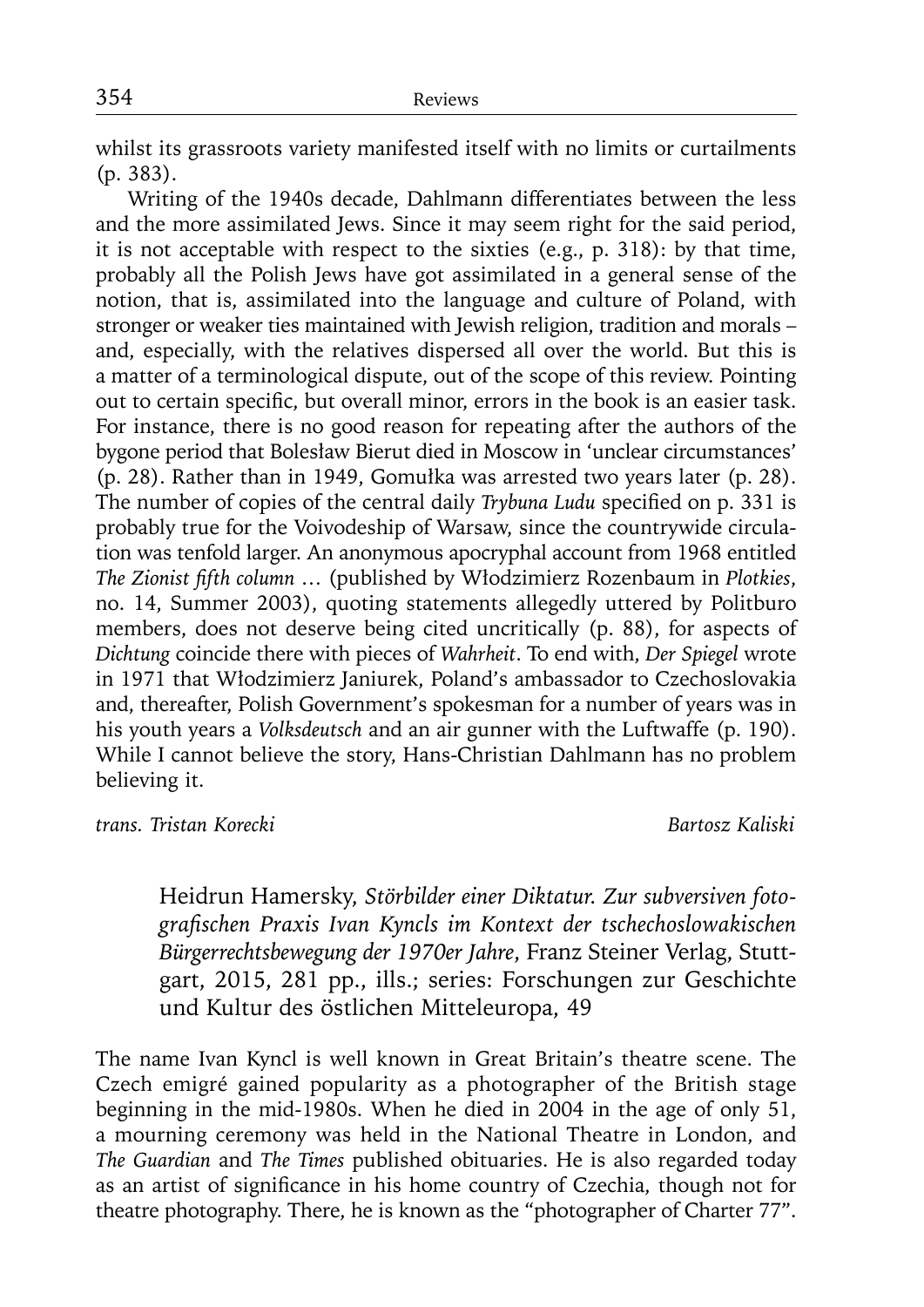Before he emigrated in 1980 he was active as a chronicler of the Civil Rights Movement in Czechoslovakia. In 2007, on the occasion of the 30th anniversary of Charter 77, the first solo exhibition of his works was shown in Prague under the title *Ivan Kyncl – Fotograf Charty 77*. 1

Although Kyncl's work has attracted some interest, no comprehensive research into his life and oeuvre has been conducted so far. His photographic estate waited for edition for twenty years after parts of it were purchased by the Forschungsstelle Osteuropa [Research Centre for East European Studies, FSO] in the early 1980s, although eventually the FSO was able to complete the collection. Heidrun Hamersky, who worked there for a couple of years and also recently curated a Kyncl exhibition, has finally undertaken the outstanding task of compiling a historical review of his work. The study at hand presents the results of her PhD project. It is both a solid reconstruction of Ivan Kyncl's biography and work as well as a contribution on something which has been missing so far - what she calls the "camera culture" of Czechoslovakian dissidents, her apt paraphrase of Gordon Skillings' term "typewriter culture".2 This visual counterpart of the Chartists' intellectual culture has not gained much attention yet, a fact Hamersky rightly criticizes. Her work thus closes two research gaps at the same time: it contributes to the history of East Central European dissent by raising questions of visuality, and it gives a new impulse to the history of photography. By dividing her book into three main parts – biography ('Der Fotograf Ivan Kyncl'); photographic practice ('Störbilder einer Diktatur - Ivan Kyncls subversive fotografische Praxis'); and photo analysis ('Fotoanalyse: Visualisierung von Repressionen') – she shows how Kyncl used the photographic medium to undermine the ruling power and the specific aesthetics he developed in doing so.

Ivan Kyncl was born in 1953. His parents, both communists by conviction, came out in support of the liberalization movement in 1968. In the era of 'normalization' his father, Karel Kyncl, a popular journalist, became a *persona non grata*. Thus, it was perhaps more a result of family ties than by his own choice that Ivan Kyncl became involved in the non-conformist milieu of the later Chartists. Because of his parents' status, his application to study photography at the Film and TV School of the Academy of Performing Arts in Prague (FAMU) was rejected three times. But he did not give up his dream of becoming a professional photographer, and instead of studying formally he used his parents' networks in the country and abroad to engage in self-education efforts. While he did not sign the declaration when the Charter 77 movement was founded in 1977, he did take an active interest

<sup>1</sup>*Ivan Kyncl – Fotograf Charty / Photographer of Charter 77*, ed. by Czech Photo (Praha/Prague, 2007).

<sup>2</sup> Gordon H. Skilling, *Samizdat and an Independent Society in Central and Eastern Europe* (London, 1989), 26.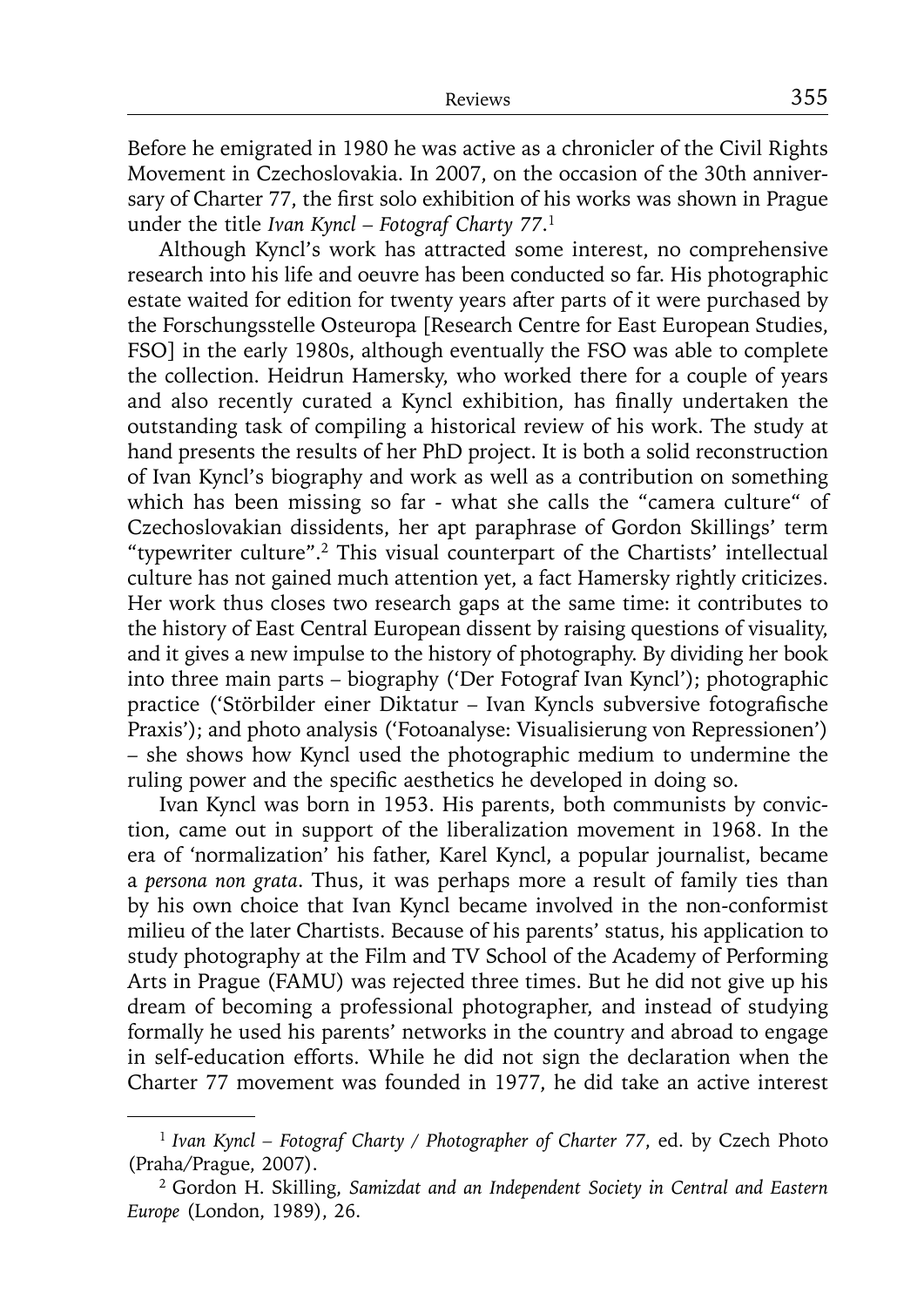in the network's activity. Enjoying the trust of the Chartists' inner circles, he began to portray some of them with his camera; together with his father he produced short film documentaries about this milieu. Hamersky lists several of these pictures and films that were published both in the western media and the media in exile, as well as displayed in exhibitions. Usually, Kyncl photographed of his own accord. But when several members of the VONS-committee were arrested in 1979, he was asked to cover the trial for western media. As a result of this engagement the Czech secret police (Státní Bezpečnost, StB) intensified its observation of the artist, as Hamersky describes. Henceforth Kyncl was no longer perceived as an accomplice in his father's illegal activities, but openly pursued and finally forced to emigrate in 1980. After arriving in London, he closely collaborated with exile agencies and international NGOs, mainly with Jan Kavan's *Palach Press* and Amnesty International. By means of his photographs he supported solidarity campaigns for those suffering political persecution in Czechoslovakia. Although he was able to place some of his work in magazines like the *Sunday Times Magazine* or *Stern*, their context led to him being dubbed a 'political photographer'. So despite his artistic ambitions he never managed to become recognized as a professional photo journalist. Instead, he started working as a stage photographer in the mid-1980s, more or less giving up his political activity.

Ivan Kyncl's artistic approach was a highly conceptual one. He believed in the suggestive power of photography; his images are carefully staged. Among his most popular pictures is a series depicting the StB's observation of the dissident František Kriegel. The photo series, which was first published in 1977 in *Sunday Times*, shows the former liberal politician going for a walk in a park in Prague. Closely behind two Secret Police members are following him, without making any attempt to hide themselves. Although the documented scene is 'real', the motif itself is an enactment by Kyncl. He planned his 'snapshots' very precisely: the time and space were agreed upon with Kriegel, and the place was carefully chosen. While the challenge in this case was to find a hiding place to secretly take the photos, a different kind of staging was necessary in the above-mentioned series about the trials against members of VONS in 1979. As media coverage of the court process was forbidden, Kyncl had to find alternative motifs to reveal the repressions against human rights' activists in Czechoslovakia. In her iconographic analysis of the photo series, Hamersky convincingly reveals the symbolism in them. By depicting the architecture of the Prague city court, the building is portrayed as a symbol of power - a "frightening, dehumanized institution" (p. 204). Group and single portraits of the accused's relatives in front of it unfold the destructive power of the regime; the fragmentation of families.

What makes Hamersky's analysis fascinating is that she does not limit herself to an interpretation of the motifs. She also highlights the performativity of Kyncl's work and demonstrates how the artist went far beyond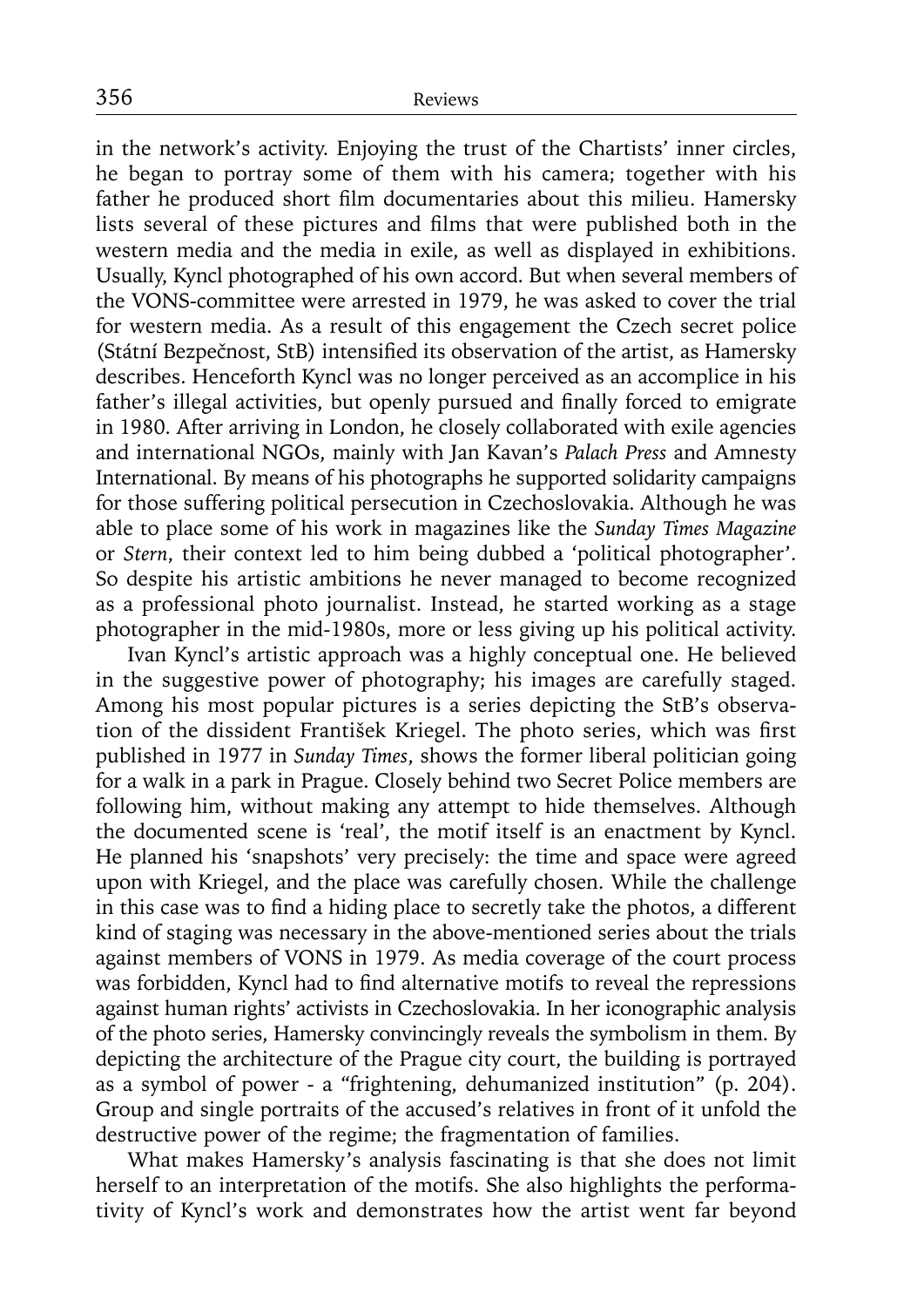a simple documentation of repressive measures. The act of depicting, the author argues, has to be understood in and of itself as an act of resistance. By producing images Kyncl aimed at breaking the state's monopoly on public visualization. He answered observation with "counter observation" (p. 170); he used photography as a vehicle to undermine the given structures of powers. On the basis of the artist's estate and an impressive amount of oral history interviews with Czech dissidents, friends and relatives, Hamersky manages to flesh out the conspiratorial settings in which Kyncl conducted his work. On one hand she shows the risks he took in order to stage these photographs, while on the other we learn how this story of conspiracy resulted in specific aesthetics and became an integral part of the images themselves: Ivan Kyncl highlighted his own position by the way in which he composed the motif. In various pictures the hiding place of the photographer – in a car, behind a balcony parapet, or in a flat under surveillance – constitutes the frame of the image as well a place in which the viewer joins Kyncl in the conspiracy. This emotional approach is usually backed by textual comments. In their photo book *After the Spring came Winter*, <sup>3</sup> Kyncl and his father commented in detail on how the photographs of hidden meetings, forbidden gatherings, and strictly guarded prisons were created.

Nevertheless Ivan Kyncl is not described as either a political photographer or a dissident. Hamersky portrays him as a young man who neither belonged to the older Charter generation nor to the inner circle of the Czechoslovakian 'underground' scene. His motivation to document injustice and resistance was a mixture of his family background, his artistic ambitions, and some kind of a youthful desire for adventure and provocation. His artistic demands, especially after emigrating to London, often fell victim to the political (and sometimes commercial) functionalisation of the Exile and Western press agencies. In order to find a multi-dimensional approach which allows one to consider all these aspects, Hamersky does not use the terms 'alternative' or 'dissident photography', which are common in Czech art history. Instead she proposes "subversiveness" as an analytical category in which aesthetic aspects can be combined with questions about their creation and the contexts of reception. Although the interpretation of Kyncls photography as *Störbilder* (disturbing images, images of disturbance – S.St.) is intriguing, the concept of subversion does not seem fully convincing as an analytical tool. Hamersky's hypothesis reads as follows "… the practice of taking photographs in the context of a dictatorship gains subversive potential when pictures with ideological deviant subjects, made under conspiratorial circumstances, are implemented into mass media circulation" (p. 14 ff.). This statement sounds plausible, albeit a little tautological as we are not provided a definition of what might be "ideological deviant." Is it 'dissident', is it 'alternative'? And how could

<sup>3</sup> Ivan and Karel Kyncl, *After the Spring Came Winter* (New York, 1985).